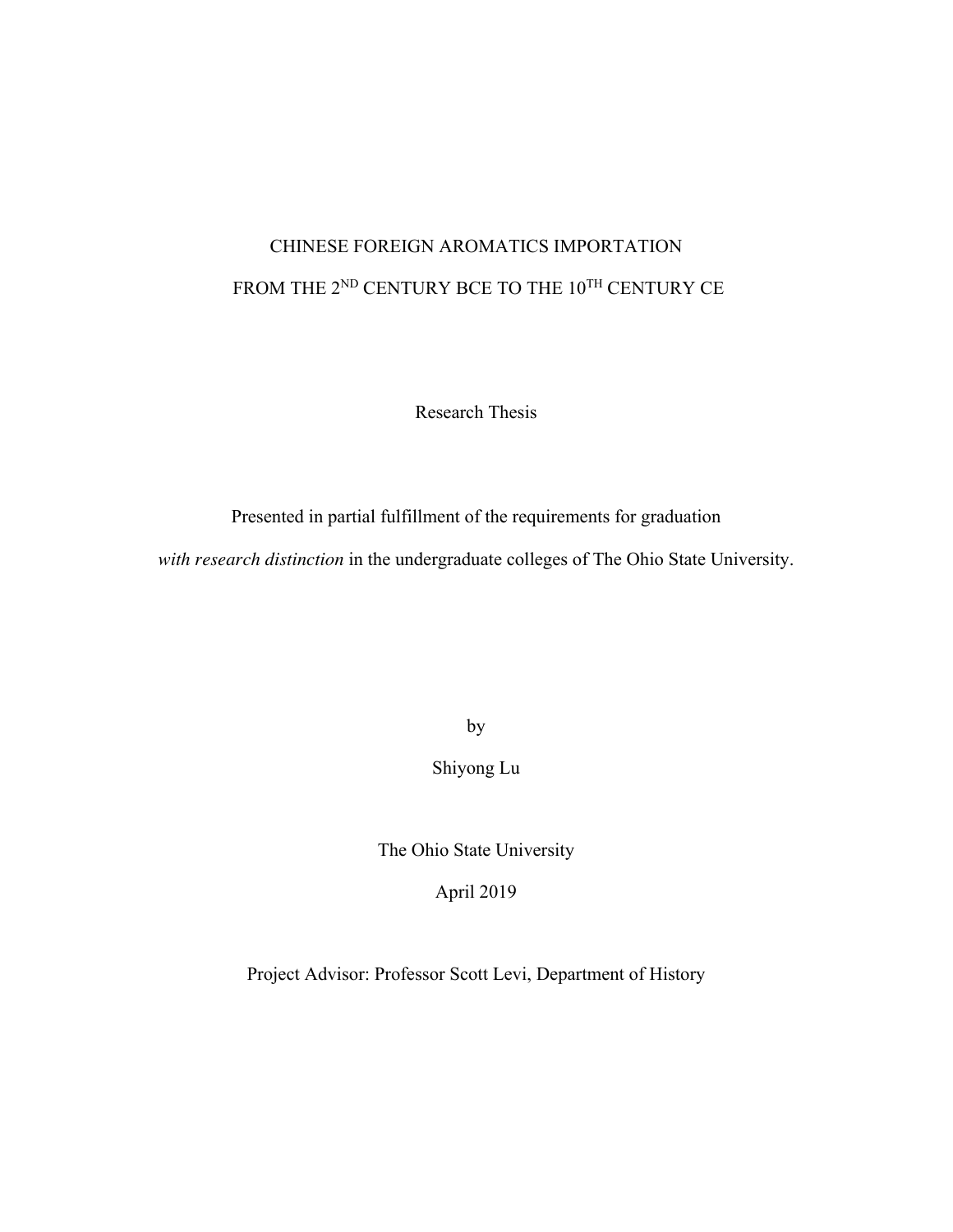#### **Introduction**

Trade served as a major form of communication between ancient civilizations. Goods as well as religions, art, technology and all kinds of knowledge were exchanged throughout trade routes. Chinese scholars traditionally attribute the beginning of foreign trade in China to Zhang Qian, the greatest second century Chinese diplomat who gave China access to Central Asia and the world. Trade routes on land between China and the West, later known as the Silk Road, have remained a popular topic among historians ever since. In recent years, new archaeological evidences show that merchants in Southern China started to trade with foreign countries through sea routes long before Zhang Qian's mission, which raises scholars' interests in Maritime Silk Road.

Whether doing research on land trade or on maritime trade, few scholars concentrate on the role of imported aromatics in Chinese trade, which can be explained by several reasons. First, unlike porcelains or jewelry, aromatics are not durable. They were typically consumed by being burned or used in medicine, perfume, cooking, etc. They might have been buried in tombs, but as organic matters they are hard to preserve. Lack of physical evidence not only leads scholars to generally ignore aromatics, but also makes it difficult for those who want to do further research.

Secondly, study of aromatics requires high language skills. In most cases, Chinese people named aromatics by transcribing their foreign names. To identify what aromatic the name refers to exactly, we have to trace back to its original language. In the case of Chinese aromatics trade, researchers are expected to have knowledge of ancient Chinese, Sanskrit, Arabic and Persian that were used by merchants in the past. Fortunately, we have language masters like Berthold Laufer and Edward Hetzel Schafer, whose works contribute greatly to this field; however, their works are not flawless. Their knowledge of mandarin does not promise a perfect understanding of ancient Chinese, which is different in grammar and meaning. Also, the primary sources they use are usually quotations from much latter compiled works. For example, while analyzing importation of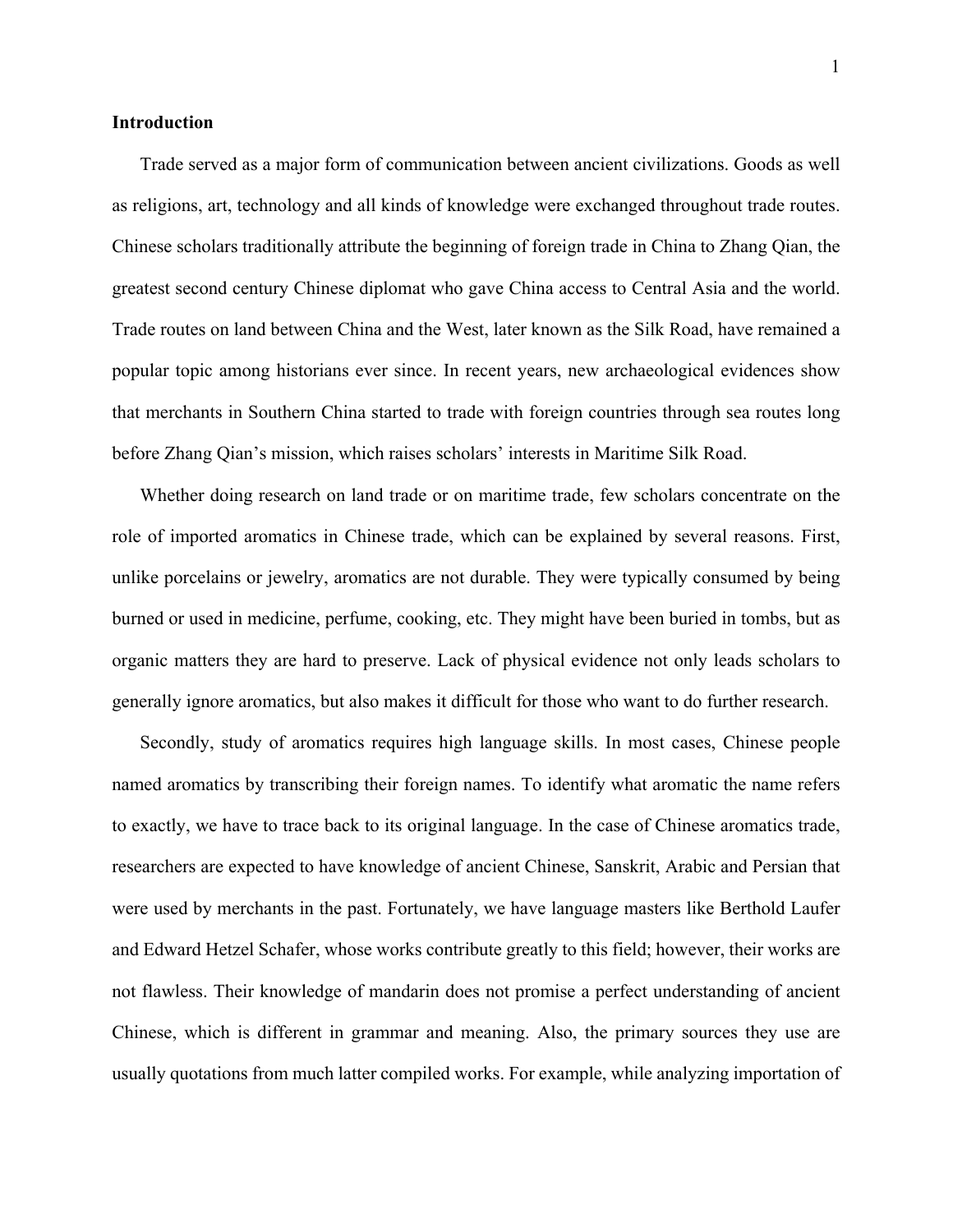foreign plants during the Tang dynasty, Schafer depends greatly on quotations of Tang texts made by the sixteenth century herbalist Li Shizhen in his *Bencao Gangmu* (Compendium of Materia Medica). This is understandable since the original copies of many primary sources did not survive. Using quotations can be problematic, however, because ancient Chinese writers often commented on their quotations with a changing contemporary understanding, which leaves a biased impression on readers' mind. Also, Chinese writers did not always quote word by word. The same account quoted in a Ming dynasty journal may vary from that quoted in a Song dynasty journal, and even relatively minor differences are enough to change the meaning of the original passage.

Thirdly, aromatics are closely related to senses, and records of them can be very subjective. It is hard for non-Chinese scholars who are not familiar with Chinese aesthetic to understand those descriptions. Even among Chinese scholars, few have experience working with aromatics. Since the names applied to aromatics do not always represent the same species, in order to analyze what plant a name represents, we have to compare the written record with physical materials.<sup>1</sup>

This paper aims to show that foreign aromatics were important commodities in Chinese foreign trade, and the size of importation keeps growing. The paper intends to research on the development of Chinese foreign aromatics importation from the second century BCE to the tenth century CE, which was greatly influenced by imperial governments' policies and the spread of Buddhism. The research is based on recent archaeological evidence, an enlarged selection of Chinese texts and some Indian, Arabian and Greek texts. The research also uses knowledge of aromatics from Chinese traditional incense making, which helps to better explain ancient Chinese accounts of foreign aromatics, and corrects mistakes made by modern scholars.2 The paper is divided into two

<sup>&</sup>lt;sup>1</sup> According to my knowledge, both Chinese and non-Chinese scholars have turn to Japanese *kōdō* (way of Fragrance) masters for advice. Chinese culture and Japanese culture share as many similarities as their differences. It is not wise to completely use their explanations.

<sup>&</sup>lt;sup>2</sup> I have been practicing Chinese traditional incense making for five years before I study history at The Ohio State University.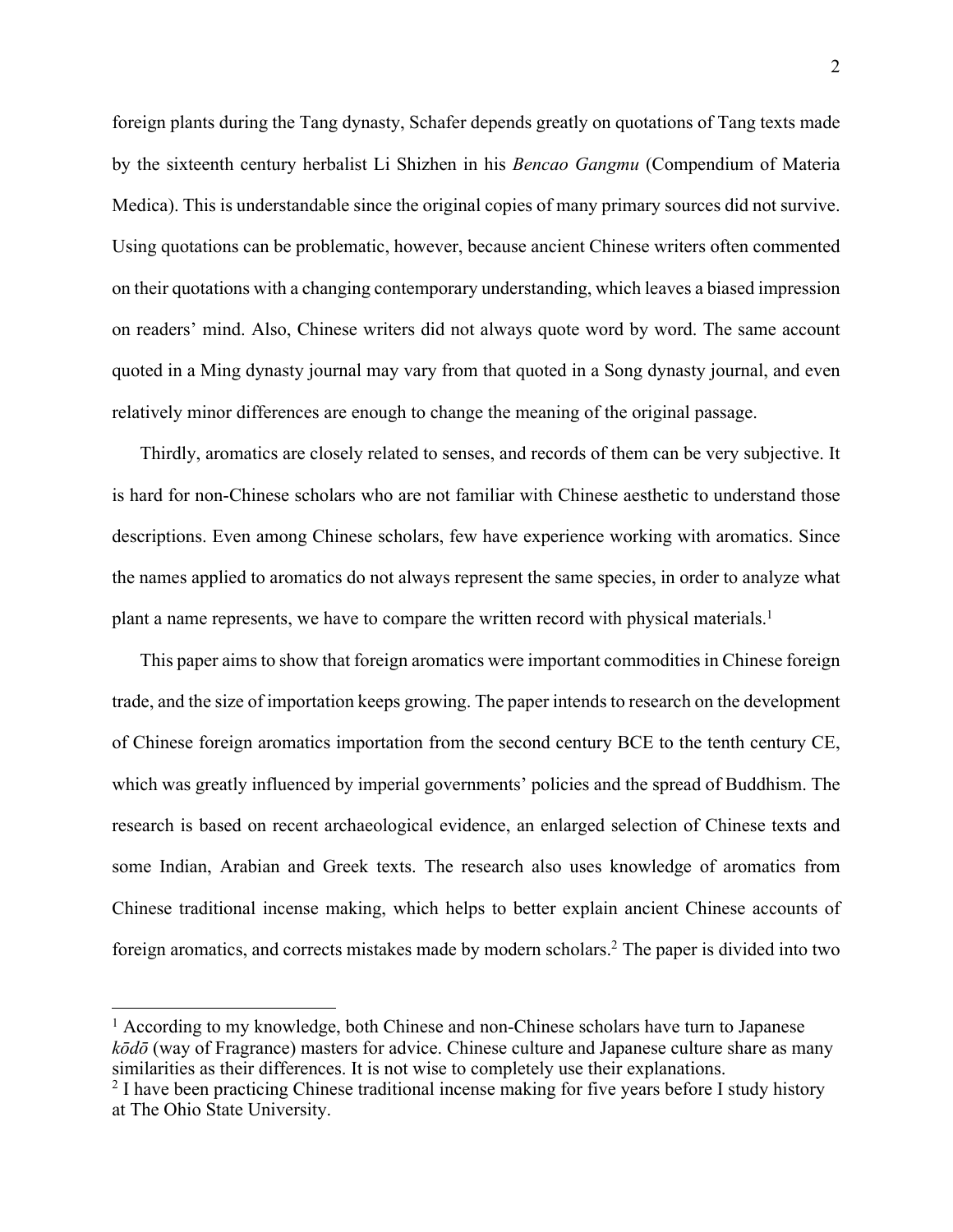parts. The first part is an overall survey of Chinese aromatic importation and usage during this period, including trading routes, nations, merchants, etc. The second part is a detailed description of major aromatics imported to China that includes an analysis of the names of aromatics, their regions of origin, how they were brought to China, their usage and influences to Chinese society.

#### **I. Chinese Aromatics Importation**

Although archaeological evidence shows that overland trade between China and Xinjiang began in the Shang Dynasty (1766~1045 BCE), and China might have indirect contact with India and the Mediterranean world through Central Asia since then, by far there is no evidence that foreign aromatics were brought to China at the time.<sup>3</sup> Aromatics recorded in pre-Han texts were all local plants, such as cassia and Szechuan pepper.<sup>4</sup> Chinese importation of foreign aromatics might begin no earlier than West Han dynasty through maritime trade. Maritime aromatics importation kept flourishing ever since, and became a regional advantage of Southern China. Over land trade brought in aromatics too, but in a smaller scale. It was temporarily dimmed at the end of Han dynasty, then revived during the Six Dynasties, and flourished in the Sui and Tang dynasties. Expansion of trade was related to three factors: governmental promotion, growth of Buddhism in China and socioeconomic revival. As a result, new routes were established; more and more nations in South East Asia and Central Asia started to trade with China; new merchant communities and foreign aromatics entered China, constantly updating Chinese people's knowledge of aromatics and the outer world. The following survey is going to discuss how those factors affected the

 <sup>3</sup> Valerie Hansen, *The Silk Road: A New History with Documents*, (New York: Oxford University Press, 2017), 12.

<sup>4</sup> Dong Chuping, *Chu Ci Yi Zhu* (Translation and Commentary of Verse of Chu), (Shanghai: Shanghai Gu ji Chu ban she, 2006), 8.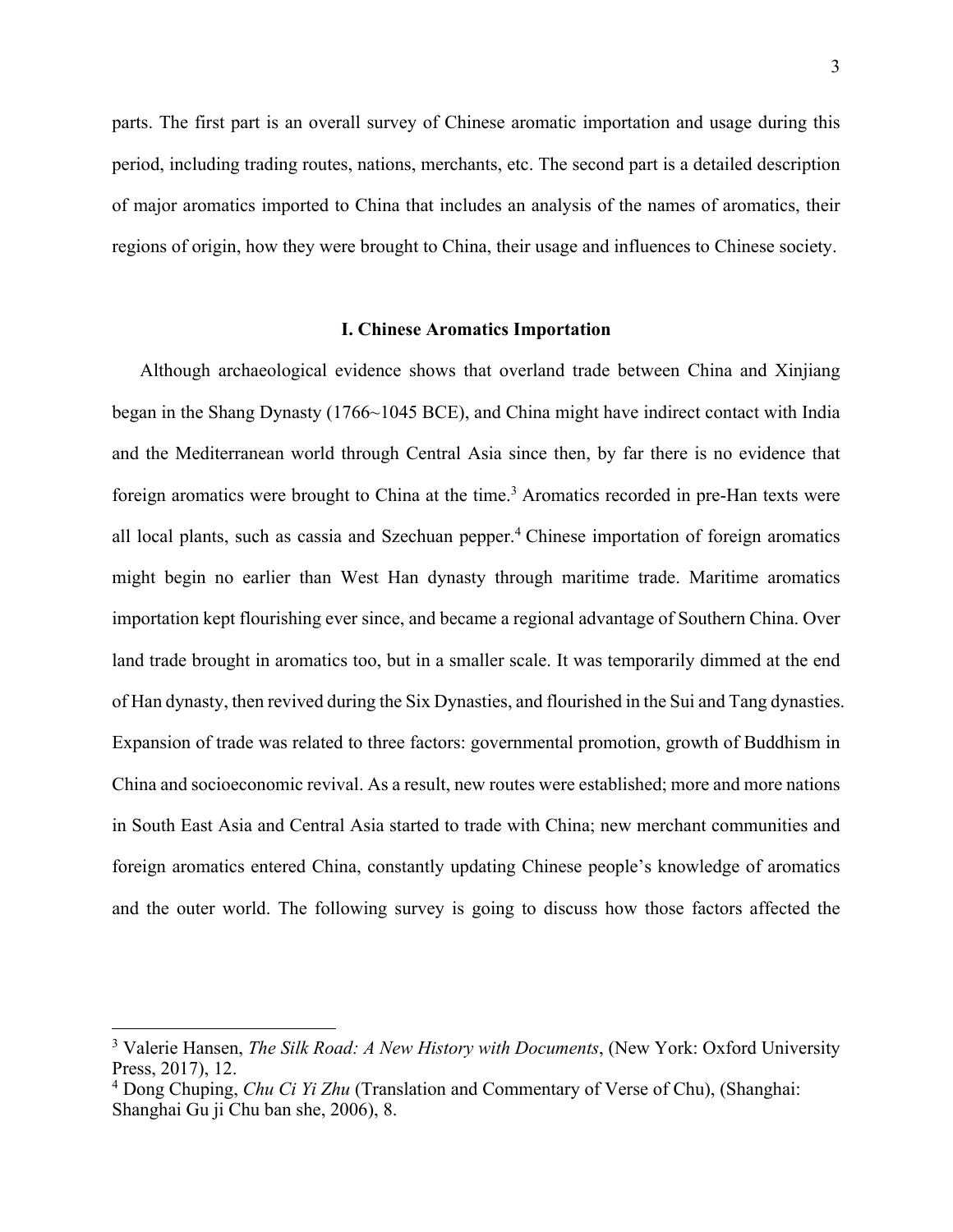development of Chinese foreign aromatics importation in each imperial period (Han dynasty, the Six Dynasties, and Sui and Tang Dynasties).

#### **Han Dynasty (202 B.C.E ~ 220 C.E.)**

Archaeological evidence suggests that Southern China began to import foreign aromatics through maritime trade in the second century BCE. A small lacquer case of frankincense is found in the tomb of Zhao Mei, who was the second king of Nanyue in early West Han Dynasty; in Mawangdui, another tomb from the same century in central China, only native herbs and aromatics were found.<sup>5</sup> Nanyue was a small kingdom in the third and second centuries B.C.E. located in Northern Vietnam and Southern China, including modern regions of Guangdong, Guangxi and Yunnan. Its capital Fanyu, which is now Guangzhou, became China's official port for a direct trade with nations in South East Asia after Emperor Wudi of Han conquered it.<sup>6</sup> A new explanation of *Shiji*'s account of Fanyu suggests that among those imported exotics was camphor.7 Also found in the tomb of king of Nanyue is a delicate bronze incense burner. Its burning bowl is separated into four sections, meaning it can burn four kinds of aromatics at the same time. This suggests that diverse kinds of aromatics were available in the kingdom, and the royal family of Nanyue was a big consumer of them. It also indicates that people in Nanyue had a basic sense of mixing

<sup>6</sup> Guangzhou Shi wen wu guan li wei yuan hui and Guangzhou Shi Bo Wu Guan, *Guangzhou Han Mu* (Han Tombs in Guangzhou) (Beijing: Wen wu chu ban she, 1981), 476.

 <sup>5</sup> Guangzhou Shi wen wu guan li wei yuan hui, Zhongguo she hui ke xue yuan, and Guangdong Sheng bo wu guan, *Xi Han Nanyue wang mu* (Tomb of King of Nanyue in Han Dynasty),

<sup>(</sup>Beijing: Wen wu chu ban she, 1991), 141; Chen Dong-Jie and Li Ya, "Interpreting the Customs of Using Spice in the Han Dynasty from the Spice and Its Containers Unearthed from Tomb No. 1 of the Han Dynasty at Ma Wang Dui," *Academic Forum of Nandu (Journal of the Humanities and Social Sciences)* 29, no.1 (2009), 6-8.

<sup>7</sup> Han Huaizhun claims that *guobu* mentioned in *Shiji* should not be translated separately as *guo*  (fruit) and *bu* (textile), but should be considered as a transcription of Malaysian word *kapur*, which means camphor. Han Huaizhun, "Long Nao Hsiang Kao" (Research on Longnao Hsiang), *Journal of South Seas Society* 2, no.1 (1941), quoted in Sun Ji, *Handai Wuzhi Wenhua* (Material Culture of Han Dynasty), (Beijing: Wenwu Chubanshe, 1991, 361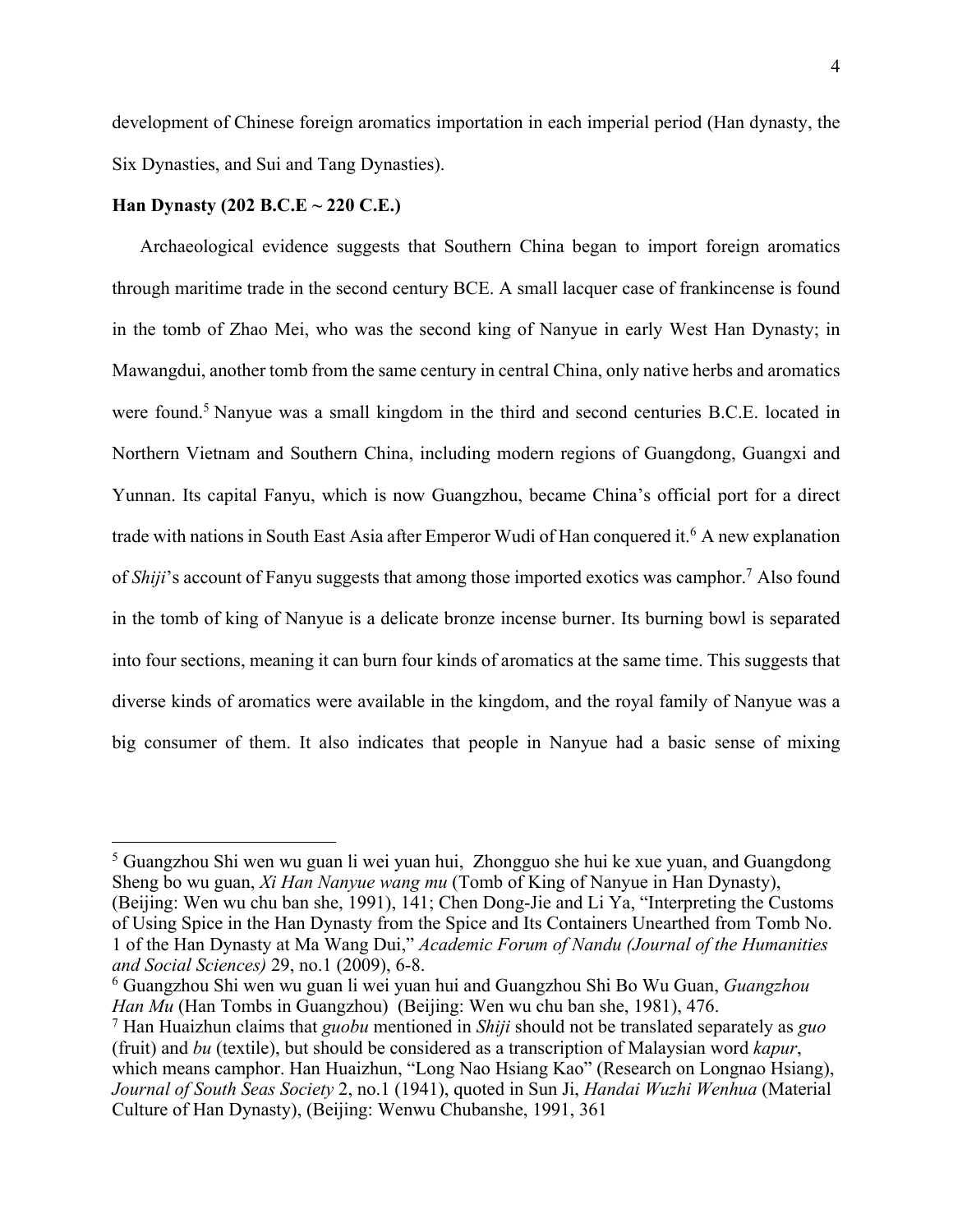ingredients together to get a better aroma, but they might lack of knowledge to make compound incense.



Plate I. Bronze incense burner, from the tomb of king of Nanyue

The maritime trading route between Southern China and South East Asia was recorded in the first century official chronicle *Hanshu*, implying the Chinese government paid attention to overseas trade.<sup>8</sup> Scholars have taken great efforts to identify the places mentioned in that route, but some of them still remain unidentified.<sup>9</sup> In general, this route started from Southern China, passing present day Vietnam, Malay Peninsula, Thailand, Myanmar, and finally arrived in Southern India and Sri Lanka. Many of them were known for producing aromatics throughout the

<sup>9</sup> Scholars have come to a conclusion on following names: 日南障塞 (now Quảng Trị, Vietnam), 徐闻 (Xuwen,Guangdong), 合浦 (Hepu,Guangxi), 夫甘都卢国 (Pagan,Myanmar),

 <sup>8</sup> Ban Gu, *Han Shu* [Book of Han], (Beijing: Zhonghua Shuju, 1962), 28b:1670

黄支(Canjeeveram, India). About 已程不国, Zhang Xinglang thought it was Ethiopia, which is less possible. Most scholars today consider it as Sri Lanka. Liu Yingsheng, *Si Chou Zhi Lu* [The Silk Road], (Nanjing: Jiangsu Renmin Chubanshe, 2014), 344;Zhang Xun, *Wo Guo Gu Dai Hai Shang Jiao Tong* (Chinese Ancient Maritime Transportation), (Beijing: Shangwu Yin Shu Guan, 1986), 14;Zhang Xinglang, *Zhong Xi Jiao Tong Shi Liao Hui Bian,* (Beijing: Zhong hua shu ju, 2003), 1854-55.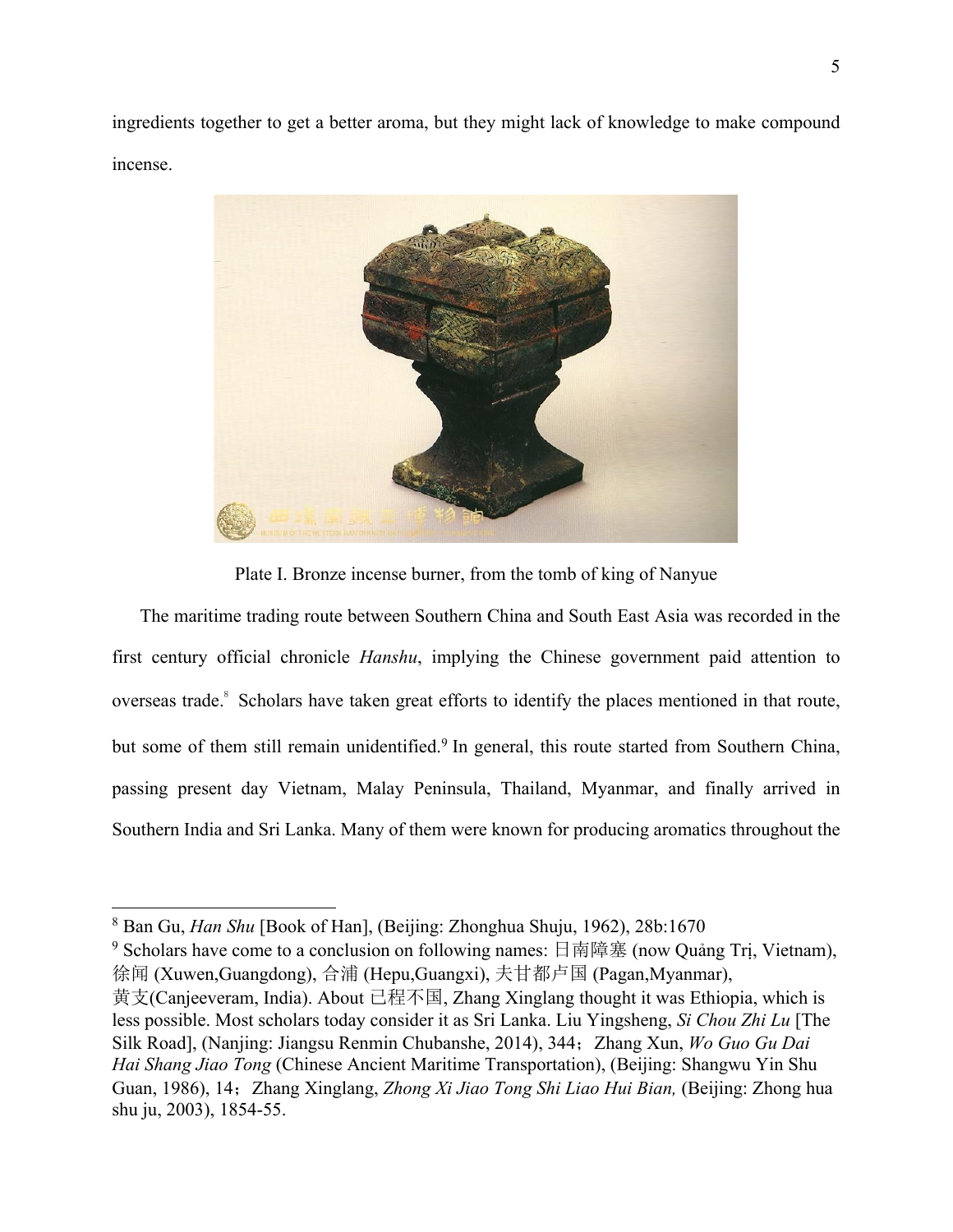ancient world. India also attracted Greek and Roman traders coming with Arabian and African treasures. Possibly frankincense came to Nanyu*e* through this process. The Han government made an unsuccessful attempt to open another sea route in 97 CE, planning to directly contact the Roman Empire. Chinese envoys were warned by Parthian merchants about the danger of sea voyage, and then gave up their plan.<sup>10</sup> The Han court made no further efforts after this failure, which made maritime trade a regional advantage of Southern China.

Aromatics were also imported to China through land routes, but the importation was temporarily dimmed at the end of the second century CE due to civil wars. With efforts of Zhang Qian and Ban Chao, by the first century CE, Han dynasty secured its control over Gansu corridor and Dunhuang, thus revived and enlarged trade with the West Region.<sup>11</sup> China had no direct contact with the Mediterranean world, but they knew Persia and India had.<sup>12</sup> Archaeological evidences show that frankincense was imported through land route in West Han.13 *Storax*, for example, was recorded by Han scholars as a product of the Roman Empire. Han officials also gave order to exchange silk with storax and horses.14 According to a Han *Yuefu* (poems composed in a folk song style), foreign merchants came to China with rosemary and other overseas aromatics.<sup>15</sup> Rosemary, a Mediterranean herb, known as *midie* in Chinese, was also considered from the Roman Empire, and was popular among Han scholars-officials. <sup>16</sup> But constant warfare at the end of East Han resulted in social instability and economic crisis. Cao Cao, the Chancellor and *de facto* ruler

 <sup>10</sup> Fan Ye, *Hou Han Shu* [Book of the Later Han], (Beijing: Zhong hua shu ju, 1965), 88:2918

<sup>11</sup> Hansen, *The Silk Road*, 14.

<sup>12</sup> Fan Ye, *Hou Han Shu,* 88:2918.

<sup>&</sup>lt;sup>13</sup> Zhang Xiancheng, "The Annotated Research on "Xun du", "Xun li" As Seen in Excavation of the Remains of Western Han dynasty," *Chinese Journal of Medical History* no.4 (2001): 207- 209.

<sup>14</sup> Ban Gu, *Yu Di Chao Shu* (A Letter to Brother Chao), quoted in Sun Ji, *Han Dai Wu Zhi Wen Hua* (Material Culture of Han Dynasty), (Beijing: Wen wu Chu ban she, 1991), 360.

<sup>15 &</sup>quot;行胡从何方?列国持何来?氍毹、氆(?)、五木香,迷迭、艾纳及都梁."Ibid, 360. <sup>16</sup> Yu Huan, *Wei Lue*, quoted in *Tai Ping Yu Lan*, ed. Li Fang et al (Shanghai: Shanghai gu ji chu ban she, 2008), 982:650.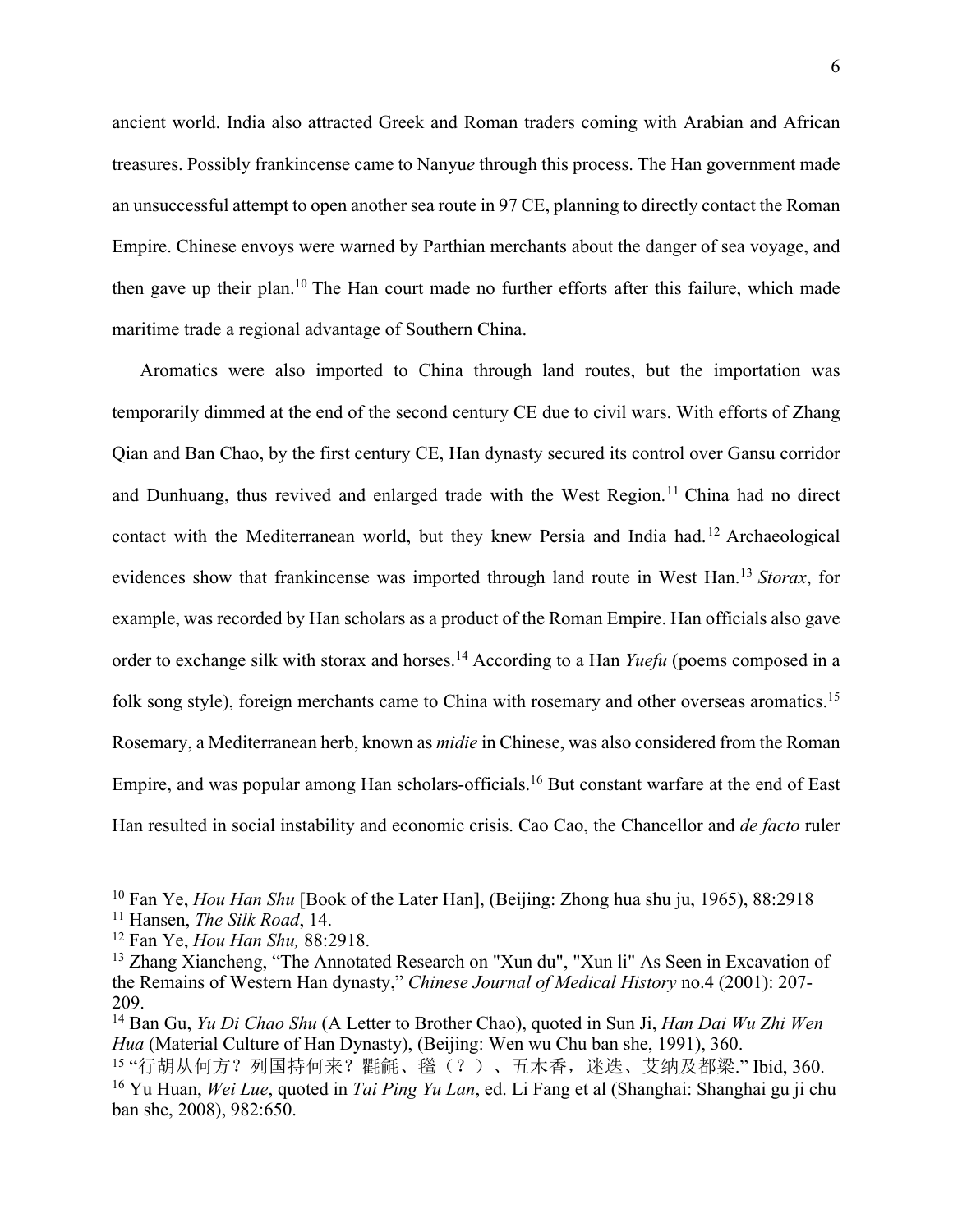of East Han in second and third centuries, even released an order prohibiting the usage of incense, in order to promote a simple modest living style and revive the economy.<sup>17</sup>

Thus, aromatic importation in Han dynasty depended mainly on maritime trade. Almost all of the aromatics used in a Han court incense recipe came from maritime trade, such as agarwood, cloves and camphor.18 Cloves were also used by Han officials as a breath freshener. Chewing cloves before entering the court became an officials' discipline commanded by the Emperor, and to fulfil it requires a stable and adequate supply of clove.<sup>19</sup> This implies sufficient commercial activities between China and South-east Asia by sea at the time. Imported aromatics through sea routes rather than land routes is understandable. First, many important aromatics production districts distributed along the seashore of South East Asian islands, which makes it more convenient to ship to Southern China. Secondly, traveling on land not only took much longer time than traveling by sea, but also required merchants to deal with high temperature and dry climate, which will reduce scent of aromatics and make them less valuable. Thirdly, while overland trade was interrupted by central China's warfare, maritime trade in Southern China was less affected. After Battle of Red Cliffs in 208-209 CE, Southern China remained a state of autonomy, and was free from Cao Cao's regulation.

To summarize, the Han dynasty initially encouraged foreign aromatic importation, but later regulated the importation due to unstable socio-economic conditions. Maritime trade was more secure than overland trade, and was the major method of importation. Although Buddhism was

 17 Cao Cao, *Wei Wu Ling* (Order of Emperor Wu of Wei), quoted in *Tai Ping Yu Lan*, 981:642. <sup>18</sup> Agarwood, or aloeswood, known to Chinese as  $\overline{\pi}$  (chen hsiang), is the decayed fragrant heartwood of several species from the *Aquilaria* family, which is native to Southeast Asia. Agarwood is valued by Chinese, Japanese and Arabians; *Han Gong Xiang Fang Zhen Zhu* (Zhen's Commentary on an Incense Recipe of Han Court), quoted in Zhang Bangji, *Mo Zhuang Man Lu*, chapter 2, https://zh.wikisource.org/wiki/墨莊漫録/卷二.

<sup>19</sup> Ying Shao, *Han Guan Yi* (Principles of Han Officials), 2:194, https://ctext.org/wiki.pl?if=gb&chapter=718541&remap=gb#p145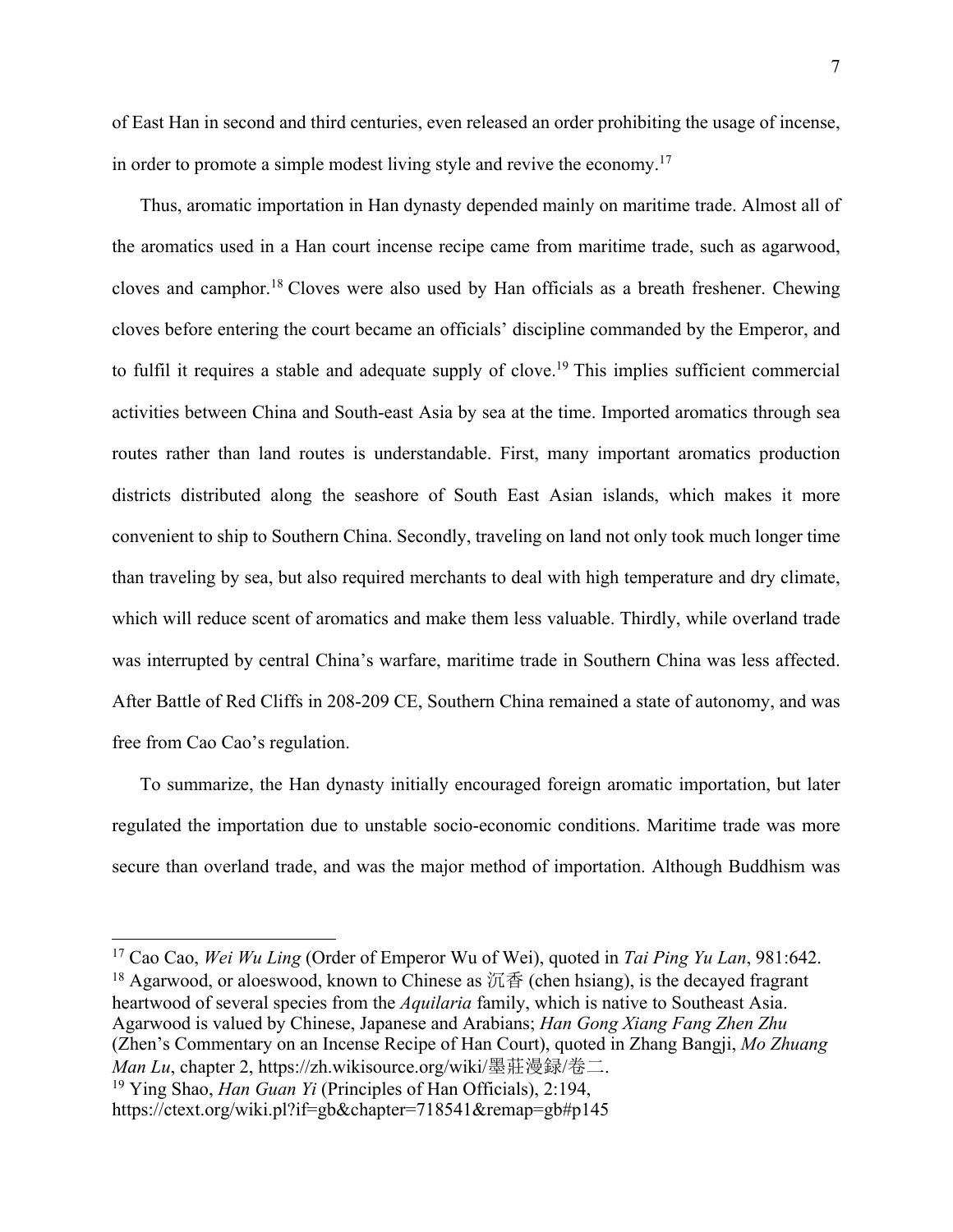brought to China during this period, it was still a minor religion and had no significant influence on aromatic importation. Aromatics imported during this period included camphor, agarwood, clove, frankincense, storax, and rosemary. We have very limited knowledge about foreign merchants that involved in the aromatic trade during Han dynasty. Their identity was obscure, usually called by Chinese people as *hu* people, might be Central Asia communities. Judging from the names of aromatics, Indian merchants played an important role in the maritime trade, which will be further discussed in the second part of this paper.

#### **The Six Dynasties (220~589 C.E)**

During this period, Chinese aromatics importation grew drastically. One reason is that people no longer lived in the modest style that Cao Cao required. Their desire for exotic goods increased. Even Cao Cao's son Cao Pi (ca. 187-226 C.E), the first emperor of Cao Wei, sent envoy to the Eastern Wu, asking for nutgrass (*Cyperus rotundus*).<sup>20</sup> Another reason is the rapid spread of Buddhism in China. Major aromatics used by Buddhist monks such as sandalwood, camphor, saffron or costus, frankincense are indigenous to foreign lands. Therefore, in order to practice Buddhist rituals, newly converted Chinese Buddhists had to import aromatics from overseas.

Driven by these needs, scale of foreign trade through both land and sea routes expanded greatly under governmental promotion. Guangzhou now replaced Hepu and Xuwen as start of sea trading route, which makes sailing safer and shipments to other parts of China much easier.<sup>21</sup> Eastern Wu (222-280 C.E.) frequently sent envoys Zhu Ying and Kang Tai to visit South East Asian nations. Both of them came back and wrote journals about local culture and specialties, which largely expanded Chinese's knowledge of Southeast Asia. In 232 A.D. Sun Quan, ruler of Eastern Wu

 <sup>20</sup> Yu Pu, *Jiang Biao Zhuan*, quoted in *Tai Ping Yu Lan*, 981:644.

<sup>21</sup> Zhang Changyan and Yan Hao, *"*Wei Jin Nan Bei Chao de Hai Shang Si Chou Zhi Lu Ji Dui Wai Maoyi de Fazhan" (Development of Maritime Silk Road and Foreign Trade during the Six Dynasties), *Cangsang* no.5 (2008), 19.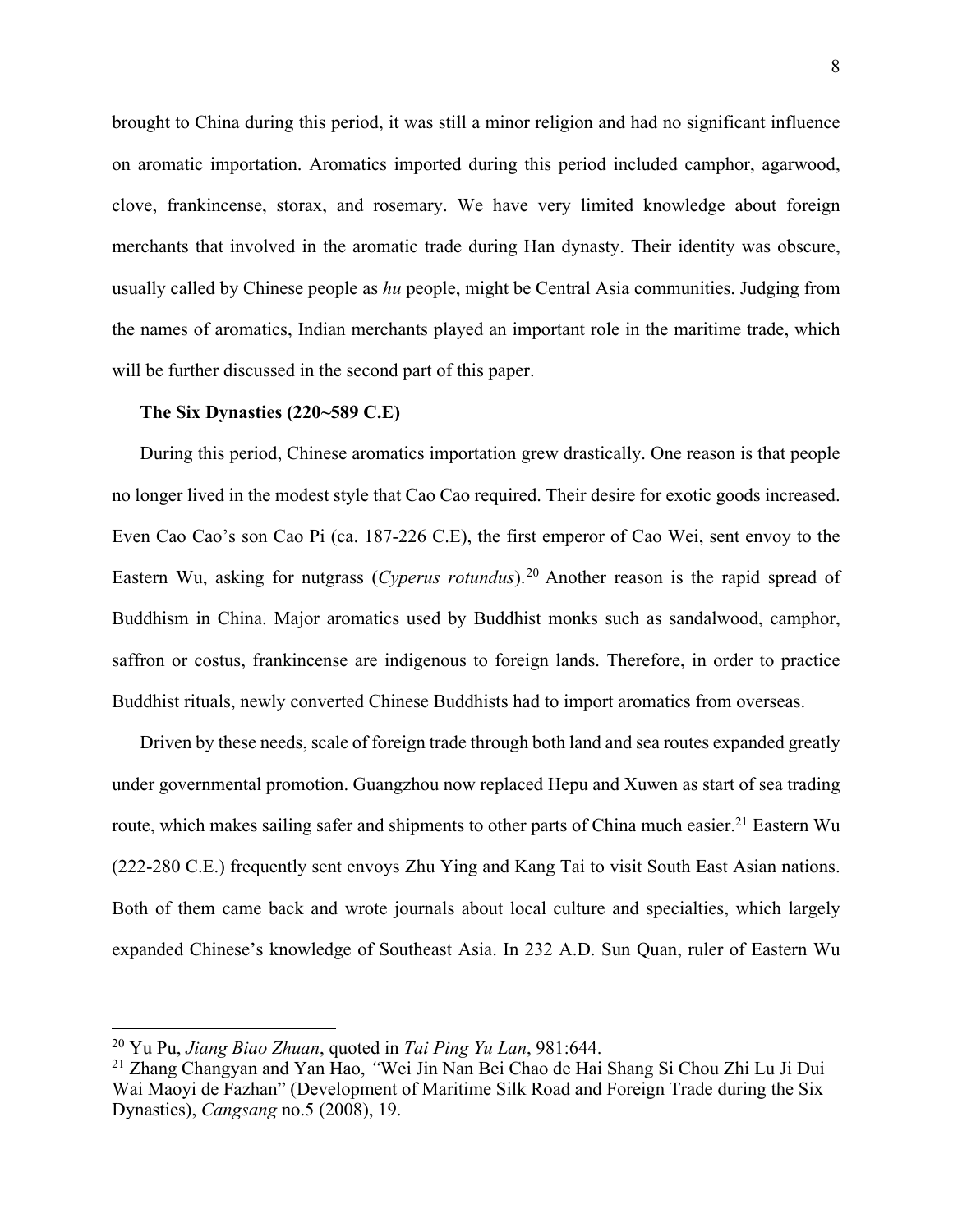sent ships fully loaded with goods on an official trade expedition across the sea.<sup>22</sup> Later dynasties such as Liu Song, Southern Liang all encourage maritime trade. In 446, Emperor Wen of Liu Song defeated Linyi (Southeast Vietnam), which helps secure the trade route.<sup>23</sup> In response to that is an increase of tribute including aromatics sent by those nations to Southern Dynasties. Among those nations were Tianzhu (India), Linyi (Southeast Vietnam), Funan (Cambodia), Panpan (Southern Thailand)*,* DanDan (Malay Peninsula)*,* Poli (Bali)*,* Gantuoli (Kedah). <sup>24</sup> Unfortunately, it was not clear what aromatics each of them specifically offered since their tribute was usually recorded as "various aromatics" or "aromatics and medicines," but it was likely to be their local specialties.25

Northern dynasties, located in central China, started to revive and promote foreign overland trade. Cang Ci, the Administrator of Dunhuang Commandery in the third century, was respected by foreigners because he protected foreign merchants from being oppressed by local lords and nobles, and those who wanted to do business in Luoyang would be safeguarded by Chinese soldiers en route. 26 In 435 CE. and 436 CE. Emperor Taiwu of Northern Wei (408-452 C.E.) sent envoys to nations of the West Region. Then, starting in 437 C.E. waves of envoys from various nations in Central Asia came to visit China.<sup>27</sup> Policy of Northern Wei was very trade-friendly, which attracted a large number of foreign merchants to come and trade.28

As a result of busy commerce and diplomat activities, Chinese's knowledge of aromatics expanded greatly. New kinds of aromatics appeared in historical texts. Some of them can be

 $22$  Zhang Xun, 17.

<sup>23</sup> Li Yanshou, *Nan Shi* [History of the Southern Dynasties], (Beijing: Zhonghua Shuju, 1975), 79:1981

<sup>24</sup> Zhang Xun, 32-33.

<sup>25</sup> Wang, Qinruo et al, *Ce Fu Yuan Gui: Jiao Ding Ben*, (Nanjing: Fenghuang Chubanshe, 2006), 968: 11208-11214, 969: 11217

<sup>26</sup> Chen Shou, *San Guo Zhi* [Records of the Three Kingdoms], (Beijing: Zhonghua Shuju, 1962), 16:512-513.

<sup>27</sup> Wei Shou, *Wei Shu* [Book of Wei], (Beijing: Zhonghua Shuju, 1974), 4a:85.

<sup>&</sup>lt;sup>28</sup> "不设科禁, 买卖任情, 贩贵易贱, 错居混杂." Wei Shou, Wei Shu, 60:1341.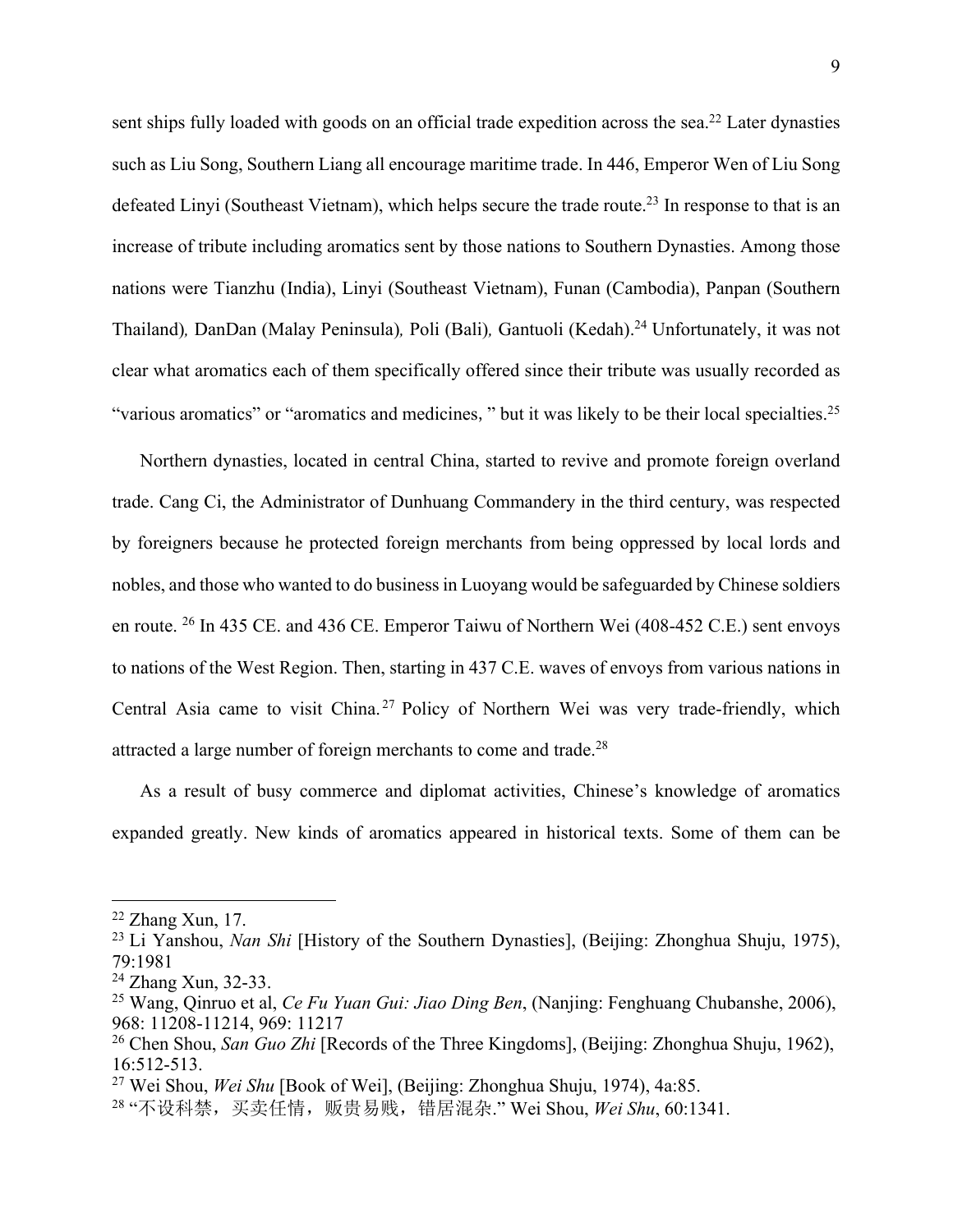identified with little doubt, such as saffron, pepper, sandalwood, long pepper; others remain questionable, such as *anxi hsiang*, *douna hsiang*, and *aina hsiang*. Those that had already been imported to China since Han Dynasty, such as frankincense, camphor and clove, were updated with more information regarding their origins and characteristics. When recording origins, however, Chinese scholars and chroniclers occasionally confused entrepots with origins. The third century historical text *Wei lue* recorded that Da Qin (the Roman Empire) produced twelve kind of aromatics, including storax, saffron and frankincense. <sup>29</sup> The *Wei Shu* mentioned that Persia produced "aromatics such as frankincense, saffron, storax…; things such as pepper, long pepper…nutgrass…"30 Frankincense is indigenous to Arabia, while pepper is indigenous to South India. They were merely brought to Roman Empire and Persia by merchants. Historical texts from Southern Dynasties are more accurate, probably because Southern Dynasties had direct trade with regions of origins. Also, Southern Dynasties' envoys loved to write journals about foreign countries, probably out of a sense of responsibility as scholars and by ruler's command. Both Zhu Ying and Kang Tai wrote journals after they came back. Zhu Ying's work was completely lost, but some pieces of Kang Tai's *Wu Shi Wai Guo Zhuan* (Records of Foreign Countries during Wu's time) was quoted in several works. A third group of accounts was written by Chinese Buddhist monk-travelers, such as Fa Xian's *Record of Buddhistic Kingdoms*. Further discussion on accounts of aromatics can be seen in the second part of this paper.

#### **The Sui and Tang Dynasties (581~907 C.E.)**

During the Sui and Tang dynasties, Chinese aromatics importation continued to grow. The Sui and Tang emperors promoted foreign trade through military forces and transportation development.

 <sup>29</sup> Yu Huan, *Wei Lue*, quoted in Chen Shou, *San Guo Zhi,* 30: 858-859.

<sup>30</sup> Wei Shou, *Wei Shu*, 102:2270-2271.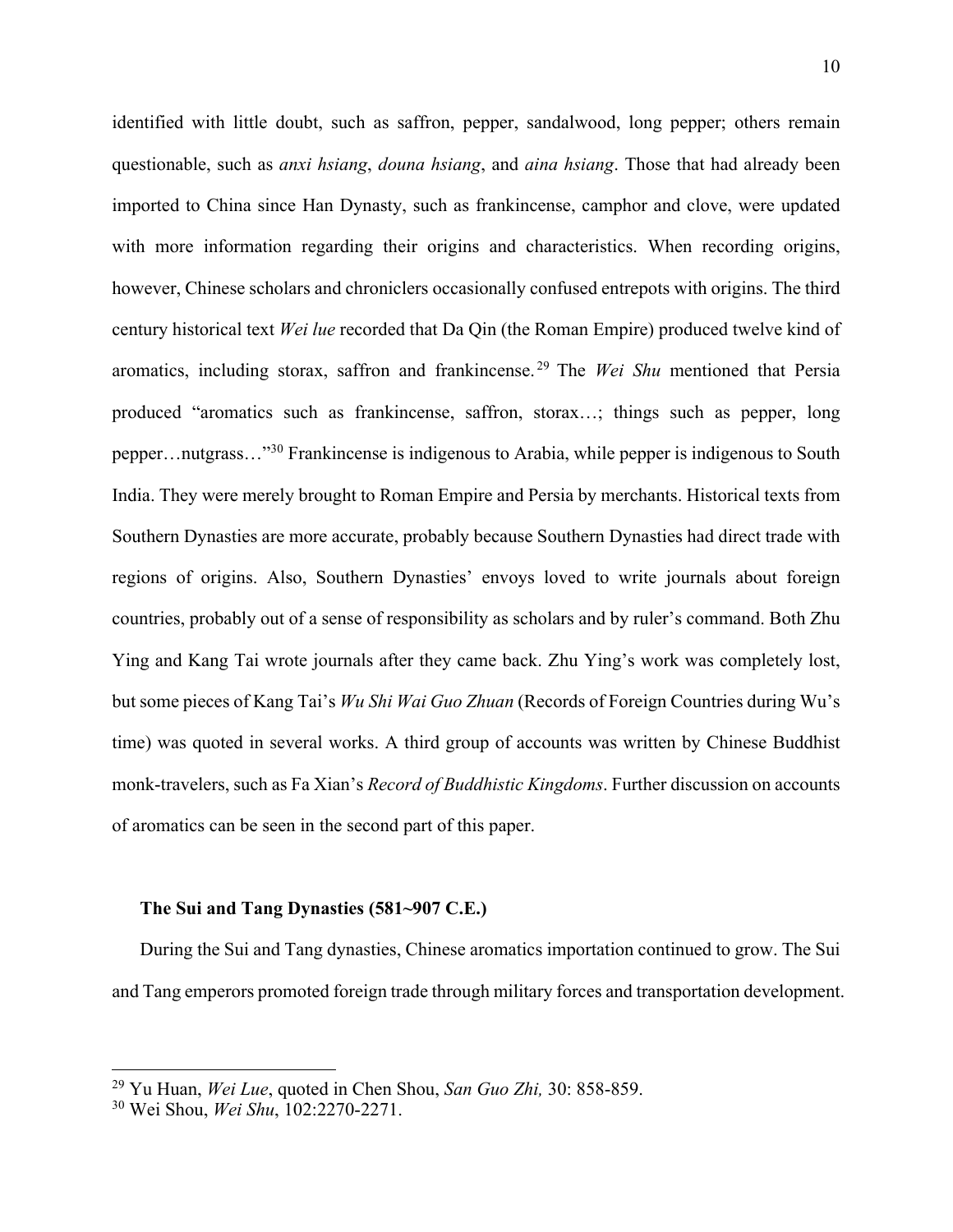During its short reign, the Sui dynasty defeated Tuyuhun and Linyi in 607 CE, which helped to secure both land route and sea route.<sup>32</sup> The Tang dynasty not only fought against its hostile neighbors such as Gaochang and Tibet, but also set up six protectorates to protect its boundary and trade routes.34 Also, foreign trade routes developed rapidly during this period. As a result, Tang dynasty had four land routes and four sea routes, making it much easier to travel to other countries.35 Tang's power attracted envoys coming from both West Region and South Sea, many brought aromatics as tribute. For example, in 749 C.E. Linyi offered 30 *jin* (about 680 grams) of agarwood to Tang dynasty.36

It should be mentioned that in 651 C.E. Rashidun Caliphate sent envoys to China, which means China then had a direct contact with the origin of frankincense.<sup>37</sup> The protection and convenience offered by Tang Dynasty promoted the scale of trade up to a new level. Caravans were able to come to Western China with larger amounts of aromatics, resulting in a greater aromatics consumption, which in return increased people's demand of more aromatics. According to a Gaochang business record excavated in Turpan, aromatics were sold by *jin* (about 1.5 pounds). A Gaoche merchant names Di Saban even sold 572 *jin* of aromatics, which equals about 380 kilograms. <sup>38</sup> Aromatics were no longer exclusive luxuries enjoyed by the powerful and rich

(Transportation in Sui and Tang dynasties), (Taipei: Xin wen feng chu ban she, 1992), 116-148.

<sup>&</sup>lt;sup>32</sup> Tuyuhun was a kingdom located in today's Oinghai Province in China.

Wei Zhen, *Sui Shu* [Book of Sui], (Beijing: Zhonghua Shuju, 1997), 67:1577-1583; Ibid, 82:1831-1833.

<sup>34</sup> Gaochang was an oasis city located in Xinjiang, China, north of Taklamakan Desert.

<sup>35</sup> For more details about Tang's trading routes, see Liu Xiwei, *Sui Tang Jiao Tong*

<sup>36</sup> Wang, Qinruo et al, *Ce Fu Yuan Gui: Jiao Ding Ben*, 971:11241.

<sup>37</sup> Ibid, 970:11232.

<sup>38</sup> Tang Changru, *Tulufan Chu Tu Wen Shu* (Texts excavation in Tulufan), (Beijing: Wen wu chubanshe, 1992), vol.3, 318, quoted in Jiang Boqin, *Dunhuang Tulufan Wen Shu yu Si Chou Zhi Lu* (Texts from Dunhuang and Tulufan and the Silk Road), (Beijing: Wenwu Chubanshe, 1994), 138-139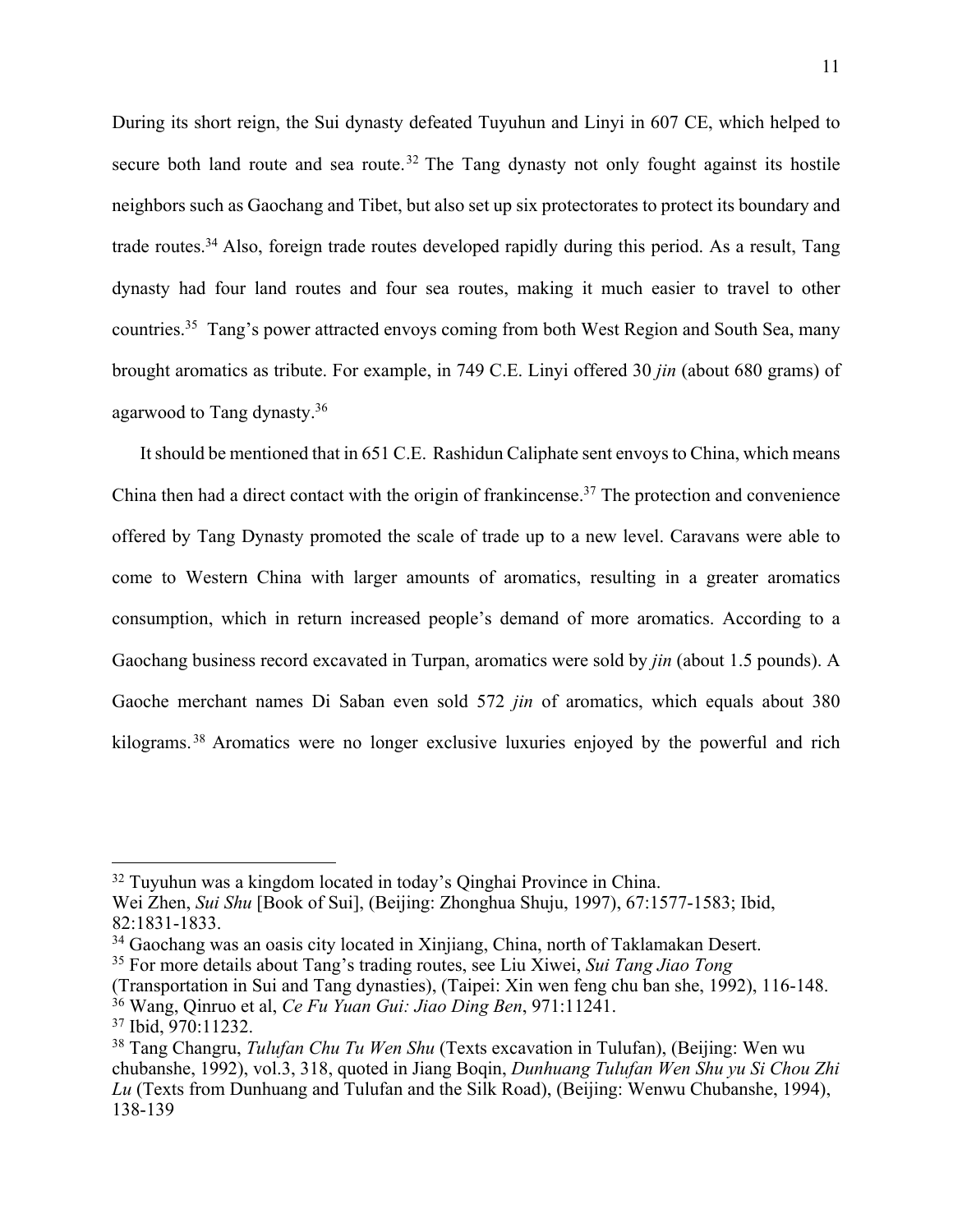minorities. They started to be widely used in different aspects, such as in religious rituals and in people's daily life.

The prosperity of Buddhism in Tang Dynasty resulted in a large demand of foreign aromatics. The Buddhist monks consumed aromatics extravagantly. They believed that aromatics had the power to clean human beings both physically and mentally, so they often boiled water with various kinds of aromatics and bath themselves. Dunhuang manuscript S. 2575 shows that bathing in fragrant water is part of Dunhuang Buddhist monks' daily routine.<sup>39</sup> Fragrant water made from aromatics such as sandalwood, frankincense, cloves were also used to anoint and bath Buddhist statues, which was considered as the best piety action. 40 Besides, aromatics were burned or offered as tribute in Buddhist temples. Six ninth century incense burners along with incense cases and tools were excavated from the underground palace of Famen Temple.<sup>41</sup> Also founded in the underground palace are eleven pieces of decorated fragrant wood, weighed 1701.3 grams in total. The original item list recorded them as "two pieces of frankincense mountain, weigh three *jin* (2040 grams); two pieces of sandalwood mountain, weigh five *jin* and two *liang* (3485 grams); two pieces of clove mountain, weigh one *jin* and two *liang* (765 grams) and two pieces of agarwood mountain, weigh four *jin* and two *liang* (2805 grams)."42 Variation in number and weight may be caused by poor conservation, but we have no clue why they were named like this. Because aromatics were valued so much in Buddhism, occasionally they were brought back to China by Chinese monk-travelers as gifts.<sup>43</sup>

 <sup>39</sup> Ibid, 133.

<sup>40</sup> *Yu Fo Gong De jing,* tans. Yi-ting, https://zh.wikisource.org/zh/浴佛功德經

<sup>41</sup> Ran Wanli, "Tang Dai Jin Shu Xiang Lu Yan Jiu (Research of Tang's Metal Incense Burners)," *Wenbo* no.2 (2000), 15.

<sup>42</sup> Dong Shuyan, "Tang Song Shi Qi de Xiang Ju he Fo Shi (Incense objects and Buddhism in Tang and Song Dynasties)," in *Xiang Yuan Yi Qing: Tang Song Xiang Ju Lan Cui*, ed. Dong Shuyan and Li Shuxin, (Beijing: Zhong guo shu dian, 2015), 13

<sup>43</sup> Wang Weibang, *Da Tang Xi Yu Qiu Fa Gao Seng Zhuan Jiao Zhu* [Buddhist Pilgrim Monks of Tang Dynasty], (Beijing: Zhonghua Shuju, 1988), 11.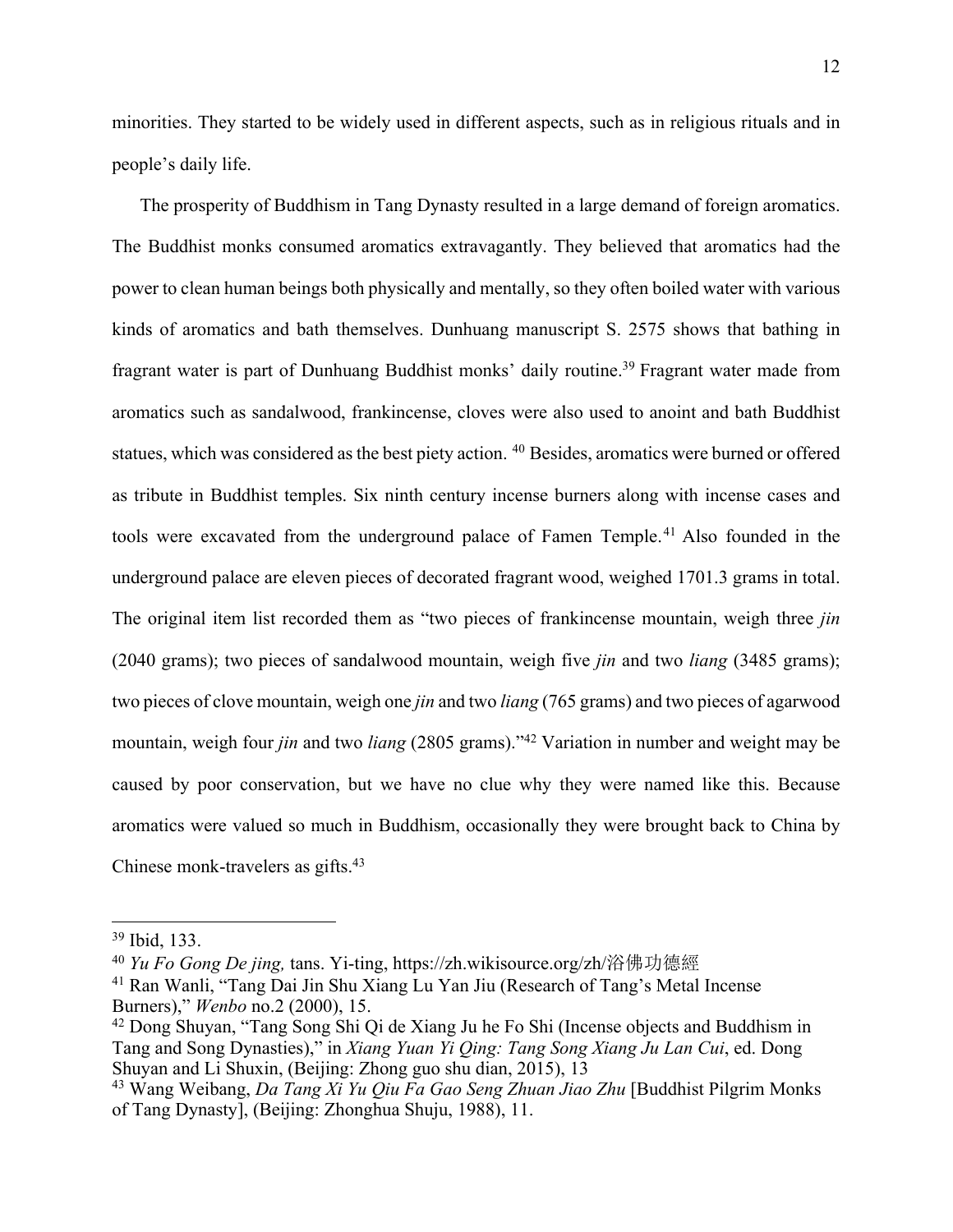

Plate II. Decorated fragrant wood excavated from the underground palace of Famen Temple (Dong, Shuyan, 9)

The Tang dynasty's stable and flourishing society encouraged a big demand of aromatics. Aromatics were used in culinary, perfuming body and clothes, cosmetics, incense making, medicine, architecture, etc. Both text and archaeological evidences demonstrate the lavish usage of aromatics by different classes of people. Wine flavored by *yujin* was praised by Tang poets.44 Several recipes of "Incense for Perfuming Clothes" and face cream are found in Dunhuang Manuscripts, consisting of foreign aromatics like sandalwood, agarwood, spikenard, frankincense and clove.45 More recipes of incense and cosmetics are recorded in *Wai Tai Mi Yao*, an edition of medical recipes written by Wang Dao in 752 C.E. Among them are three recipes for making lip balm, in which various kinds of aromatics were used abundantly.<sup>46</sup> Emperors of Tang used to give lip balm and face cream as gifts to their officials on the Laba Festival (the eighth day of the twelfth

 <sup>44</sup> "兰陵美酒郁金香,玉碗盛来琥珀光." Li Bai, *Li Tai Bai Wen Ji* (Literary works of Libai), (Taipei: Shang wu yin shu guan), 20:2.

<sup>45</sup> Dunhuang Manuscripts S. 4329, quoted in Jiang*,* 133-136.

<sup>46</sup> Wang Dao, *Wai Tai Mi Yao Juan* 32,

https://ctext.org/wiki.pl?if=gb&chapter=980102&remap=gb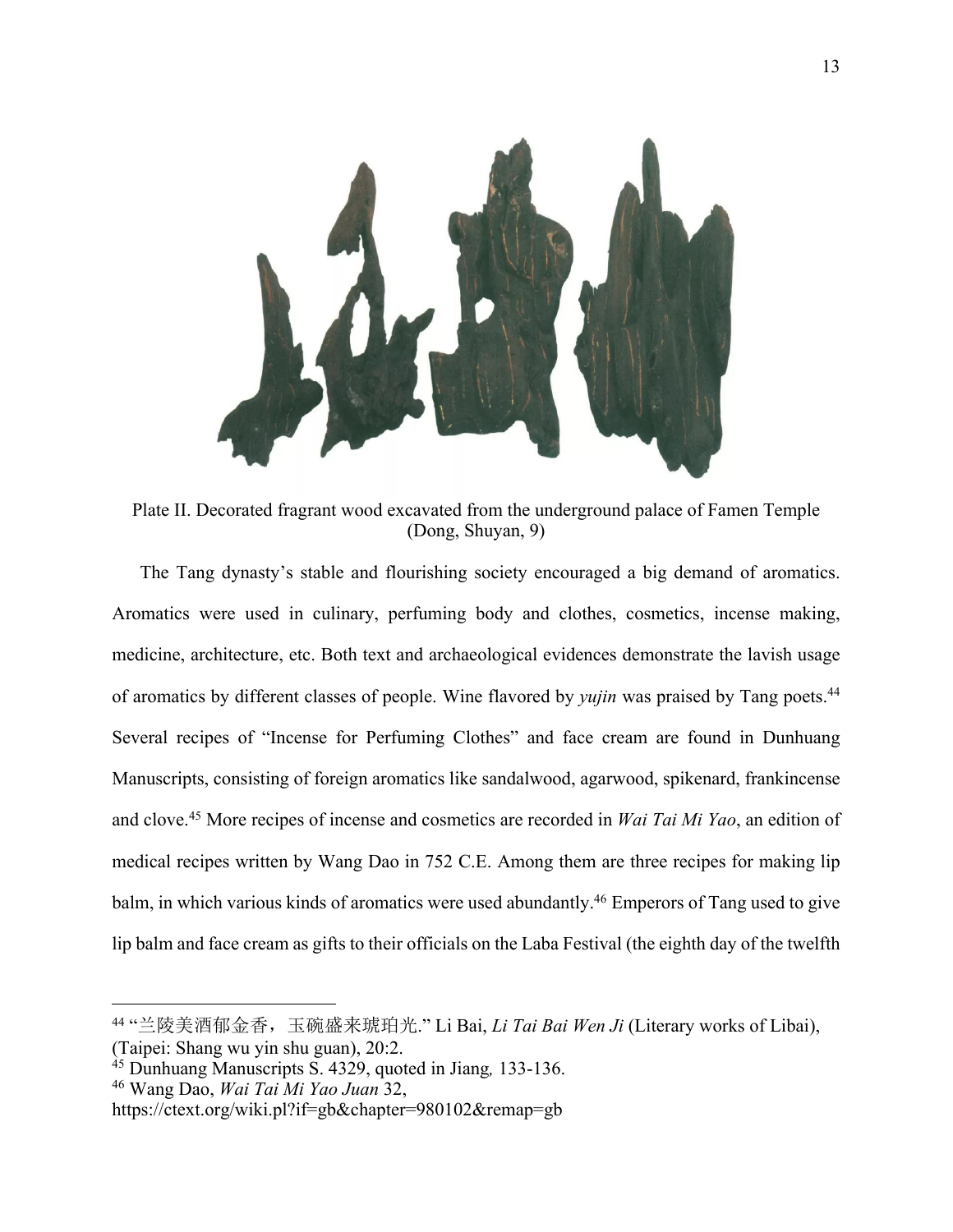month of Chinese lunar calendar) every year, suggesting such perfumed cosmetics were necessity for winter.<sup>47</sup> Incense burners and silver sachets were frequently excavated from Tang tombs, also indicating the popularity of aromatic usage during this time.<sup>48</sup>

In Tang Dynasty, aromatics were brought to China by various groups of merchants. The previous quoted Gaochang business record shows that Sogdians, Gaochang, Jushi and Indian merchants were doing aromatic trade in Gaochang Kingdom.49 The Sogdian aromatics engaged in musk trade no later than the fourth century CE according to *Ancient Letters IV and V* excavated in Dunhuang.<sup>50</sup> Mention of camphor and pepper in the letters shows they have contact with India, probably Gandhara, which had a very flourishing aromatic market at the time, but as Laufer suggests they may have contact with regions of origin in Southeast Asia.<sup>51</sup> In 689 CE, the guild of aromatic merchants in Luoyang dedicated cave 1410 of Longmen: the president, secretary and three other members of the guild all bore Sogdian names, fully demonstrating the power of wealth of Sogdian aromatic traders in Tang dynasty.<sup>52</sup> The maritime trade was dominated by Indian, Persian and Southeast Asian merchants. During his voyage to Japan, Jianzhen (688-763 CE) remembered seeing countless Indian, Persian and Malay ships loaded with mountains of aromatics and treasures. <sup>53</sup> Persians were prominent aromatics merchants. *Jiu Tang Shu* records a great Persian merchant named Susha Li tributed 450 *jin* (306 kilograms) of agarwood as building

 <sup>47</sup> Chen Yuanliang, *Sui Shi Guang Ji*

<sup>38,</sup> https://ctext.org/wiki.pl?if=gb&chapter=707497&remap=gb#p93

<sup>48</sup> Wang Yingzhu, "Lue Lun Qin Han zhi Liang Song Shi Qi de Xiang Liao (Survey of aromatics from Qin and Han dynasties to Song dynasty), *Wenwu* no.5 (2013), 73.

 $49$  Jiang Boqin, 140.

<sup>50</sup> Etienme de la Vaissiere, *Sogdian Traders: A History*, trans. James Ward, (Leiden: Brill, 2005), 45.

<sup>51</sup> Laufer, 1919, 374-5, quoted in Vaissiere, *Sogdian Traders*, 51.

<sup>52</sup> Vaissiere, *Sogdian Traders*, 141.

<sup>53</sup> Zhang Yi, Zhang Yichun, Hyech'o, and Huan Du, *Wang Wu Tian Zhu Guo Zhuan Jian Shi*. (Beijing: Zhonghua Shuju, 2000), 106.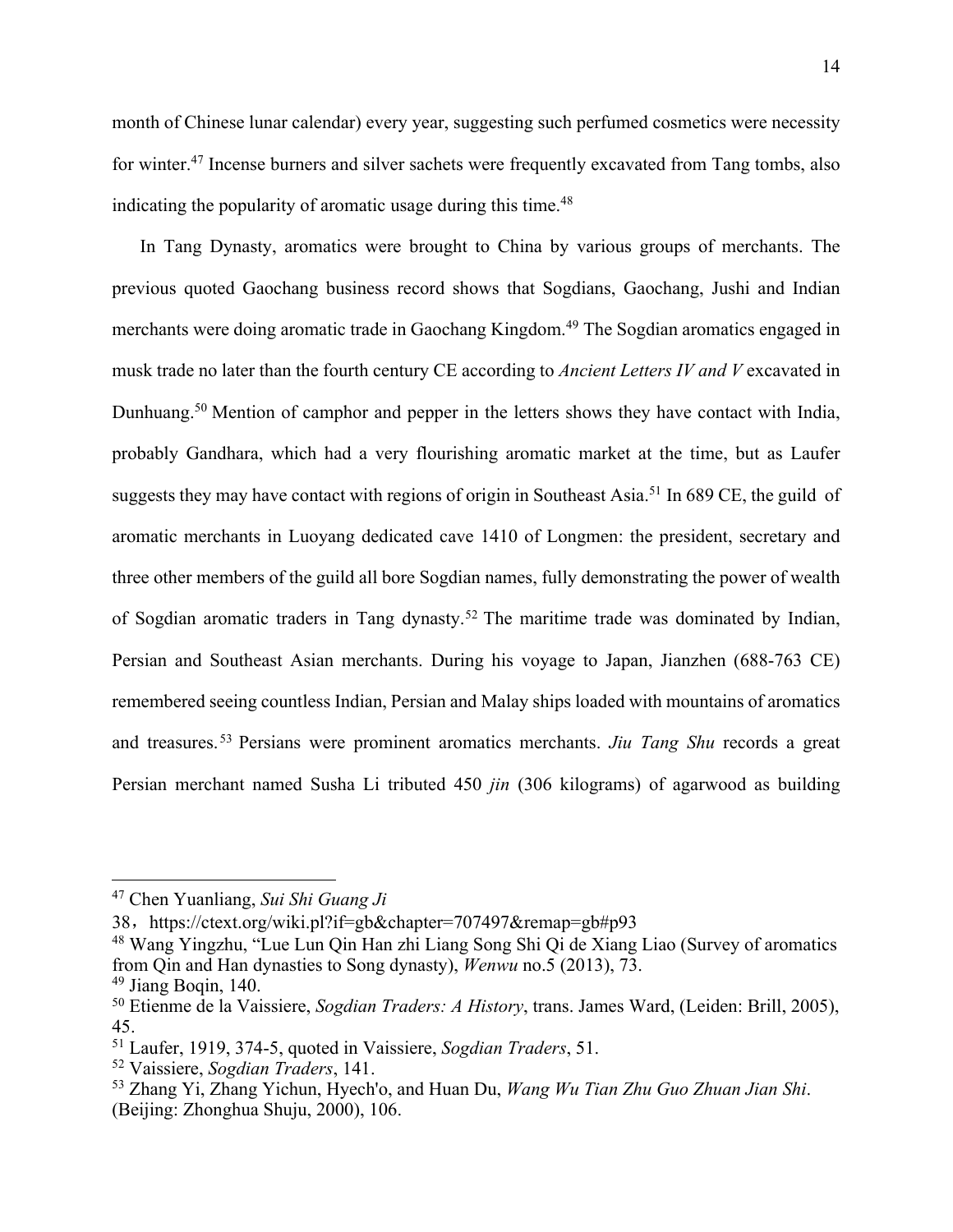material to the emperor, which worth a huge amount of money.<sup>54</sup> Arabians were also experienced aromatic merchants. They recorded in detail what kind of aromatics could be purchased at which port. For example, ibn Khordadbeh (820-912 CE) mentioned that "from al-Sind, costus, qana and al-khayzuran are imported. Mulay has black pepper and qana. Samundar has rice, and aloeswood is brought here from a distance of fifteen to twenty day's journey by means of a river from Kamrun (Kamarub) and other places."55 The nineth century writer Abū Zayd al-Sīrāfī mentioned that "Khanfu (Guangzhou) is the meeting place of the merchants," but he also said most of Chinese boats loaded in Siraf.<sup>56</sup> It seems like Arabian merchants can choose to sail either halfway at Siraf, or the whole way down to Guangzhou to trade with Chinese merchants.

#### **II. Foreign Aromatics**

The second part of this paper is going to discuss several major aromatics that were brought to China during this period. The main goal of this part is identification. During this period, Chinese texts usually do not include images, which makes it hard to identify the aromatics. To make things worse, many records written before Tang dynasty are very simple, sometimes include only name and region of origin. Origin can be misleading, because Chinese writers were unable to distinguish between entrepots and regions of origin; but name is helpful, since it was usually transcribed from foreign languages. Therefore, by tracing back to its original form (Sanskrit, Persian, etc.), we will find a possible aromatic that the Chinese name may refer to. After compared details of the Chinese records, such as color and usage, with Indian, Greek and Arabian texts, and my knowledge of the possible aromatic, a conclusion can be made whether the name in the Chinese record actually refer

 <sup>54</sup> Liu Xu, *Jiu Tang Shu* [Old Book of Tang], (Beijing: Zhonghua Shuju, 1975), 17a:512. <sup>55</sup> ibn Khordadbeh, "Kitāb al-Masālik w'al- Mamālik," in *Arabic Classical Accounts of India & China*, ed. S. Maqeul Ahmad (Shimla: Indian Institute of Advanced Study, 1989), 4-10 56Abū Zayd al-Sīrāfī, "Accounts of China and India," in *Arabic Classical Accounts of India & China*, ed. S. Maqeul Ahmad, 37-38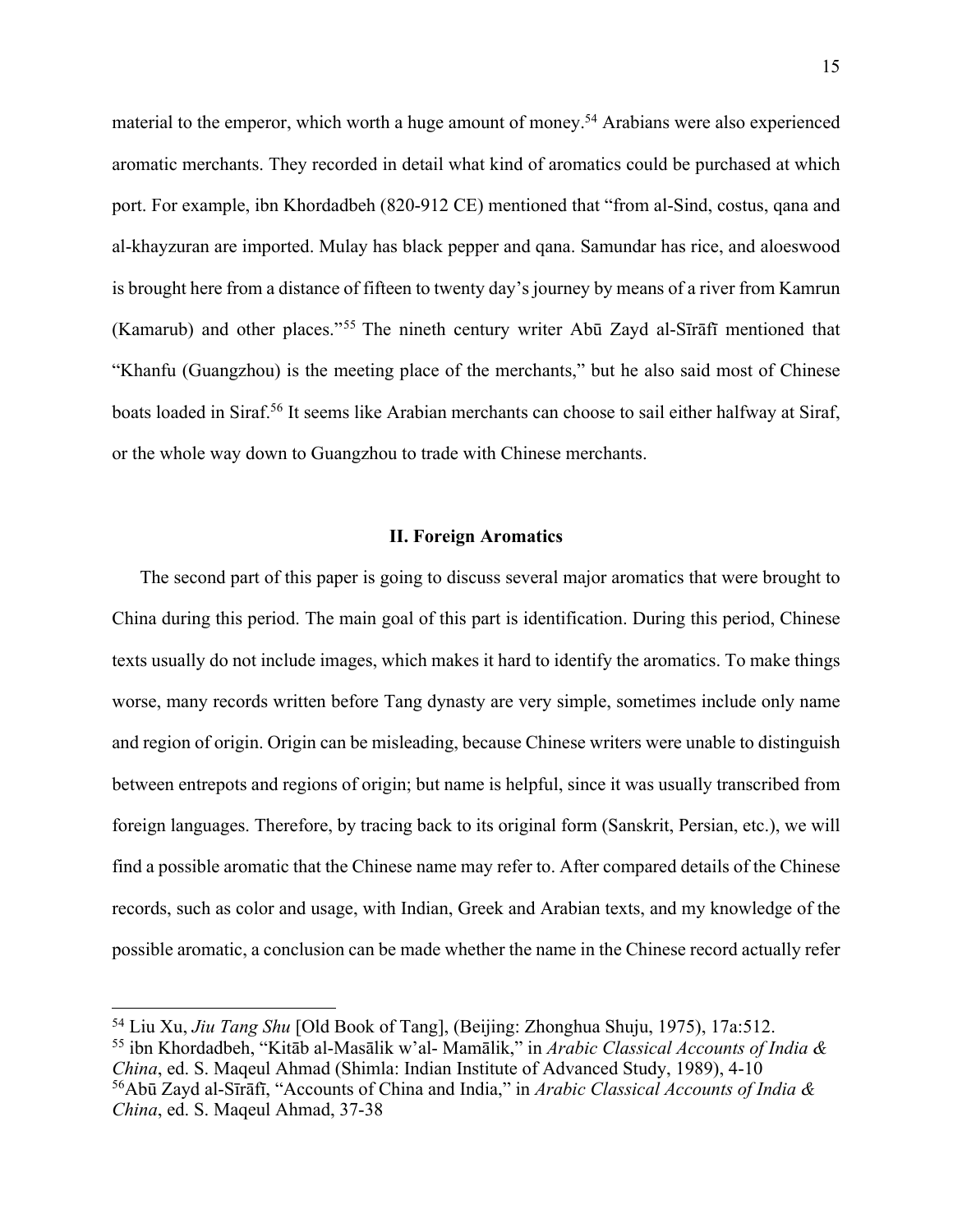to that aromatic. This also helps to analyze the aromatic's carriers and imported route. The selected aromatics: *xunlu* (frankincense), *anxi hsiang* (gum guggul)*, yujin hsiang* (saffron/costus), *longnao hsiang/po-lu hsiang* (camphor)*, suhe hsiang* (storax), *jishe hsiang/ding hsiang* (clove) and *zhan tan* (sandalwood), all played important roles in Chinese culture and social life.<sup>57</sup> It seems surprising that although they each have plenty of Chinese records, they are not precisely identified in most modern scholars' works. The reason for that is because many aromatic names are still used in modern time, and scholars generally ignore the possibility that they may be used to refer different plants. This part will try to solve those mistakes and confusions that are common in other works.

#### 薰陆 *XunLu* **(Frankincense)**

Commonly valued as a treasure of Arabia, this well-known aromatic resin is produced by several species of the Boswellia family that grow also in India and Horn of Africa.<sup>58</sup>. Archaeological evidence shows that it has been imported by China since late second century B.C through maritime trade.<sup>59</sup> Frankincense's first appearance in text was in third century CE. It was named as *xunlu* in the third century chronicle *Wei Lue*.<sup>60</sup> A piece of West Han wrap paper excavated from Xuan Quan Zhi, Dunhuang has a word "*xunli"*on it, and a wood slip excavated from the Yin Wan Han tomb in Jiangsu mentions "eight *dou* of *xun'ai.*" Both *xunli* and *xun'ai* were identified by Xiancheng Zhang as synonym of *xunlu*, showing that frankincense was imported through overland trade in Han dynasty.61 Ji Xianlin thinks *xunlu* is a transliteration of

<sup>&</sup>lt;sup>57</sup> Order of the aromatics is random.

<sup>58</sup> A.F.L. Beeston, "The Arabian Aromatics Trade in Antiquity," Proceeding of the Seminar for Arabian Studies (2005): 53.

<sup>59</sup> *Xi Han Nan Yue Wang Mu*, 141.

<sup>60</sup> Yu Huan, *Wei Lue*, quoted in *Tai Ping Yu Lan*, 982:646.

<sup>61</sup> Zhang Xiancheng, "The Annotated Research on "Xun du", "Xun li" As Seen in Excavation of the Remains of Western Han dynasty," 207-209.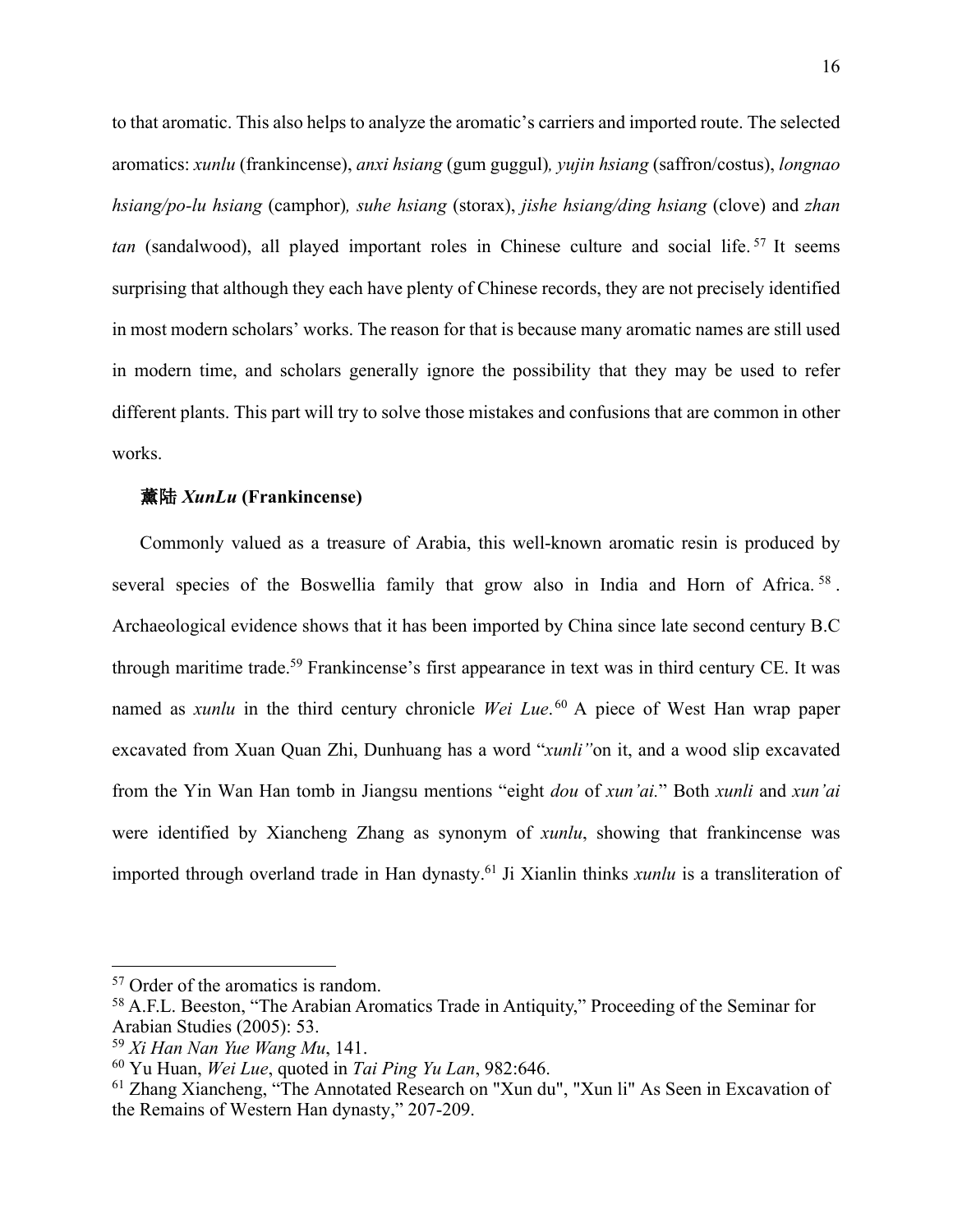Sanskrit *kunduru*.<sup>62</sup> This indicates that at the time frankincense might have been imported from India or brought to China by Indian merchants, however, the resin was less likely to be the native Indian frankincense *Boswellia serrata*. Early third century Chinese texts generally claim that *xunlu* comes from Da Qin.<sup>63</sup> Da Qin represents different countries throughout history. Scholars hold differing opinions on whether it represents Roman Empire or Syria in the third century.<sup>64</sup> Although neither of them was an origin of frankincense, both countries were big commerce center on ancient spice trade. They received shipments from Moscha (Mocha), the main source of Arabian frankincense, or from the Barbarian region where African frankincense grew.<sup>65</sup> It is possible that the precious resin was then transported to China by Indians, through which its Sanskrit name *kunduru* was adopted, and its origins were forgotten.

The Chinese knew more about frankincense in the fourth century, although they still did not know where it truly came from. They knew that it grew in "sands beside the sea," and during summer it released the valuable resin from its wounds.<sup>66</sup> Then, the local people collected the resin, either sold it to the merchants, or "eat it themselves if there is no merchant passing by."67 Chewing frankincense is still practiced by Arabians nowadays in order to clean teeth and fresh breath.

In the seventh century, at least two different kinds of frankincense had been brought to China. In *Xing Xiu Ben Cao*, Su Gong (599-674 CE) wrote that "*xunlu* from Tianzhu (India) is white, and

 <sup>62</sup> Bianji, Ji Xianlin, and Xuanzang, *Da Tang Xi Yu Ji Jiao Zhu* (Beijing: Zhonghua shu ju, 1985), 773. Bowen Yang in his annotation of *Zhu Fan Zhi* (Records of Foreign People) also supports this idea.

<sup>63</sup>Yu Huan, *Wei Lue*; Ji Han, *Nan Fang Cao Mu Zhuang*, all quoted in *Tai Ping Yu Lan Li*, 982:646.

<sup>64</sup> Zhang Xinglang, *Zhong Xi Jiao Tong Shi Hui Bian*, 113-114

<sup>65</sup> James Innes Miller, *The spice trade of the Roman Empire, 29 B.C. to A.D. 641* (Oxford: Clarendon Press, 1969), 103; *The Periplus of the Erythraean Sea*: *Travel and Trade in the Indian Ocean by a Merchant of the First Century*, trans. Wilfred H. Schoff (New York: Longmans, Green, and Co., 1912), 35.

<sup>66</sup>Ji Han, *Nan Fang Cao Mu Zhuang*; Ge Hong, *Bao Pu Zi*, all quoted in *Tai Ping Yu Lan*, 982:646.

<sup>67</sup>Guo Yigong, *Guang Zhi*, trans. Shiyong Lu, quoted in *Tai Ping Yu Lan,* 982: 646.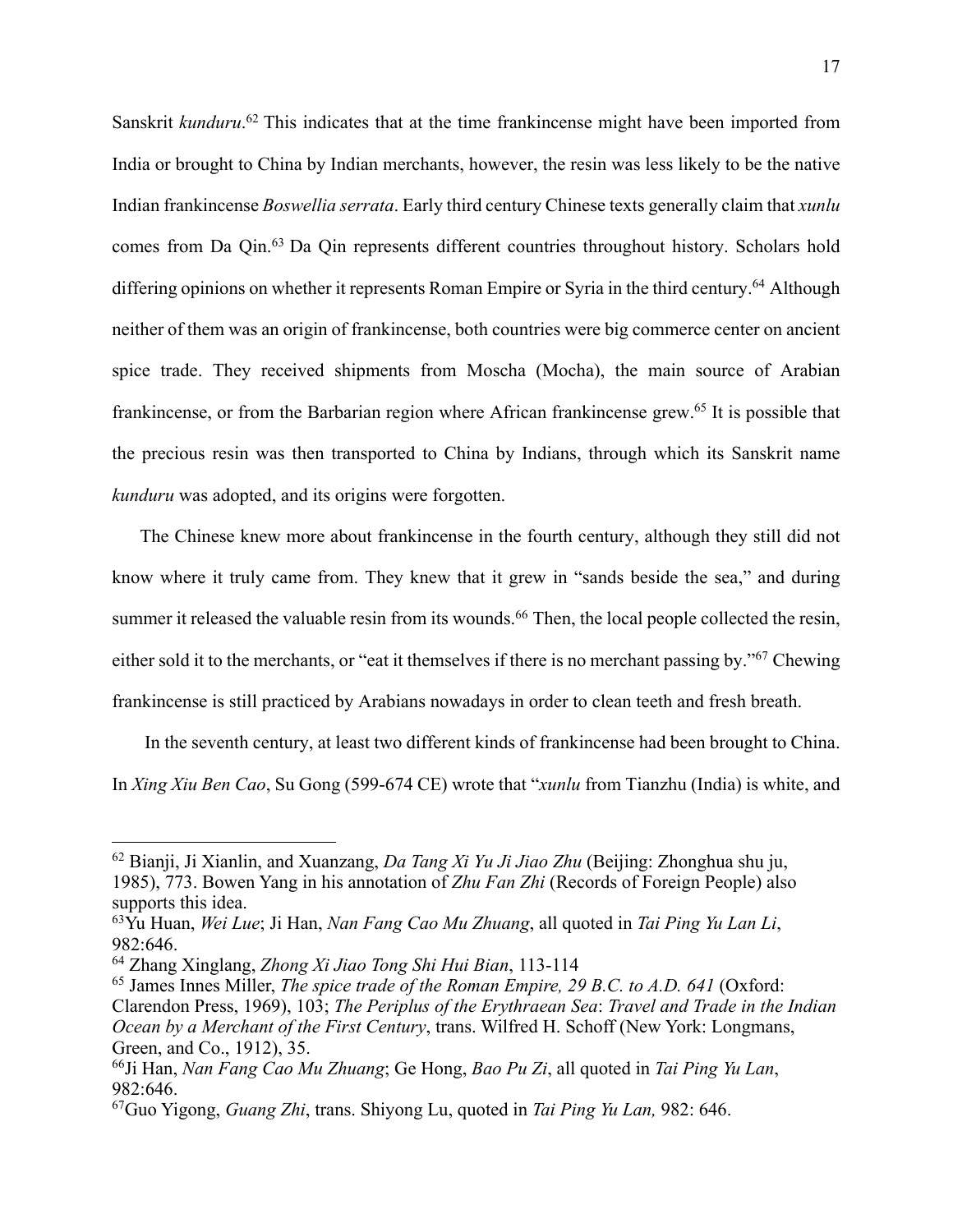the one from Chanyu has green tint."68 Chanyu refers to the Chanyu Protectorate, which is now Inner Mongolia. It would be better to consider both places as entrepots on the Silk Road, like Da Qin. What is interesting from this record is that the frankincense with "green tint" belongs to the highest and most special grade of the Arabian frankincense *Boswellia sacra*. Known as Green Hojary frankincense on present-day market, it is an exclusive product of the Dhofar region in Oman. The green tint fades as time goes, thus Su's record suggests that not only did Chinese in seventh century have access to the best frankincense of the world, they also managed to receive the freshest one.

Another interesting record of the frankincense is from *Hai Yao Ben Cao* written by Li Xun in early tenth century. Li Xun (ca. 855-930 CE) was from a Persian spice merchant family, and he learnt abundant knowledge of foreign aromatics. His work mentions *xunlu* and *rutou hsiang* ("nipple" incense). Frankincense has been called *ru hsiang since the Song dynasty.* Similarity between *rutou hsiang and ru hsiang* makes ancient and modern scholars consider the latter as abbreviation of the former one, but it seems unlikely that *rutou hsiang* is actually frankincense. According to Li Xun, it is "a Persian pine resin from South Sea, and the good one is as purple-red as cherries."69 Red or brown frankincense does exist; however, it has always been graded as the lower and cheaper one on market. If *rutou hsiang* really refers to frankincense, how could people in Tang Dynasty value the inferior red frankincense after they experienced the best Green Hojary frankincense? On the other side, according to my observation, even the darkest frankincense

 <sup>68</sup> Su gong, *Xin Xiu Ben Cao*, trans. Shiyong Lu, in Tang Shenwei, *Xin Bian Lei Yao Tu Zhu Ben Cao* 21, Manuscript, Imperial Household Agency: Archives and Mausolea Department, http://db.sido.keio.ac.jp/kanseki/T\_bib\_frame.php?id=006900

<sup>69</sup> Li Xun, *Hai Yao Ben Cao*, trans. Shiyong Lu, in Tang Shenwei, *Chong Xiu Chong xiu Zhenghe jing shi zheng lei ben cao* (Beijing: People's Medical Publishing House, 1957), 12:309.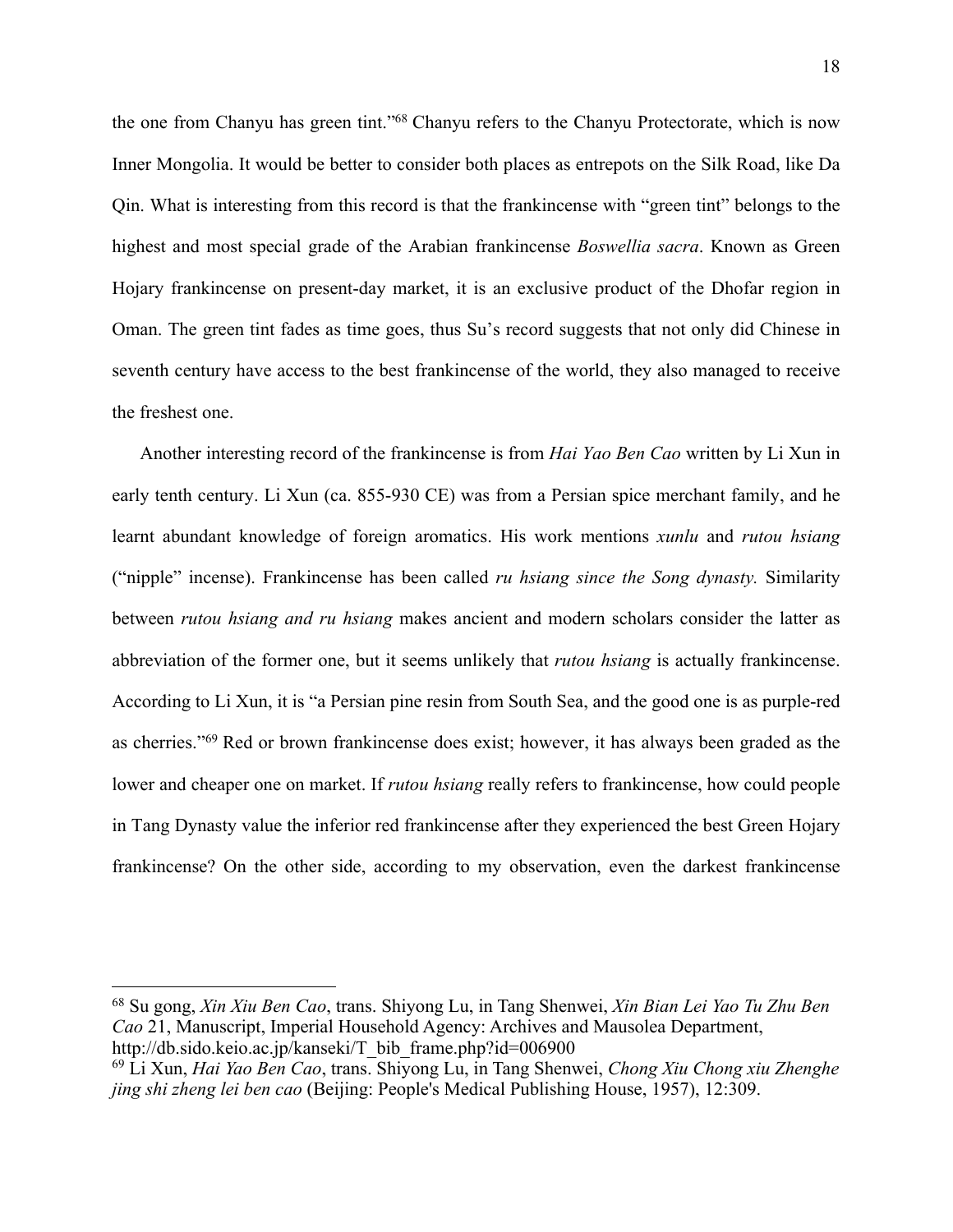cannot be as purple as cherries. Therefore, Li Xun's *ru tou hsiang* is more likely to be a different, Southeast Asian aromatic resin.

## 安息香 *Anxi Hsiang*

During this period, *anxi hsiang* was valued by the Chinese as a precious and important aromatic resin. It was one of the few aromatics that would be specifically pointed out in official chronicles if a foreign country was said to produce. Both Laufer and Schafer interpret the word as Arsacid Incense or Parthian Incense, however, it was never listed as Arsacid (Anxi)'s specialty by ancient Chinese historians, or among the tributes sent by Arsacid rulers to the Chinese emperors.70 It was first claimed to be a product of Qiuci (Kucha) in the sixth century *Wei Shu*. <sup>71</sup> Then, the seventh century *Sui Shu* adds Cao Guo as its second origin.72 Later, the Tang writers Duan Chengshi (803?- 863 CE) and Li Xun said it was a product of Persia, while Su Gong gave a more broad region Xi Rong, a synonym of the West Regions. <sup>73</sup> None of these places is related to Arsacid. It is abnormal if an aromatic named after Arsacid has no connection with the place Arsacid at all, therefore it seems that here the word Anx*i* is not a transcription of Arsacid, but should be literally understood as "rest and relax," which may be related to functions and medical usage of the resin.

 <sup>70</sup> Berthold Laufer, "SINO-IRANICA: Chinese Contributions to the History of Civilization in Ancient Iran." *Publications of the Field Museum of Natural History. Anthropological Series* 15, no. 3 (1919):465; Edward H. Schafer, *The Golden Peaches of Samarkand: A Study of T'ang Exotics* (Pickle Partners Publishing, 2016), 169. Kindle. The Song Dynasty writer Chen Jin claimed in his *Hsiang Pu* (incense journal) that he quoted from *Hou han Shu Xi Yu Zhuang* "Anxi Hsiang is from Anxi," but I cannot find the same information in the original book. This quote only exists in Chen's journal, no one else ever wrote similar things, which makes me question its credibility.

<sup>71</sup> Wei Shou, *Wei Shu*, 102.

<sup>72</sup> Cao Guo, an ancient kingdom north of Samarkand. Wei Zhi, *Sui Shu* 83:1857; Zhang Xinglang, 1363.

<sup>73</sup> Duan Chengshi, *You Yang Za Zu* 18, Manuscript. From The China-US Million Book Digital Library Project, 146, https://archive.org/details/06047415.cn/page/n142; Li Xun, *Hai Yao Ben Cao*, 13:330.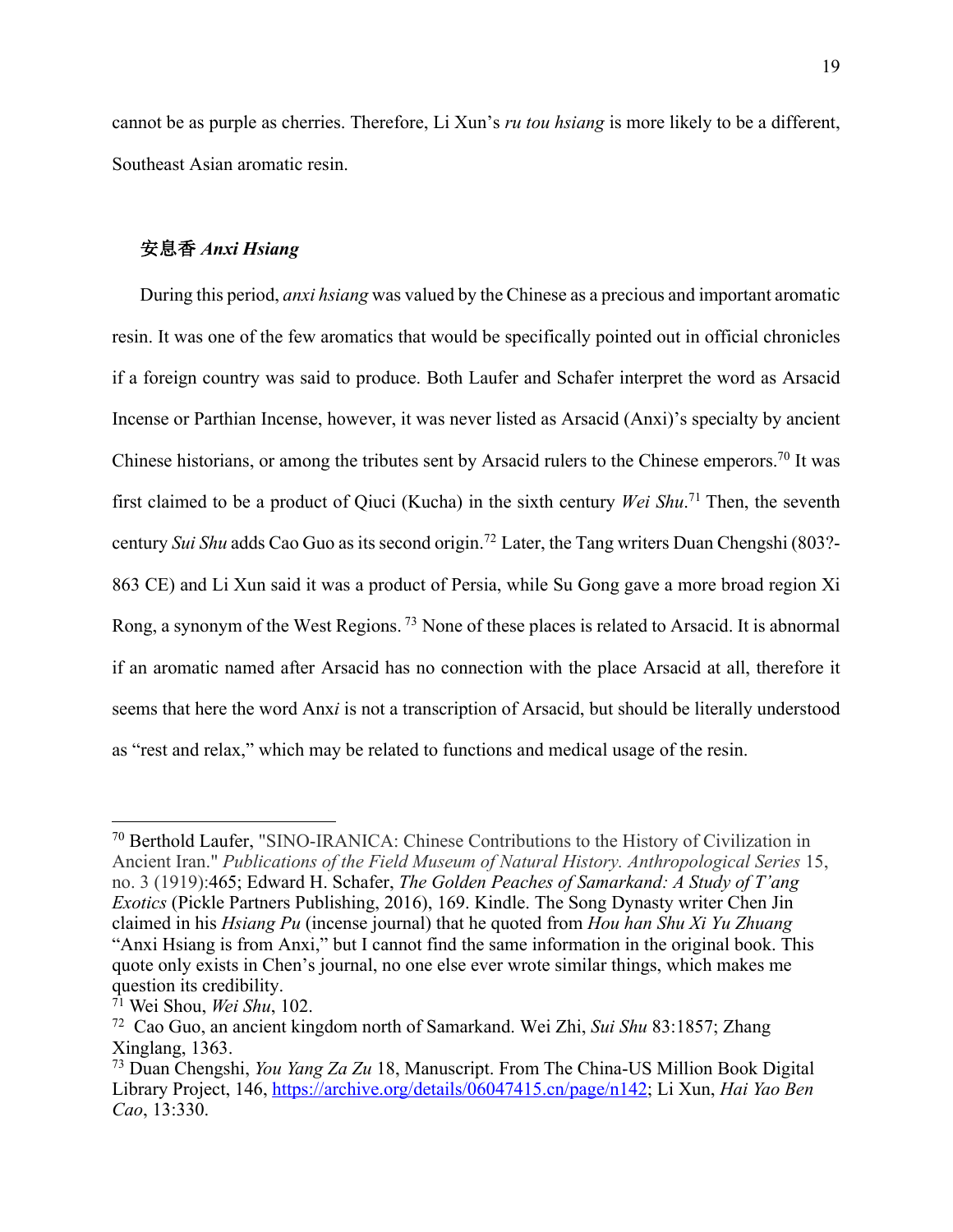If geological information is irrelevant to the identification of *anxi hsiang*, we may get some clues from Buddhist texts and stories. By far, the earliest appearance of *anxi hsiang* in Chinese text is from the story of Kucha Buddhist Fo Tu Deng in fourth century CE, suggesting that it might be initially brought to China by foreign Buddhist monks. Fo Tu Deng was famous for his supernatural power. He successfully summoned a dragon to deliver rain after burning *anxi hsiang* and praying for three days.74 Here *anxi hsiang* was used to communicate with gods or holy spirits. This along with the ability to drive away evil spirits were mentioned by Duan Chengshi, Li Xun and Su Gong. In seventh century, a South Asian Buddhist Jia Fan Da Mo identified *anxi hsiang* as *chu ju luo*, which was transliterated from Sanskrit *guggulu* (*Commiphora mukul*), commonly known as Indian bdelliun or gum guggul.75

The physical properties and medical usage of gum guggul mentioned in Ayurvedic writings are in many ways similar to Chinese records of *anxi hsiang*. Both resins are said to be black or dark yellow, and are collected in cold season.<sup>76</sup> Su Gong wrote that the fresh *anxi hsiang* is soft and sticky, and Duan Chengshi said the resin is like "syrup."77 According to my observation, fresh gum guggul is soft and sticky. When comes to the function and usage, the two resins share more similarities. The second millennium BC text *Atharva Veda* grants gum guggul with the power to protect human body from diseases and curses, which is similar to *anxi hsiang*'s ability to ward off

<sup>75</sup> Chen Ming, "Yi Shi yu Chuan Chao: Si Lu Han Wen Mi Jiao Zhong de Wai Lai Wen Wu (Translation and Duplication: Transliteration of Foreign Medicine in Silk Road's Chinese Esoteric Buddhism Texts)," *Studies in World Religions* no.1 (2016), 30.

<sup>76</sup> Duan Chengshi , *You Yang Za Zu* 18, 146; Li Xun, *Hai Yao Ben Cao*, quoted in Tang Shenwei, *Chong Xiu Chong xiu Zhenghe jing shi zheng lei ben cao*, 13:43; V. V. S. Sastry, "History of Guggulu Based on Ayurvedic Literature," *Bulletin of the Indian Institute of History of Medicine* 6, no.2 (1976): 103. It should be pointed out that all Chinese scholars and herbalists during this period use Chinese lunar calendar. Therefore, when Duan Chengshi said *anxi hsiang* was collected in the "sixth or seventh month after it is hardened," it is actually in fall not summer. Li Xun agreed that the collect time was in "autumn months"

 <sup>74</sup> Fang Xuanling et al, *Jin Shu* [Book of Jin], quoted in *Tai Ping Yu Lan*, 982:645-46.

<sup>77</sup> Su gong, *Xin Xiu Ben Cao*, trans. Shiyong Lu, in Tang Shenwei, *Xin Bian Lei Yao Tu Zhu Ben Cao* 23, 13:43; Duan Chengshi , *You Yang Za Zu* 18, 146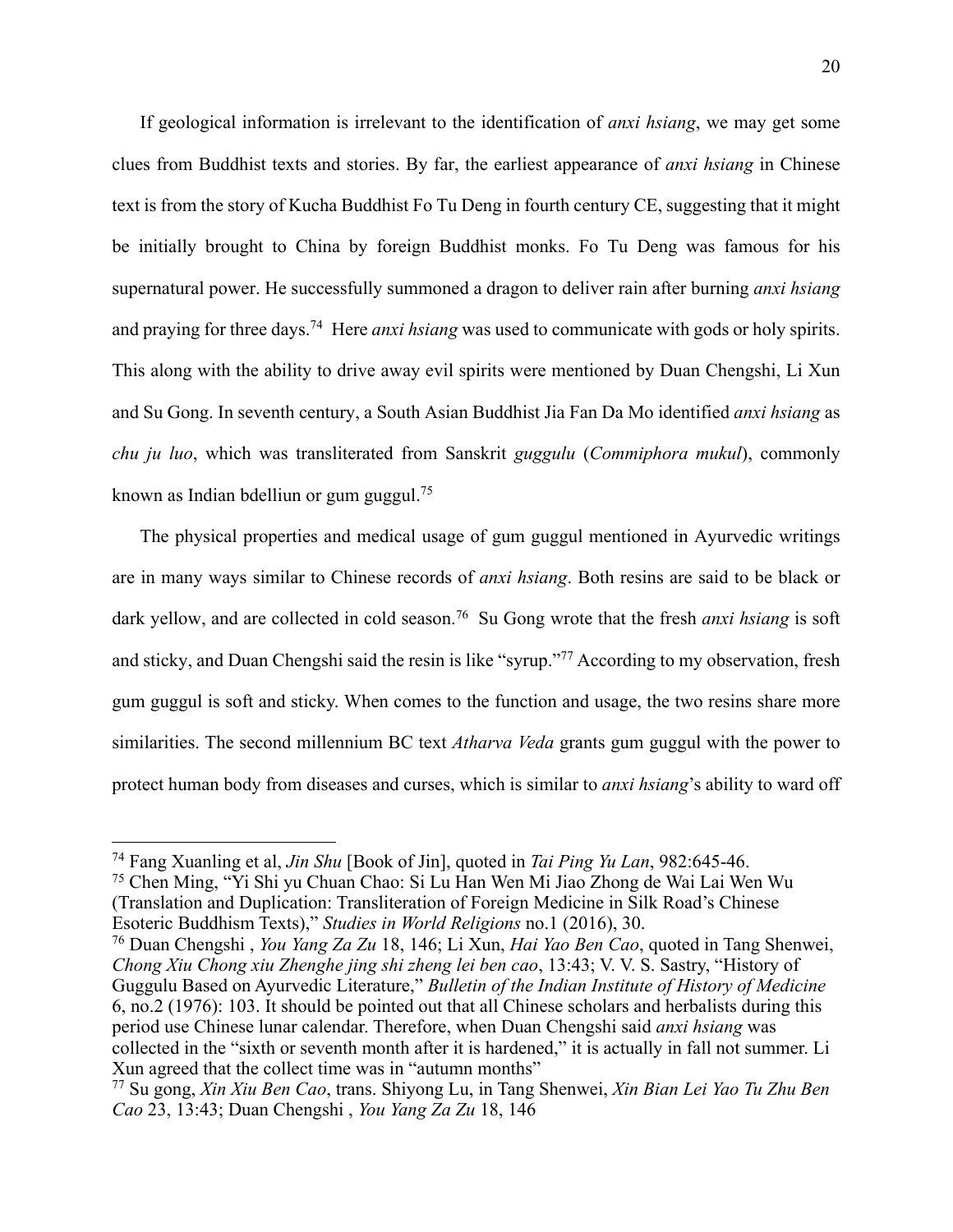evil spirits. <sup>78</sup> In *Charaka Samhita*, gum guggul is used to restore consciousness or resuscitative, the disease of head and hiccups.79 This function could be roughly translated in Chinese as *anxi* (rest and relax)——not perfectly match, though——by early South Asian Buddhists whose Chinese were poor. The *Susruta Samhita* says gum guggul is "beneficent to the heart," while Su Gong too said *anxi hsiang* can be used in the disease of heart.<sup>80</sup> The seventh century writer Vagbhata prescribed *guggulu* in the diseases of *sukra* (semen), while Li Xun said *anxi hsiang* could be used to solve nocturnal emission.<sup>81</sup>

The above comparison suggests that the Chinese *anxi hsiang* is very likely to be the Indian gum guggul. This relation on the other hand, helps to explain Li Xun's conflicting statement that "*anxi hsiang* is from South Sea and Persia."82 The *Atharva Veda* mentions gum guggul is "either born from Sindhu or from the Sea." Sayana further explained that the resin is available from two sources, Sindhudesa and the sea coast.<sup>83</sup> The Periplus also records gum guggul as main product exported by Barbarike and Ozene, both of which were probably located in Northern India near modern day Pakistan.84 Sindhudesa and the other two ports were close to Persia. According to Boqing Jiang, people in Dunhuang still called it Persia after the Sasanian Empire was conquered by Muslims.85 Therefore, assuming gum guggul is Li Xun's *anxi hsiang*, it is understandable why he thought it came from Persia. Laufer and other scholars think Li Xun's record proves that at the end of tenth century, the name "*anxi hsiang*" was transferred to benzoin (from *Styrax benzoin*), an

 <sup>78</sup> Sastry, "History of Guggulu," 103

 $79$  ibid, 104-105

<sup>80</sup> Sastry, "History of Guggulu," 105; 80 Su gong, *Xin Xiu Ben Cao*, trans. Shiyong Lu, in Tang Shenwei, *Xin Bian Lei Yao Tu Zhu Ben Cao* 23,

http://db.sido.keio.ac.jp/kanseki/T\_bib\_frame.php?id=006900

<sup>81</sup> quoted from Sastry, "History of Guggulu," 107; Li Xun, *Hai Yao Ben Cao* 13:330, 82 Ibid.

<sup>83</sup> Sindhudesa, an ancient Indian kingdom located in modern Pakistan. Sastry, "History of Guggulu," 103.

<sup>84</sup> *The Periplus of the Erythraean Sea*, 37, 42.

<sup>&</sup>lt;sup>85</sup> Jiang Boqing, 56.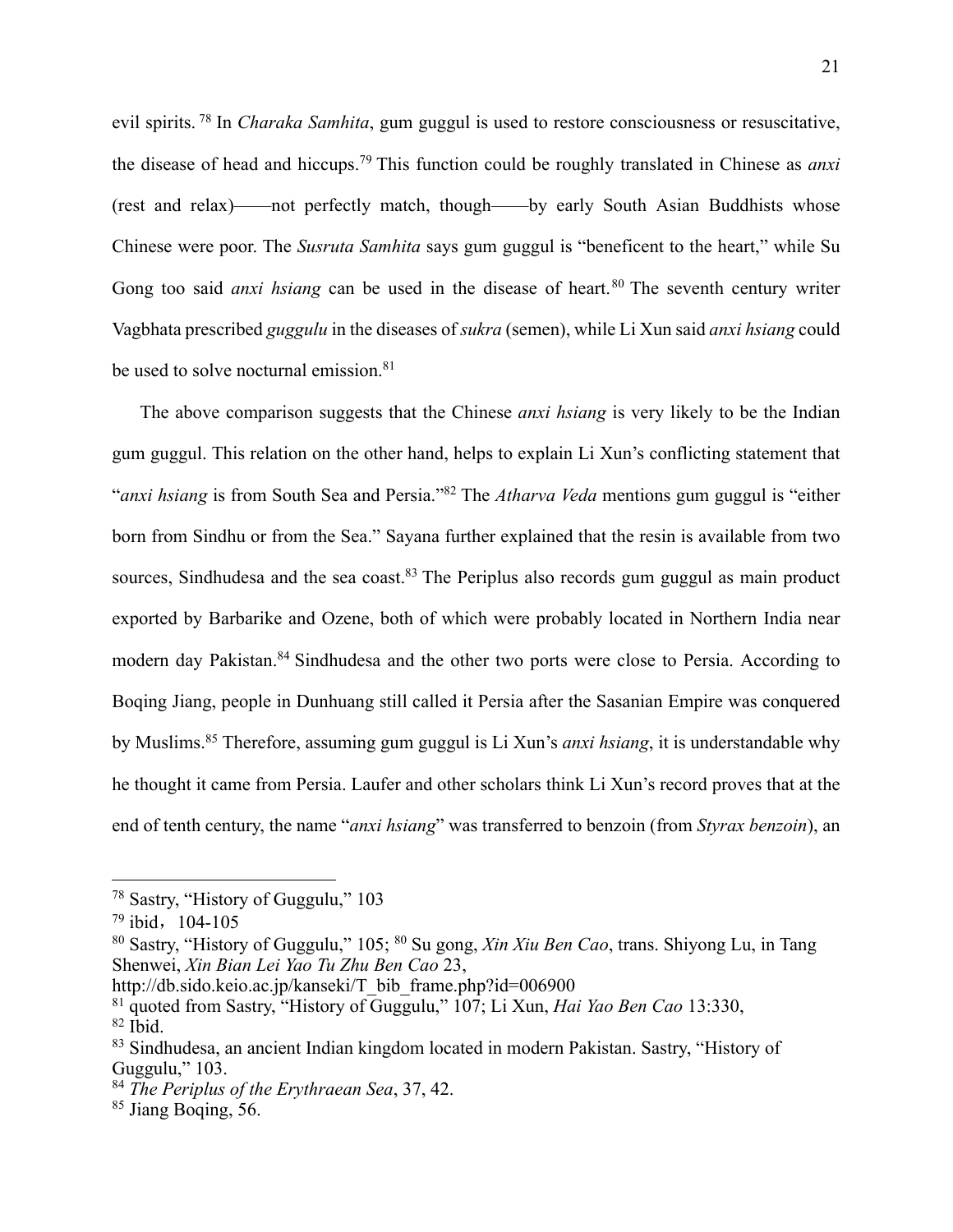aromatic resin indigenous to the Malay Archipelago, but they ignore that Li Xun said *anxi hsiang* "looks like peach tree resin."86 Compared physical characteristics of all three resins, the dark-red transparent peach tree resin looks more similar to the dark transparent gum guggul rather than the yellow-orange opaque benzoin.

## 郁金香 *Yujin Hsiang*

The name *yujin hsiang* is extremely confusing, because it has been granted to at least three different plants by the end of tenth century. It first appears in Zhen Xuan (127-200 CE)'s comment on preparation of sacrificial wine in *Zhou*: "Grind *yujin* and boil it to mix with the sacrificial wine. *yujin* is the name of a grass. One bulk has ten leaves. Grind one hundred and twenty bulks at a time."<sup>87</sup> According to Zhen Zhong (?-83 CE), *yu* itself represents a ten-leaf fragrant plant, which looks like orchid.<sup>88</sup> Xu Shen (58-148 CE) said the *yu* plant was a tribute from the Yulin Jun, which was located in Southern China.89 Laufer's statement that *yu* plant was turmeric is wrong because he mistaken the plant part that was used to make the wine, and overlooks characteristic of leaf of the *yu* plant mentioned by Han Chinese scholars.90 Thus, Zhen Xuan's *yujin* was likely to be *the yu* plant, a native Southern Chinese plant.

Then, why did Zhen Xuan add *jin* (gold) to the name of the plant? It could refer to color of the boiled potion or it could refer to color of the plant's flower. Zhu Mu (100-163 CE)'s composition *Yujin Fu* (Praise of *Yujin)* suggests that *yujin* blooms in the beginning of summer with golden

 <sup>86</sup> Laufer, 465; Li Xun, *Hai Yao Ben* Cao, 13:330

<sup>87</sup> *Zhou Li* [the State Ceremonial of the Zhou Dynasty], trans. Shiyong Lu, quoted in *Tai Ping Yu Lan*, 981:644.

<sup>88</sup> Huang Yizhou, *Li Shu Tong Gu,* Manuscript,

https://ctext.org/wiki.pl?if=gb&res=249770&searchu=郁金&remap=gb.

<sup>89</sup> Ibid.

<sup>90</sup> Laufer, 314.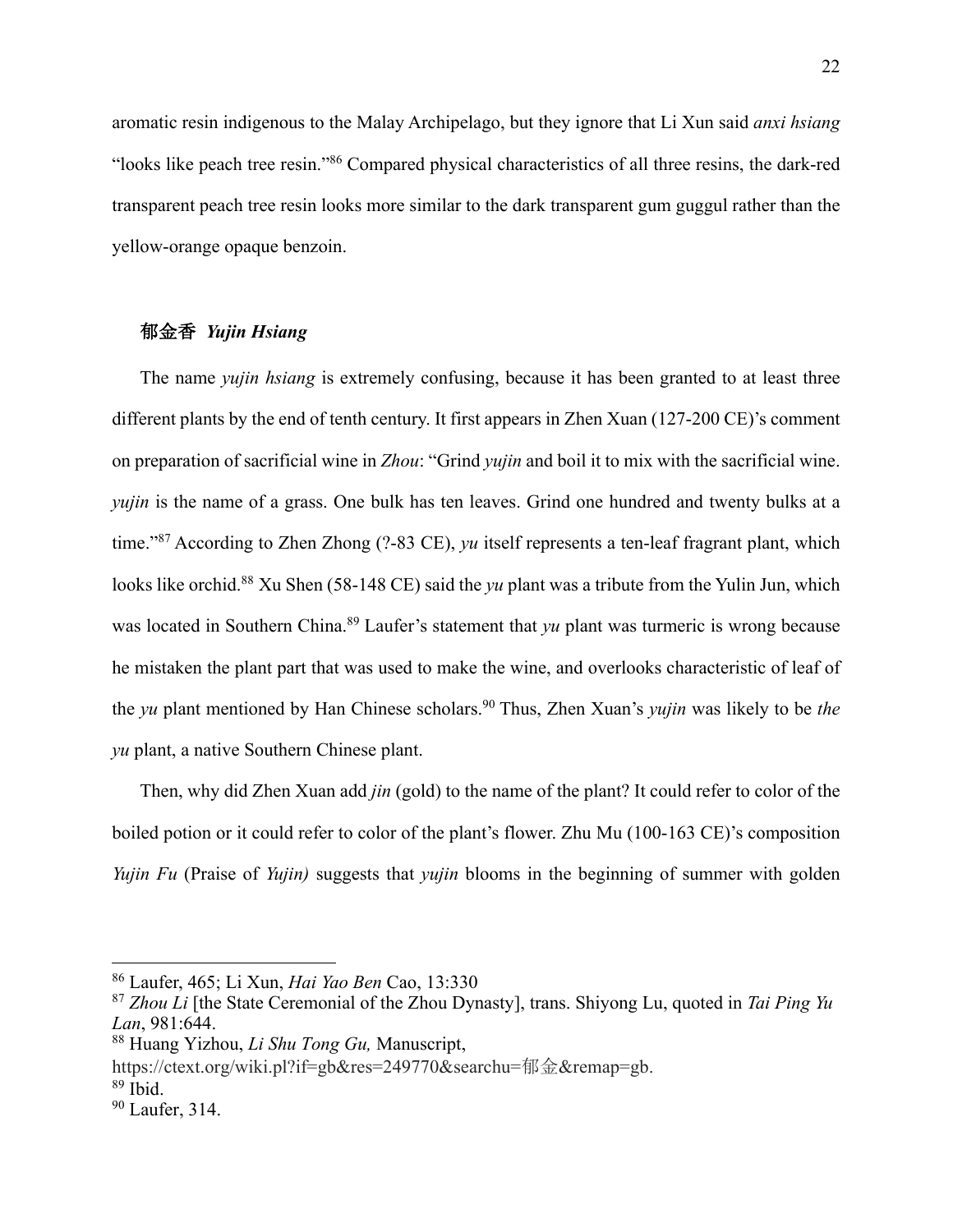flowers, and has flower stems arisen from foliage leaves. <sup>91</sup> Unlike later literature, his work neither describes *yujin* as a foreign plant nor lists it among other known exotic aromatics (a common way used by early Chinese writers to suggest an object's foreign origin), therefore his *yujin* was very likely to be the native *yu* plant.

Other plants might borrow the name *yujin,* if they could be used to flavor wine, and meet one of the requirements: golden flower or to dye the wine golden.92 The first new *yujin* appeared in the *Nan Zhou Yi Wu Zhi*, written by Wan Zhen, a third century official of Eastern Wu:

*Yujin* is from Jibin (Kashmir). People there grow the plant. They first use the plant to worship Buddha. After it withered, they take it back and collect the *yujin*. It's yellow and fine, like threads of lotus flower. It can be used to perfume the wine.  $93$ 

Judging from the collecting process, *yujin* in this description refers to saffron. People today are firmly believed that saffron should be red, but yellow saffron does exist. It is a signature product of Kashmir and is still available on present-day market, known as Pati saffron.<sup>94</sup> The yellow saffron might even come to market much earlier than the common red saffron, since the word saffron deprived from Persian word *zaparan*, meaning "yellow stigma." Wan Zhen's description was quoted in the seventh century *Liang Shu* and *Nan Shi*, but writers of the books omitted the fact that *yujin* was collected from the flower, creating a illusion that it was the flower itself, rather than its

<sup>93</sup> Wan Zhen, *Nan Zhou Yi Wu Zhi*, trans. Shiyong Lu quoted in *Tai Ping Yu Lan* 9, 644. The

original text reads 与芙蓉华⾥披莲者相似 (*yu fu rong hua li pi lian zhe xiang si*). Laufer's

 <sup>91</sup> Ouyang Xun, *Yi Wen Lei Ju* (Shanghai: Shanghai gu ji chu ban she, 1999), 81:1394.

<sup>&</sup>lt;sup>92</sup> Schafer translates Yujin Hsiang as "a golden substance as sweet-smelling as the yu-plant used in making sacrificial wines in antiquity." He ignores the most important prerequisite for being *yujin hsiang*, that is, the ability to flavor the wine.

translation of this sentence is full of mistakes due to his limited knowledge of classical Chinese literature. In this case, *fu rong* is a synonym of lotus flower, not the plant *Hibiscus mutabilis*; and *lian* does not refer to the lotus flower, but to the lotus seed or the seed head. Therefore, *pi lian zhe* means the thing that covers the lotus seed head, which is the threads.

<sup>&</sup>lt;sup>94</sup> The Pati saffron is the style of saffron flower, while the common red saffron is the stigma of the flower. http://sapphirekashmirisaffron.com/2017/04/06/pati-saffron/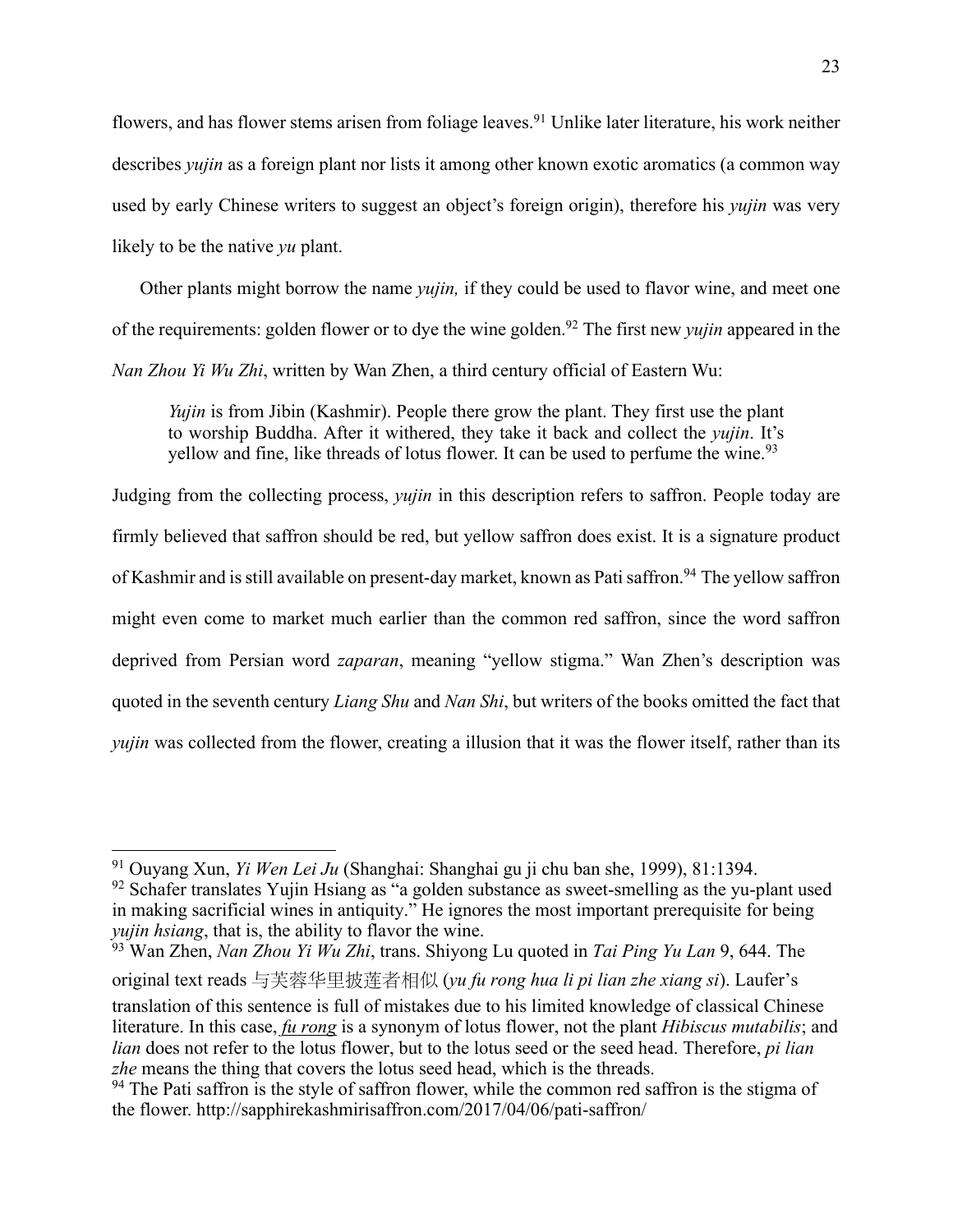threads, that was yellow and fine. <sup>95</sup> As a result, herbalists in later dynasties often confused *yujin* with safflower. For example, the Tang herbalist Chen Cangqi (687-757 CE) wrote that *yujin hsiang* resembles *hong lan hua* (safflower).<sup>96</sup> The confusion was not solved because the Chinese had no opportunity to see the whole plant of *yujin hsiang* until 647 CE, when Jiapi (Khulm, Afghanistan) offered it as a tribute to Emperor Tai Zong of Tang. The emperor then ordered his scholars to record the foreign plant in detail, from which we can clearly identify it as saffron:

It looks like *mai meng dong* (*Ophiopogon japonicus*). It blooms in the ninth month. Its flower resembles lotus flower. Its color is purplish blue. Its aroma can be smelled from several tens of paces away. Although it blooms, it does not yield fruit. Those who wish to plant it need to take the root. $97$ 

Other origins of *yujin hsiang* mentioned in Chinese official chronicles from third to seventh centuries include the Roman Empire, Persia and India.98 Persia had long been considered as a great exporter of saffron, and Roman Empire was a big consumer of saffron. Therefore, it is very likely *yujin hsiang* from these two countries was also saffron. But India is a complicate case. The Chinese writers knew India was both an entrepot and a region of origin of *yujin.* According to *Liang Shu* suggests that Zhong Tianzhu received Jibin's *yujin* through its maritime trade with with Da Qin.<sup>99</sup> Here *yujin* referred to saffron. But Xuanzang's (602-664 CE) writing is not clear. In his *Great Tang Records on the Western Regions*, the great Tang Buddhist monk-traveller

 <sup>95</sup> Yao Silian, *Liang Shu* [Book of Liang], (Beijing: Zhong hua shu ju, 1973), 54:798; Li Yanshou, *Nan Shi* [History of the Southern Dynasties], 78. I do not reject the fact that safflower has been intentionally used to fake saffron through the ancient spice trade.

<sup>96</sup> Chen Cang Qi, *Ben Cao Shi Yi*, quoted in Tang Shenwei, *Chong Xiu Chong xiu Zhenghe jing shi zheng lei ben cao*, 13:331.

<sup>97</sup> *Ce Fu Yuan Gui*, 970:11231. I have no idea why Schafer identified *mai meng dong* as "black leek" (*Liriope graminifolia*).

<sup>98</sup> Yao Silian, *Liang*, 54:790, 798; Wei Shou, *Wei Shu*, 102:2270

 $99$  Zhang Xun identified the Zhong Tianzhu as the surrounding region of the Ganges River. The Periplus mentions a port besides the River Ganges, also named Ganges that exported Gangitic spikenard. Therefore, it's true that the Ganges area traded with the Mediterranean world. *Liang Shu,* 54790; Zhang Xun, 32-33; *The Periplus of the Erythraean Sea*, 47.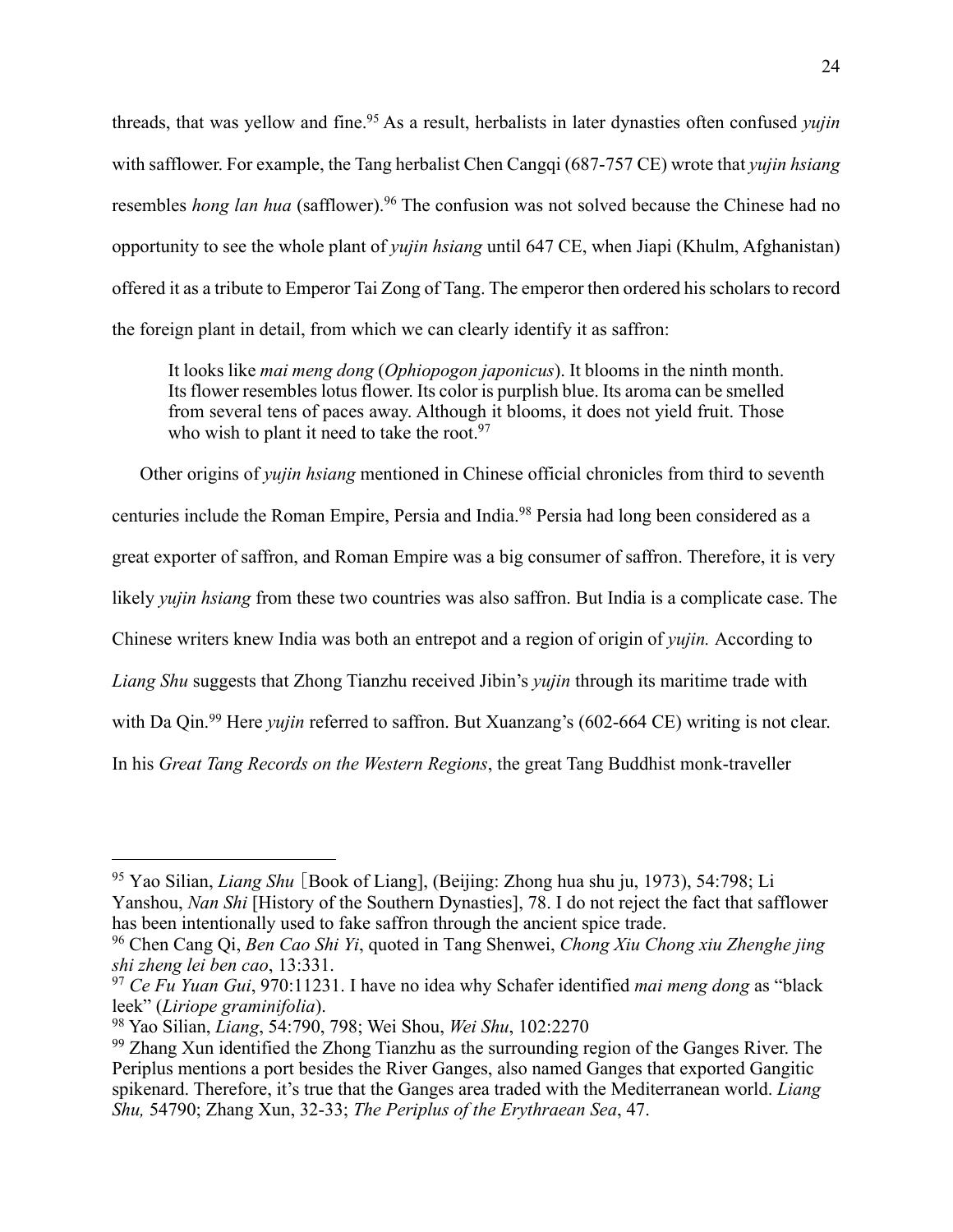recorded that *yujin* paste was used to paint stupa and was applied to human body.100 Here *yujin hsiang* could refer to saffron, because painting stupa with saffron water is still a Buddhist tradition; but it could also refer to turmeric, because damp themselves with turmeric paste after bath is a common practice in India. <sup>101</sup> In Sanskrit, the word for turmeric powder is *kumkuma,* and the word for saffron is *cuncuma*. Similarity between the two words may cause Xuanzang's confusion.

In other Tang Dynasty texts, *yujin* seems to be a species from the Curcuma family. For example, Su Gong wrote that:

[*Yujin*] grows in *Shu* region (Sichuan) and the West Region. The plant assembles turmeric. Its flower is white with red end, rising from the heart of stem in fall, and does not bear fruit. Its root is reddish yellow.102

He also pointed out the using plant part is its root, a clear proof of a Curcuma rather than saffron. Another example happened in 726 CE, when King of Dong An (Northeast Bukhara, Uzbekistan) offered 19.8 kilograms of *yujin hsiang* as a tribute to the Chinese emperor.103 Here *yujin* is more likely to be a Curcuma since Uzbekistan has never been a region of origin or a trading center of saffron.

It's interesting that people in Tang Dynasty seemed to not be aware of the fact that there were at least two foreign plants bore the same name *yujin*. In most poems and literature, usually only the name *yujin* or the wine that it flavored were mentioned, from which we cannot decide whether it means saffron or a Curcuma.

# 婆律香 **Polü Hsiang /**龙脑香 **Longnao Hsiang/ (Borneo camphor)**

 <sup>100</sup> Bianji, Ji Xianlin, and Xuanzang, *Da Tang Xi yu Ji Jiao Zhu*, 181, 680

<sup>&</sup>lt;sup>101</sup> See the Boudhanath Stupa in Nepal; Hayavadana C. Rao, "Indian Ceremonial Baths," *Anthropos*12/13, no. 1/2 (1917): 85.

<sup>102</sup> Su gong, *Xin Xiu Ben Cao*, trans. Shiyong Lu, in Tang Shenwei, *Xin Bian Lei Yao Tu Zhu Ben Cao* 23, 13:46.

<sup>103</sup> Dong'an Guo Wang Du Sa Bo Ti, "*Yu Shi Biao*," in Quan Tang Wen, ed. Dong Gao, *Quan Tang Wen* (Beijing: Zhong hua shu ju, 1983), 999:10353.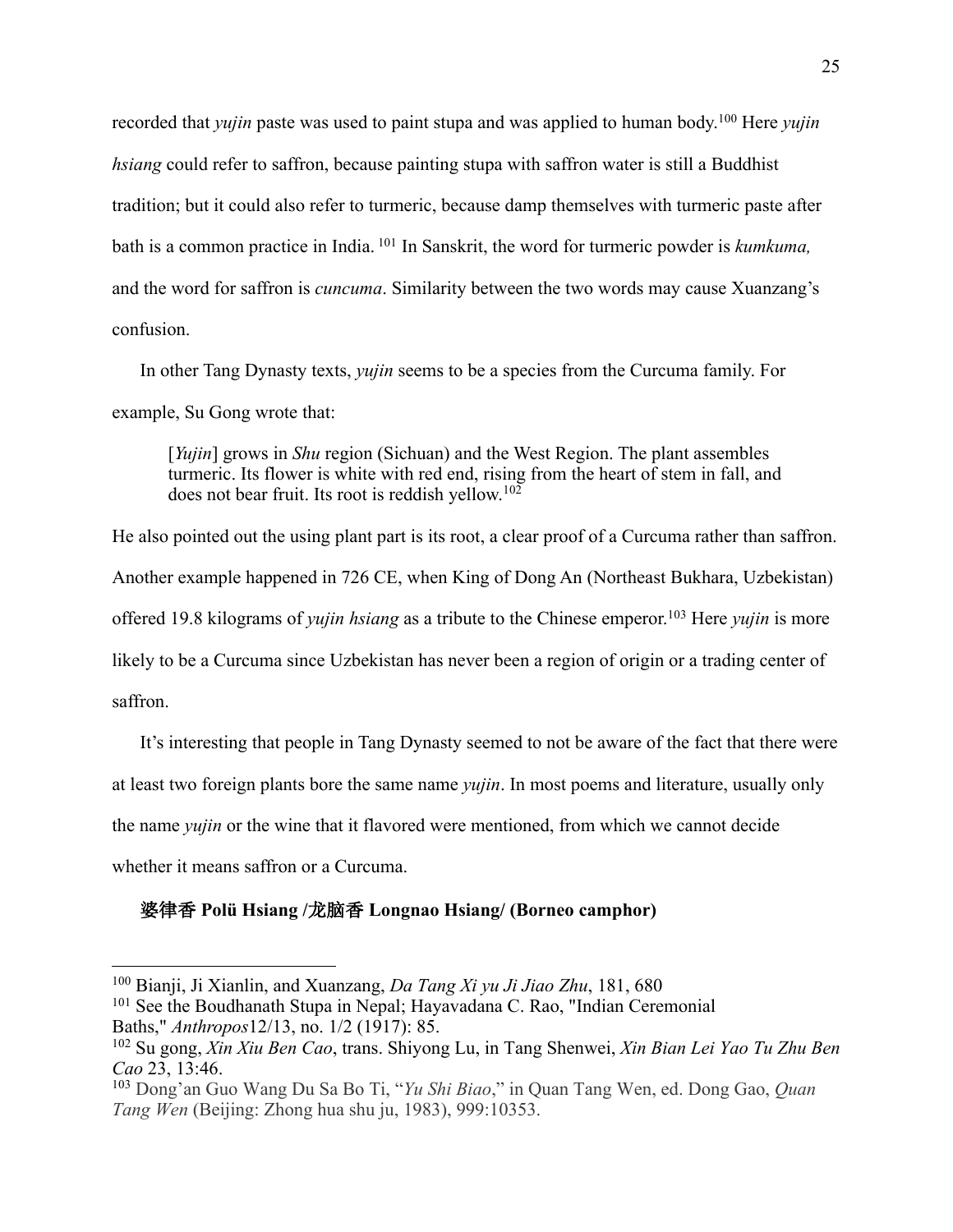Both names initially appeared in pre-Tang official chronicles. first appeared in Liang Shu as an aromatic produced by Lang Ya Xiu (Northern Thailand).104 *Longnao hsiang*, first appeared in Sui Shu as a tribute offered by Chi Tu (Songkhla, Thailand) to Sui Envoys in 607 CE.105 No detail concerning physical characteristics was mentioned in either chronicle.

In Tang dynasty, the two names were said to be produced by the same species. According to Su Gong, *polü hsiang* was the liquid resin (he called it *polü gao*, or *polü* syrup), while *longnao hsiang* was the dried gum. <sup>106</sup> Xuanzang identified *longnao hsiang* with *jiebuluo hsiang*, transcribed from Sanskrit word *karpura*, which is camphor.107 There are two types of camphor, one is Chinese or Indian camphor (*Cinnnamomum camphora*), the other is Borneo camphor (*Dryobalanops aromatica*). Both Su Gong and Duan Chenshi said *longnao h*siang came from Borneo.<sup>108</sup> Thus, the camphor that imported to China during this period should be the Borneo camphor (*Dryobalanops aromatica*).109 *Polü* might be the transliteration of Borneo. The name *longnao hsiang*, literally meaning dragon's brain incense, probably just follows Chinese tradition to link rare objects with mythical creatures.

Borneo camphor may be imported to China through maritime trade as early as second century B.C.E, according to a new interpretation of *guobu* mentioned in *Shiji* as a transcription of camphor's Malaysian name.<sup>110</sup> In Tang Dynasty when maritime trade was extremely flourishing,

<sup>104</sup> Yao Silian, *Liang Shu,*54:795. 105 Wei Zhen, *Sui Shu*, 82:1833.

<sup>106</sup> Su gong, *Xin Xiu Ben Cao*, quoted in Tang Shenwei, *Xin Bian Lei Yao Tu Zhu Ben Cao* 22, 13:16.

<sup>107</sup> Bianji, Ji Xianlin, and Xuanzang, *Da Tang Xi yu Ji Jiao Zhu*, 859

<sup>108</sup> Su gong, *Xin Xiu Ben Cao*, quoted in Tang Shenwei, *Xin Bian Lei Yao Tu Zhu Ben Cao* 22, 13:16; Duan Chengshi, *You Yang Za Zu* 18, 146.

<sup>&</sup>lt;sup>109</sup> In fact, the so-called Chinese camphor came much later in the Chinese traditional medicine, and was very likely to be made as a cheap substitude for the expensive Borneo camphor.

<sup>110</sup> Han Huaizhun, "Long Nao Hsiang Kao" (Research on Longnao Hsiang), *Journal of South Seas Society* 2, no.1 (1941), quoted in Sun Ji, *Handai Wuzhi Wenhua* (Material Culture of Han Dynasty), (Beijing: Wenwu Chubanshe, 1991, 361.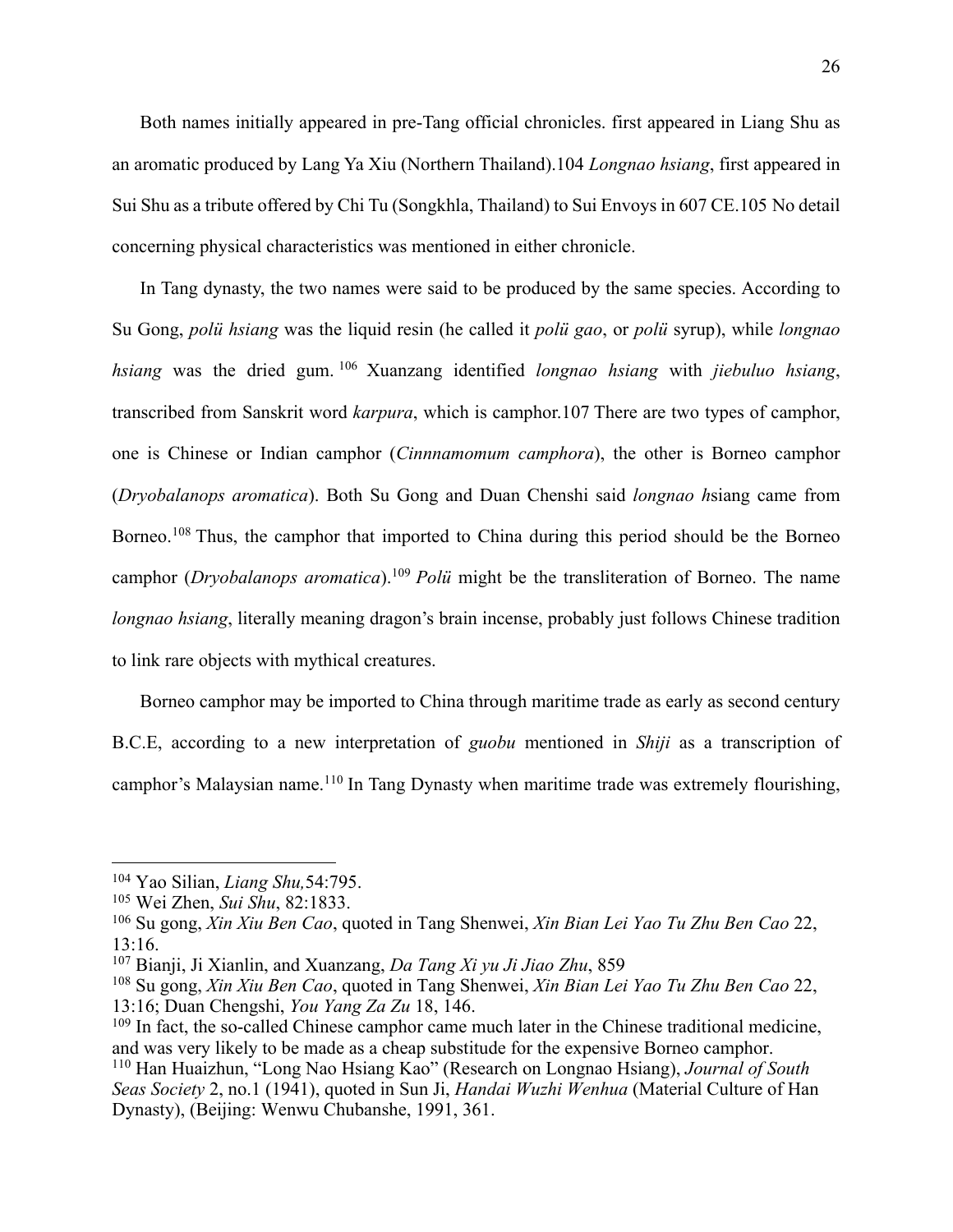Borneo camphor soon became a major imported commodity. The Tang people found methods to

better store the precious resin. Su Gong said, "it will not evaporate if stored with rice charcoal and

*xiangsi zi* (red bean)."111

Tang Buddhist monk-travelers offered detailed descriptions of camphor collection in Southeast

Asia. In *Great Tang Records on the Western Regions*, Xuan Zang said:

*Jiebuluo hsiang* tree is wet when cut off, and does not have resin. After it dries, the *jiebuluo* can be found through the wood. It looks like mica, and has the color of snow. This is what called *longnao hsiang*. 112

A more interesting description is made by Duan Chengshi, which is very similar to ibn

khurdadhbih's record, suggesting Duan might learn that from a Arabian merchant:

The tree has fat one and thin one. The thin one has *po lu gao* Others said the thin one has dragon's brain, while the fat one has Borneo syrup. Both are in the middle of the tree, and can be collected by cutting down the tree. A pit is carved on the trunk to store the syrup that flows from the end of the tree.<sup>113</sup>

To get camphor they make an incision at the top of the tree. From this the water of camphor escapes in sufficient quantity to fill several jars. Once it has been collected another incision is made lower down, about the middle of the tree, from which the pieces of camphor fall. It is the gum of the tree, but it is found in the wood itself. Once the operation has been performed, the tree becomes useless and dries out.<sup>114</sup>

Besides its collection, Chinese people were familiar with its local practices, such as its usage

in the burial rites. The Old Book of Tang recorded that Duo Po Deng (near Sumatra) added both

liquid and dry camphor to the dead, then burned it all.<sup>115</sup> According to Schoff, the Batak people

covered their dead chiefs with camphor, so did other Indonesian tribes.<sup>116</sup> Another usage of

camphor was to clean mouth, usually paired with *pin-lang* (betel nuts). Yi-ting recorded that the

 <sup>111</sup> Su gong, *Xin Xiu Ben Cao*, quoted in Tang Shenwei, *Xin Bian Lei Yao Tu Zhu Ben Cao* 22, 13:16.

<sup>112</sup> Bianji, Ji Xianlin, and Xuanzang, *Da Tang Xi yu Ji Jiao Zhu*, 859

<sup>113</sup> Duan Chengshi, *You Yang Za Zu*, 18:143, https://archive.org/details/06047415.cn/page/n142. 114 ibn Khordadbeh, "Kitāb al-Masālik w'al- Mamālik," quoted in Andrew Dalby, *Dangerous* 

*Tastes: the story of spices* (Los Angeles: University of California Press, 2000), 57 <sup>115</sup> Liu Xu, *Jiu Tang Shu*, 197:5273.

<sup>116</sup> Wilfred H. Schoff, "Camphor," *Journal of the American Oriental Society* 42 (1922), 356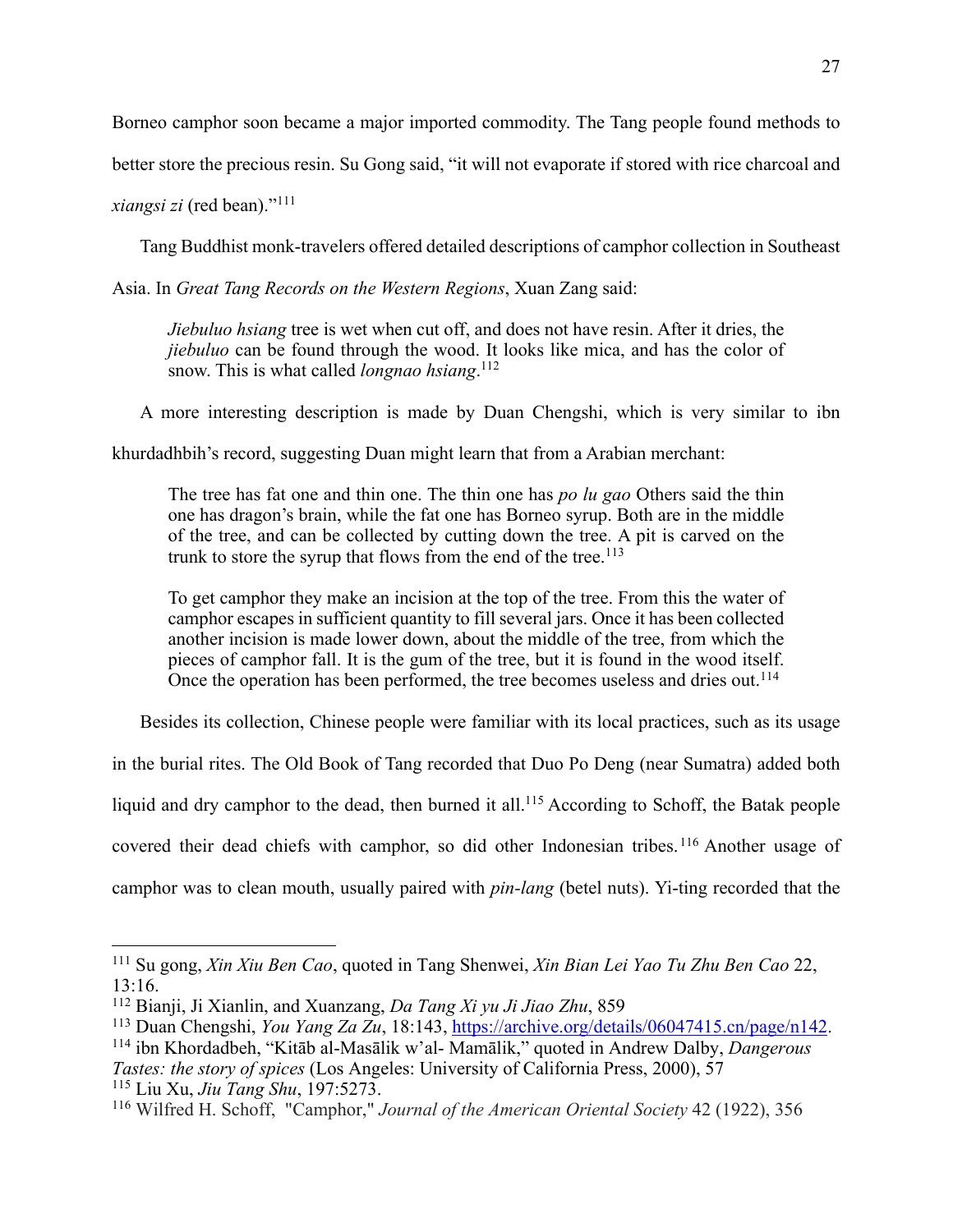Buddhists in Southern Sea ate betel-nuts and nutmegs that mixed with cloves and Baros-camphor to make their mouth fragrant.117 Xuanzang received twenty betel-nuts, one *liang* (about 30 grams) of camphor and other things every day during his study at the Nalanda monastery in India.118 The New book of Tang also recorded that people in *Zhen la* (Cambodia) welcomed their guests with betel-nut powder, camphor and clam shell powder. $119$ 

Unlike like many foreign aromatics that came from places far away, Borneo camphor was from a region that some Chinese had been to, so there was less ambiguity in the resin's origin. Because camphor played an important role in Buddhist rituals, information related to it was carefully recorded by Chinese Buddhist monk-travelers.

## 苏合香 *Suhe Hsiang*

The name *suhe* might be a transliteration of Greek word *sturax*, a resin produced by *Liquidambar orientalis*, which is native to the south-west of Asia Minor.<sup>120</sup> It might be brought to China as early as first century CE. Ban Gu (32-92 CE) wrote to his brother Ban Chao that Han officer wanted to exchange silk for horses and *suhe*. <sup>121</sup> Like *xunlu* and *anxi hsiang*, *suhe*'s "origin" was recorded in official chronicles. *Hou Han Shu* first describes it as a product of Da Qin (Roman

<sup>&</sup>lt;sup>117</sup> I-Tsing, A Record of the Buddhist Religion as Practised in India and the Malay Archipelago (A.D. 671-695), tran. J. Takakusu (Oxford: The Clarendon Press, 1896), 48.

<sup>118</sup> Hui Li, *A biography of the Tripiṭaka master of the great Ci'en Monastery of the great Tang dynasty*, trans. Li Rongxi (Berkeley, California: Numata Center for Buddhist Translation and Research, 1995), 93

<sup>119</sup> Ouyang Xiu and Song Qi, *Xin Tang Shu* [New Book of Tang], (Beijing: Zhong hua shu ju, 1975), 222:6301.

<sup>120</sup> F. N. Howes, "Age-Old Resins of the Mediterranean Region and Their Uses," *Economic Botany* 4, no. 4 (1950), 315

<sup>121</sup> Ouyang Xun, *Yi Wen Lei Ju*, 85:1456.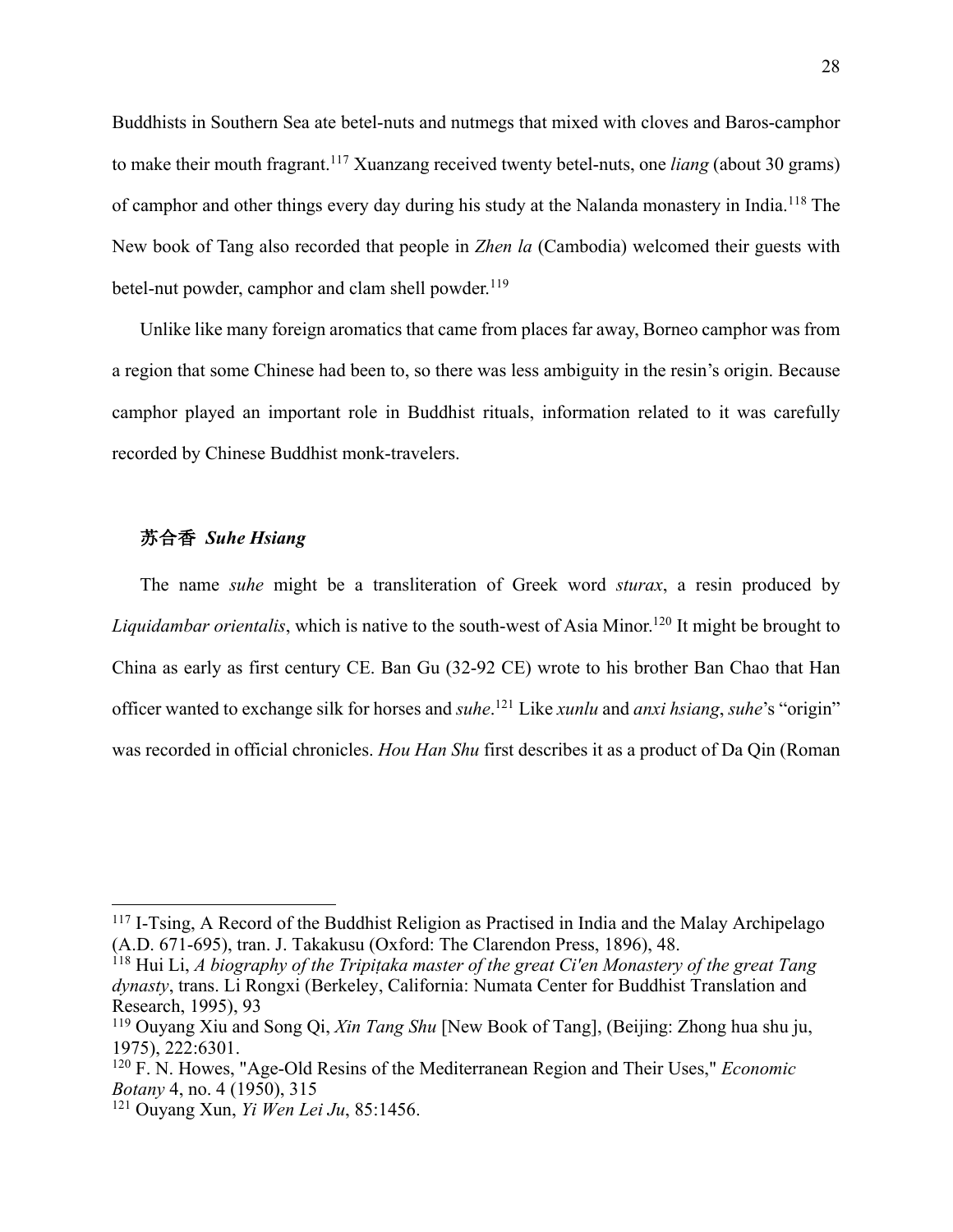Empire).122 *Wei Shu* says it also came from Persia. <sup>123</sup> *Liang Shu* said it could be found in India.124 Again this follows Chinese record tradition of turning entrepots into regions of origin.

There are two famous assumptions of what *suhe hsiang* was made from. One is that it was the feces of lion, recorded by Tao Hongjing (456-536 CE). It is hard to trace where this assumption came from. Modern Chinese scholars say that foreign merchants made it up to make the aromatic more exotic. Lauder suggests liquid storax is called *rasamala* by Malaysians and Javanese, which means dung in Sanskrit, which might be used by merchants to boast their goods.125 It is to believe however, that any merchant who would succeed in selling his goods by depreciating them as animal waste. Not to mention that Chinese had already received lions as tribute-gift since Han Dynasty.<sup>126</sup> By far, the only connection that can be found between storax and animal is Pliny's description that Arabians burned storax in goat-skins.<sup>127</sup>

The other assumption is that *suhe hsiang* was an artificial paste made by boiling different aromatics together, also recorded in *Hou Han Shu*. <sup>128</sup> Later, *Liang Shu* added that the *suhe hsiang* sold to the Chinese was residue after original plants had been extracted by people of Da Qin, therefore it was less fragrant.<sup>129</sup> Ibn Masawaih agreed that the residue of the storax is the most inferior grade.130 In Tang Dynasty, a new kind of *suhe hsiang* appeared in Chinese market. Su Gong described it as "reddish purple, solid, strongly fragrant, heavy as stone."<sup>131</sup> Unfortunately, according to Dioscrorides, this too was not the genuine storax, but "wax or tallow imbued with

 <sup>122</sup> Fan Ye, *Hou Han Shu*, 88:2919.

<sup>123</sup> Wei Shou, *Wei Shu*, 102:2270.

<sup>124</sup> Yao Silian, *Liang Shu*, 54:790.

<sup>125</sup> Laufer, 456.

<sup>126</sup> Fan Ye, *Hou Han Shu*, 3:158.

 $127$  Pliny, ch.40

<sup>128</sup> Fan Ye, *Hou Han Shu*, 88:2919.

<sup>129</sup> Yao Silian, *Liang Shu,*54:798.

<sup>130</sup> Ibn Masawaith and his

<sup>131</sup> Su gong, *Xin Xiu Ben Cao*, quoted in Tang Shenwei, *Xin Bian Lei Yao Tu Zhu Ben Cao*, 12:45.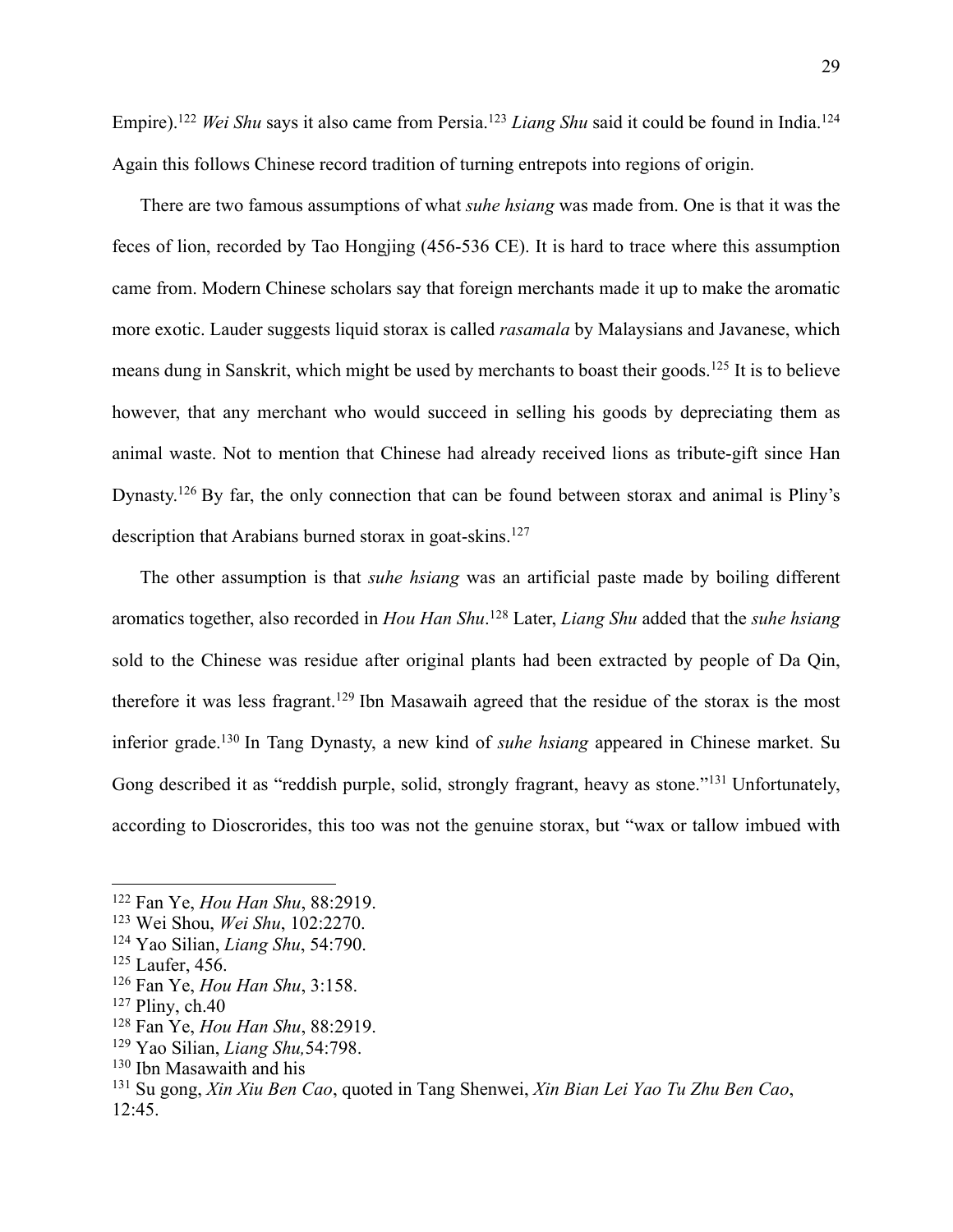aromatics."132 Not until mid-eighth century did the Chinese experience the genuine preferred yellow-white storax that was valued by Greeks Romans and Arabians, but it seems that the Chinese still did not get access to the best "clear, refined, flowing red" storax that Pliny and Ibn Masawaih praised. <sup>133</sup> The reason for this might be that storax were in much great demand in the Mediterranean world (resin-flavored wine, perfume oil, etc.,) and little was left to be exported to the Far East.

## 丁香 *Ding Hsiang/*鸡舌香 *Jishe Hsiang* **(clove)**

There is less doubt that *jishe hsiang* (chicken's tongue incense) and *ding hsiang* (nail incense), were Chinese names for clove, the fragrant dried bud of *Syzygium aromaticum*, both after the aromatic's shape. Clove came to China as early as the second century CE.<sup>134</sup> During early stage of clove importation, *jishe hsiang* was a dominant name for clove. Holding *jishe hsiang* in mouth was a common practice of Han courtiers while reporting to the Emperor.<sup>135</sup> A direct trade probably established in the third century by Eastern Wu. Kang Tai, a Wu envoy who has been sent to the Southeast Asia as, mentioned that *jishe hsiang* was from Wu Ma Zhou (Maluku, Indonesia). 136 The dried fruit of clove tree was imported to China along with clove, also under the name *jishe* 

 <sup>132</sup> Daniel Hanbury, "On Storax," *Pharmaceutical Journal and Transaction* (1857), 4. <sup>133</sup> Chen Cang Qi, Tang Shenwei, *Xin Bian Lei Yao Tu Zhu Ben Cao* 21, 12:45: Pliny, *Natural History*, Book xjj, chapter 55, quoted in Daniel Hanbury, "On Storax,"4; Martin Levey, "Ibn Masawaih and his treatise on simple Aromatic Substances: Studies in the History of Arabic

Pharmacology", *Journal of the History of Medicine and Allied Science* 16, no.4 (1961), 408 <sup>134</sup> I don't agree with Wheatley's statement that clove trade between China and Moluccas went back as far as the second half of the first millennium B.C. through South Yueh. First, no evidence of clove was found in the tomb of King of South Yueh during excavations. Second, the Ying Shao (ca. 153-196 CE) once recorded a famous anecdote that an old high officer named Nai Cun mistaked the spicy clove with poison. If clove did enter in Chinese market as early as Wheatley suggested, it would be hard to imagine a high position officer in second century CE was not familiar with the aromatic. Miller, 49; Li Fang, *Tai Ping Yu Lan*, 981:645 <sup>135</sup> Ying Shao, *Han Guan Yi* (Principles of Han Officials), 2:194, https://ctext.org/wiki.pl?if=gb&chapter=718541&remap=gb#p145

<sup>136</sup> Kai Tai, *Wu Shi Wai Guo Zhuan,* quoted in Li Fang, *Tai Ping Yu Lan*, 981:645.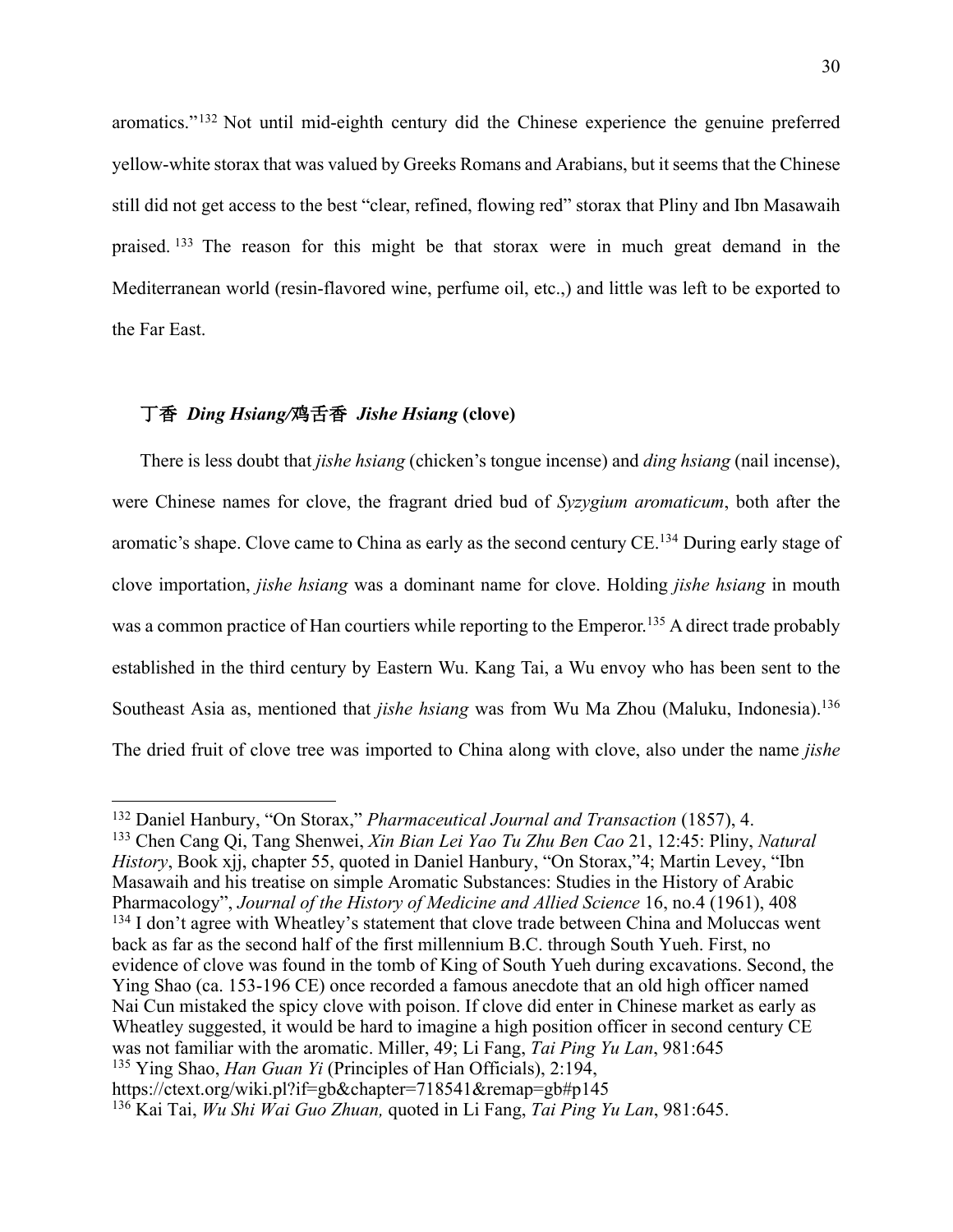*hsiang*. Zhen Xuan once commented on a second century incense recipe, clarifying using "the son of *jishe hsiang* instead of the mother."<sup>137</sup> "Son" and "mother" referred to the different sizes.

The name *ding hsiang* did not appear in text until sixth century. *Qi Min Yao Shu*, a sixth century agricultural text, saying that *ding hsiang* is an unaesthetic synonym used by low class people because the spice looked like nail.<sup>138</sup> This may explain why the name was also used by Buddhist monks in their translation of Buddhist texts and travel journals. For example, Yi-ting said *ding hsiang* was one of products produced by Sribhoga (Sumatra), and was brought to Kwang-tung (Guangzhou) by a Persian merchant.139 Herbalists in Tang dynasty began to differentiate the two products of clove tree, using *jishe hsiang* for the fruit, and *ding hsiang* for the bud.140 But *jishe hsiang* was still used to refer clove in some cases. For example, because of its link with court traditions, poets and writers used it to indicate someone who held a position in court. For example, in his poem to his former colleagues, the famous Tang poet Bai Juyi wrote "[We] hold goosefeather pen vis-à-vis, [and] both keep *jishe hsiang* in mouth.141

Another product of clove tree used by the Chinese is the bark. It was used in an incense recipe that was supposed to be from the East Han Dynasty: "An incense recipe from the Han court in Jiannin period (ca. 168-172): ...five *liang* of clove bark...grind all aromatics into powder and mix them with heated honey. Seal it for more than a month, then mold it into pills and use it."142 This is by far the earliest usage of clove bark in incense recipe. It appears in several other recipes as

 <sup>137</sup> *Han Gong Xiang Fang Zhen Zhu* (Zhen's Commentary on an Incense Recipe of Han Court), in Zhang Bangji, *Mo Zhuang Man Lu*, chapter 2, https://zh.wikisource.org/wiki/墨莊漫録/卷二. <sup>138</sup> Jia Sixie, *Qi Min Yao Shu*, Manuscript. From the China-US Million Book Digital Library Project, 5:75, https://archive.org/details/06049859.cn/page/n74

 $139$  I-ting, 48.

<sup>140</sup> Chen Cang Qi, *Ben Cao Shi Yi*, quoted in Tang Shenwei, *Chong xiu Zhenghe jing shi zheng lei ben cao*, 12:307. A plain name for the fruit later appears in Li Xun's work, which he name it *mu ding hsiang* (mother-of-clove).

<sup>141</sup> Bai Juyi, *Bai Hsiang Shan Shi Ji*, Manuscript, (Zhongguo: Yun sheng tang, 1703), 15:31 https://hdl.handle.net/2027/mdp.39015078165761

<sup>142</sup> Zhou Jiazhou, *Hsiang cheng*, Manuscript, Book 13.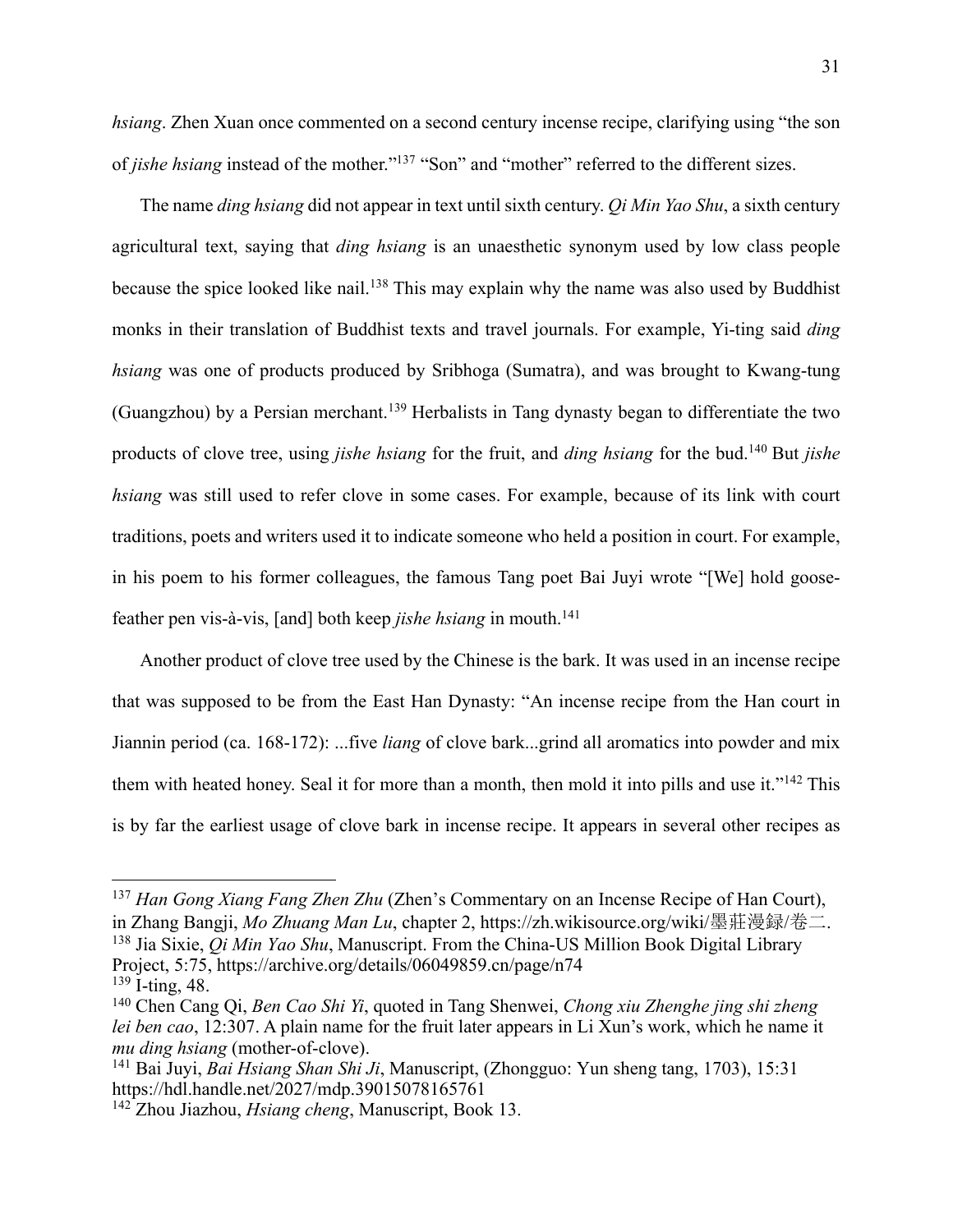well, but their exact date could not be determined. Clove bark is possibly the "cloveswood" recorded by Cosmas in his Christian Topography, instead of Andrew Dalby's interpretation of "cloveswood" as mace.<sup>143</sup> Today for most people, clove becomes the only known product of *Syzygium aromaticum*, nevertheless Chinese still use mother-of -clove in their traditional medicine. Clove bark however, has been deleted from modern spice market.

#### 旃檀 *Zhan Tan* **(Sandalwood)**

Like clove, there is no doubt that *zhan tan* refers to sandalwood, the heartwood of *Santalum album*. It is native to South India and lands of Indonesia. Ancient Chinese writers had little doubt that this lovely aromatic wood was a product of India, though sometimes they recorded in a broader sense that it came from "South Sea", in other words, South East Asian.<sup>144</sup>

Several names were used to represent sandalwood, including 旃檀 (*zhan tan*), 白旃檀 (white *zhan tan*) 赤旃檀(*chi zhan tan*) or 檀香 (*tan hsiang*). The word *zhan tan* is the very first name of this lovely aromatic wood, which is transcribed fron the wood's Sanskrit name *candana*. This name, however, should be differentiated from the Chinese word *tan*. It is not appropriate to simply consider tan as an abbreviation of *zhan tan*. Tan is a very old word. It represents a native Chinese hard wood, which is the subject of several poems in the oldest Chinese poetry collection *Shijing*, Classic of Poetry). In their commentaries to Shijin, Chinese scholars from third century BCE to fourth century CE identified *tan* as a tree with "green and smooth bark" that was best known for

 <sup>143</sup> Dalby, *Dangerous tastes*, 83. To examine the possibility of having clove bark as an aromatic, I manage to bought some dried bark from a clove plantation in Sri Lanka. The bark releases a mild pleasant aroma when burning or heating, which assembles that of cloves. As a Chinese traditional incense marker in my spare time, clove bark certainly fulfills my requirement for a potential ingredient. Owner of the plantation was confused when I asked for clove bark or mother-of-clove.

<sup>144</sup> Chen Cang Qi, *Ben Cao Shi Yi*, uoted in Tang Shenwei, *Chong Xiu Chong xiu Zhenghe jing shi zheng lei ben cao*, 12:309.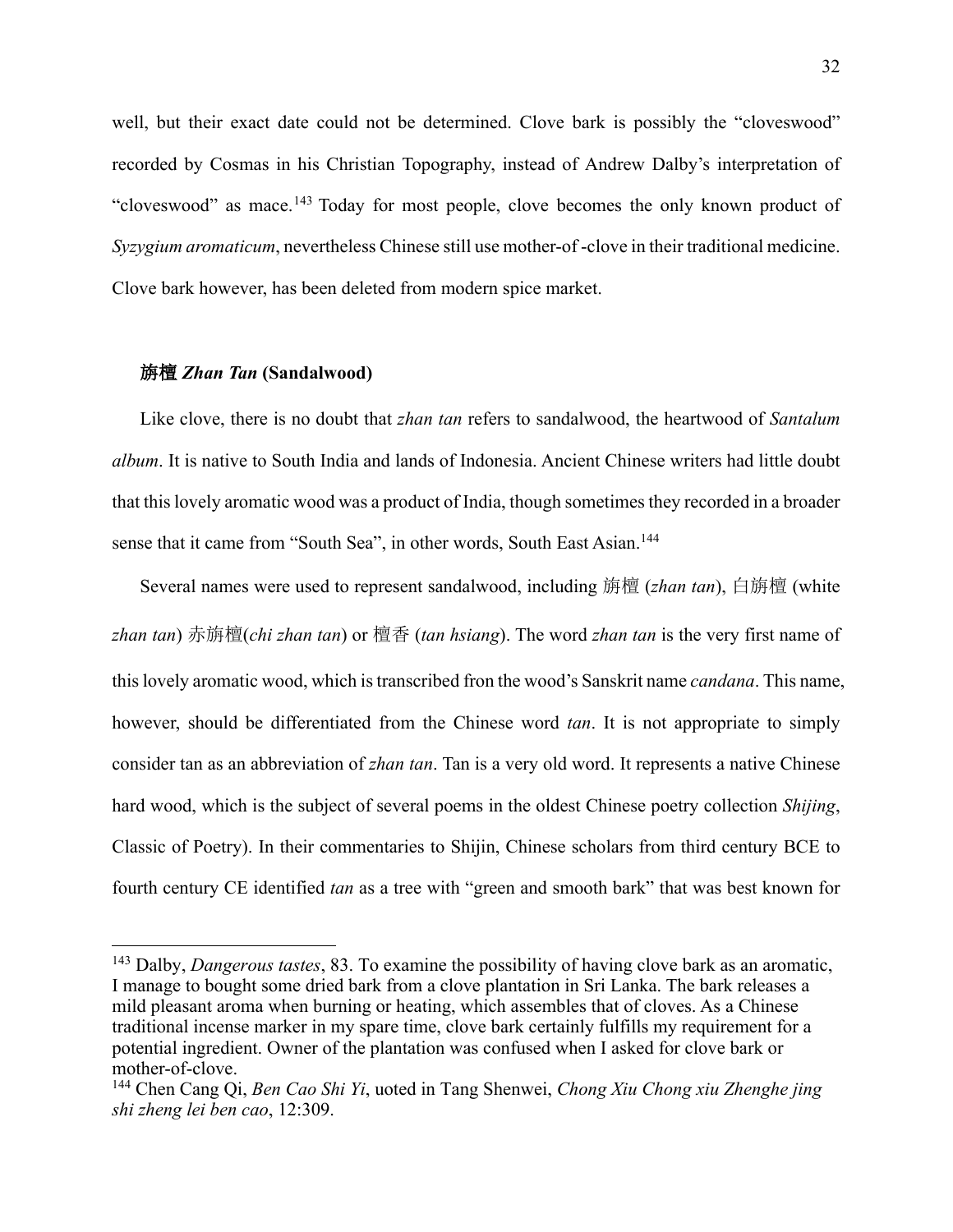its hardness, and could be used to make the axle of chariot.<sup>145</sup> According to these characteristics, the ancient Chinese *tan* is probably *Pteroceltis tatarinowii* instead of rosewood that Schaffer claims.146

The word *zhan tan* was a new invention by Buddhist monks. Sandalwood is a very important aromatics in Buddhism. It is used to carve sculptures and was abundantly used in rituals and ceremonies. Sandalwood might be introduced to China either by foreign Buddhist missionaries, or by Chinese visiting Buddhist monks who encountered it during their voyages. Most early Chinese accounts of this aromatic wood were written by these Buddhist monk-travelers. Fa Xian saw the Buddha's pewter staff made of *Gosirsha Chandana* in a valley near the capital of Nagara. He transliterated it as "cow-head" sandalwood.<sup>147</sup> He also recorded a legend that the very first image of Buddha was carved from the *Gosirsha Chandana* wood.<sup>148</sup> In sixth century, an Indian Buddhist monk called Zhu Fa Zheng said "*zhan tan* is from foreign lands." <sup>149</sup> I-tsing observed that sandalwood paste was used to anoint the image in Indian monasteries, and recorded the process of preparation:

The scent is prepared as follows: take any perfume-tree, such as sandalwood or aloeswood, and grind it with water on a flat stone until it becomes muddy, then anoint the image with it and next wash it with water.<sup>150</sup>

 <sup>145</sup>Xu Ding and Wang Chenlue, *Mao Shi Ming Wu Tu Shuo* (Beijing: Qing hua da xue chu ban she, 2006), 376.

<sup>146</sup> Schaffer. 4423, kindle. Schaffer mistakenly translated all tan mentioned in Chinese texts to rosewood, which causes great confusion.

<sup>147</sup> James Legge, *A record of Buddhistic kingdoms: being an account by the Chinese monk Fâhien of his travels in India and Ceylon (A.D. 399-414) in search of the Buddhist books of discipline* (Oxford: Clarendon Press, 1886), 39.

<sup>148</sup> ibid, 57; Legge quoted that Gosirsha Chandana represents a kind of copper brown sandalwood that is from a cow-head shape mountain of Ullarakuru (E.H. 42-43) <sup>149</sup> Li Fang, *Tai Ping Yu Lan*, 982:648.

<sup>&</sup>lt;sup>150</sup> Yi-ting, 149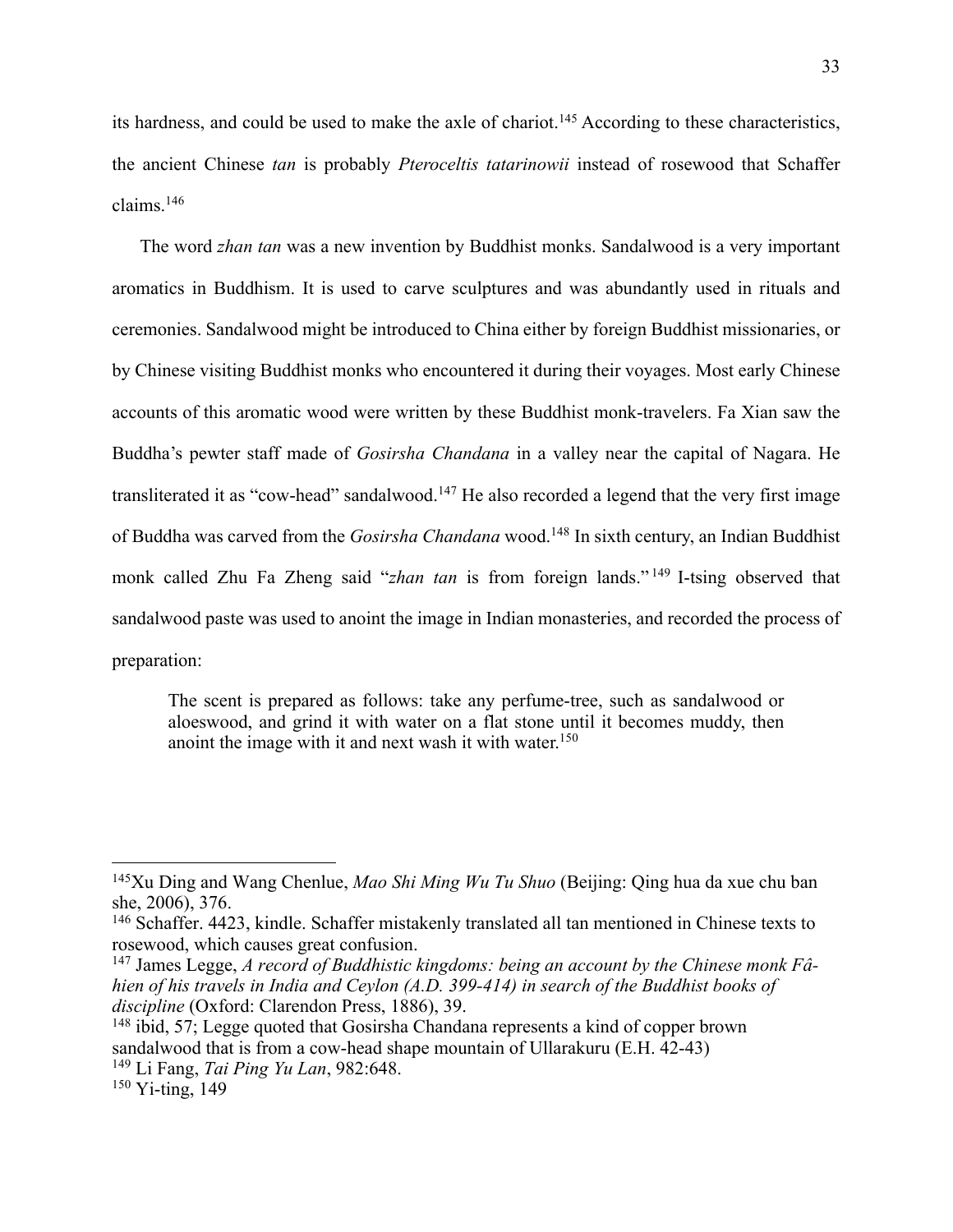As a result of their piety and sense of responsibility, Chinese Buddhist monk-travelers recorded sandalwood with great details and accuracy. They were well aware that the soft, aromatic sandalwood was not the hard, green-smooth-bark *tan* of China, so they only used the name *zhan tan* in order to avoid confusion and misidentification.

Started in seventh century CE, *bai tan* (white *tan*) and *tan hsiang* (aromatic *tan*) became new names for sandalwood. Usually *bai tan* is translated by modern scholars as "white sandalwood." It is not appropriate to translate without judging, because in some cases it may refer to other aromatic species from the Santalum family. In Xuanzang's account, *bai tan* (which he used *bai tan hsiang*) and *zhan tan* (which he used *zhan tan ni po*) were two physically resemble yet different trees, and the latter could only be identified by its attraction to snakes.151 S. Dhammika states that sandalwood coexisting with serpents or dragons is a common theme in Sanskrit literature.<sup>152</sup> If Xuanzang's bai tan lacked this famous characteristic, it might not be sandalwood. Following his predecessors' tradition, he would write *bai zhan tan* if he wants to transliterate "white sandalwood," just like he used *chi zhan tan* (red sandalwood) in a latter chapter. 153

In other cases, especially in the works of ancient herbalists and scholars, *bai tan* can be used to represent sandalwood, and could be literally understood as "white sandalwood". Here white means a light shade. Aromatic traders graded sandalwood by its shade, which ranges from light yellow to deep brown. Ibn Masawaih said the best should be "yellow, heavy, with no cavities, and dull as if it had been rubbed with saffron", and the second is "white in appearance", while the third is "yellow and red."154 Never did a *huang tan* (yellow sandalwood) appear in Chinese texts.

 <sup>151</sup> Bianji, Ji Xianlin, and Xuanzang, *Da Tang Xiyu Ji Jiao Zhu*, 859-60

<sup>152</sup> S. Dhammika, natural and the environments in early buddhism, 85

<sup>153</sup> Bianji, Ji Xianlin, and Xuanzang, *Da Tang Xiyu Ji Jiao Zhu*, 904

<sup>&</sup>lt;sup>154</sup> Martin Levey, "Ibn Masawaih and his treatise on simple Aromatic Substances: Studies in the History of Arabic Pharmacology", *Journal of the History of Medicine and Allied Science* 16, no.4 (1961), 403-404,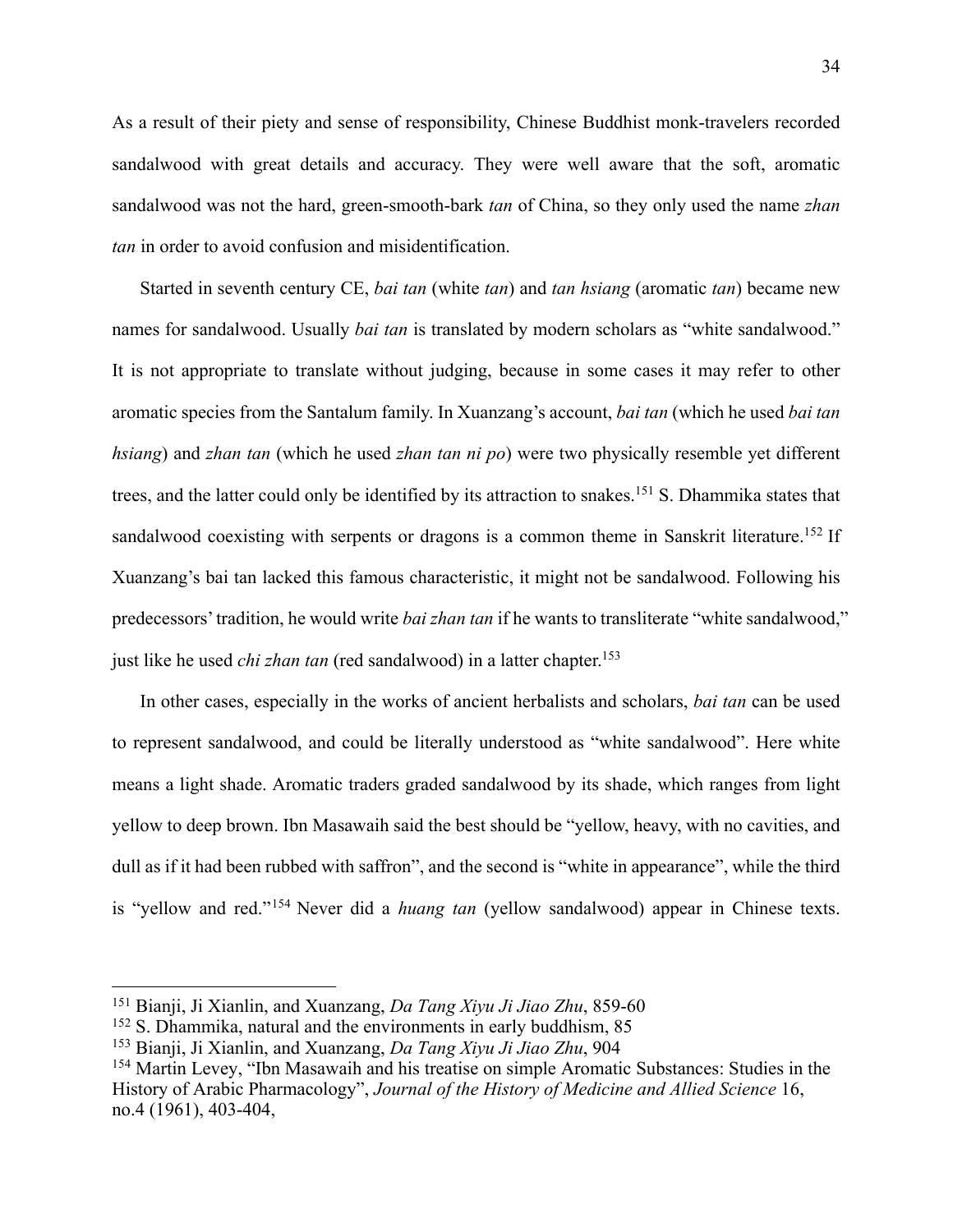Probably because what Chinese called *zhan tan*, the sandalwood they experienced from the beginning, was Ibn Masawaih's yellow sandalwood. Therefore, when the second-grade white sandalwood came to Chinese market, people named it *bai tan* to distinguish from the yellow *zhan tan.*

#### **Conclusion**

In general, Chinese importation of foreign aromatics kept growing from the second century BCE to 10<sup>th</sup> century CE. Except Cao Cao's court, central governments of all imperial dynasties took efforts to encourage the aromatics importation. They secured maritime and overland trading routes through military forces. They sent envoys to establish trade with nations in Central Asia and Southeast Asia. The fact that aromatics' regions of origin were recorded in official chronicles suggests that foreign aromatics were important commodities in the eyes of Chinese emperors and rulers. In Tang dynasty, Emperor Taizong commanded his officers to precisely record imported aromatics. Emperor Gaozong (628-683 CE supported editing China's first official Materia Medica, *Xin Xiu Ben Cao*, in which foreign aromatics and medicines are systematically documented. These again demonstrated Chinese rulers' attention on foreign aromatics, thus result in a flourishing aromatic trade.

Spread of Buddhism also contributed greatly to the aromatic importation. Many foreign aromatics were probably first introduced to China by Indian and Central Asia Buddhist monks. Among the seven selected aromatics discussed in this paper, two of them have names initially transcribed from Sanskrit (*xunlu* and *zhan tan*)*,* four of them can be found in journals written by Buddhist monks (*longnao hsiang*, *yujin hsiang*, *ding hsiang* and *zhan tan*), and all of them are used in Buddhist rituals. Out of their sense of responsibility, Chinese Buddhist monks recorded foreign aromatics in great details, leaving us rich and useful accounts. Since aromatics played a significant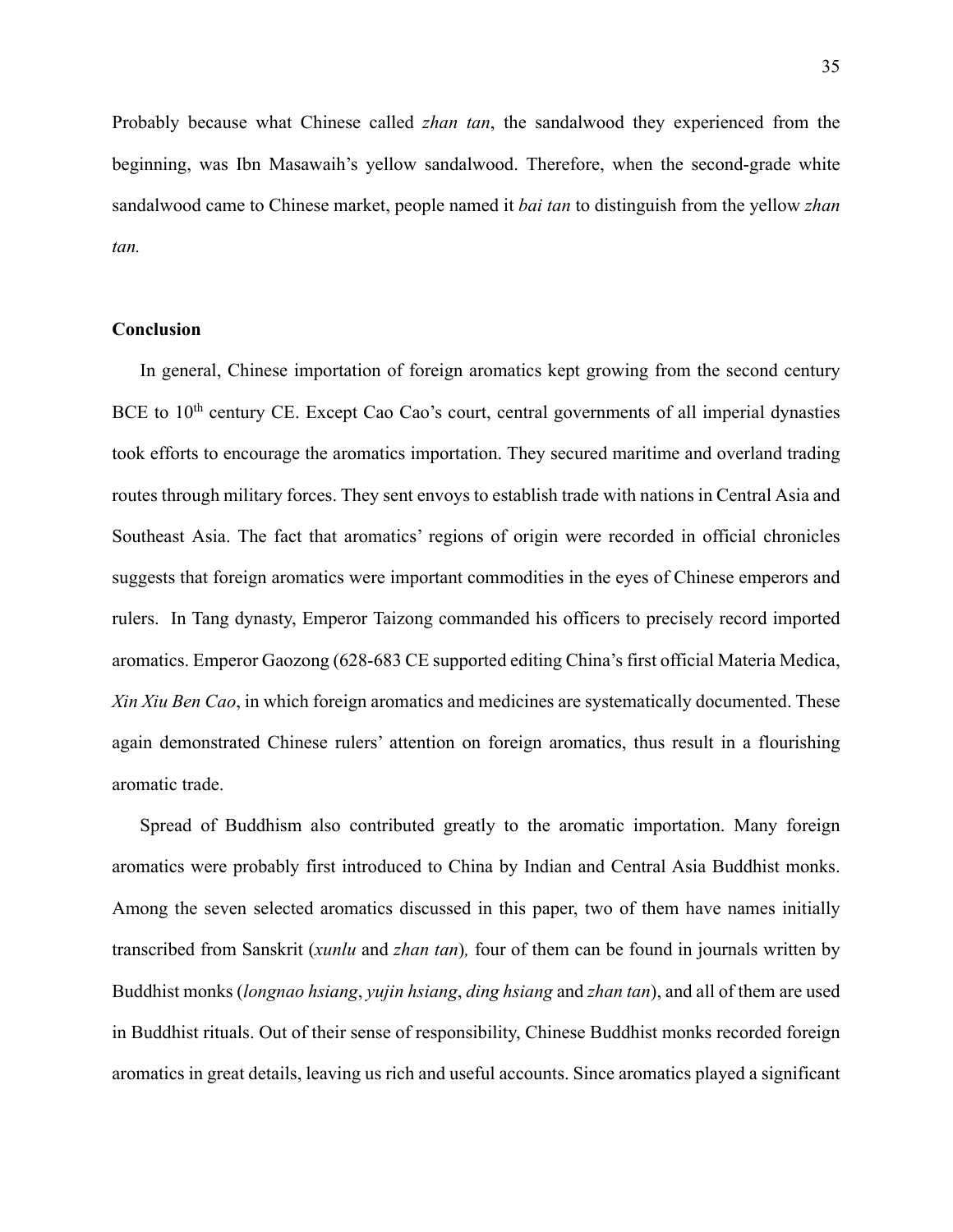role in Buddhist rituals, the continuing growth of Buddhism in China kept increasing people demand and importation of foreign aromatics.

### BIBLIOGRAPHY

Primary Sources

*Chinese Sources*

## **Dynastic Histories and Political Texts**

Ban Gu 班固. *Han Shu* 汉书 [Book of Han]. Beijing: Zhong hua shu ju, 1962.

Fan Ye 范晔. *Hou Han Shu* 后汉书 [Book of the Later Han]. Beijing: Zhong hua shu ju, 1965.

Chen Shou 陈寿. *San Guo Zhi* 三国志 [Records of the Three Kingdoms]. Beijing: Zhong hua shu ju, 1962.

Yao Silian 姚思廉. *Liang Shu* 梁书 [Book of Liang]. Beijing: Zhong hua shu ju, 1973.

Wei Shou 魏收. *Wei Shu* 魏书 [Book of Wei]. Beijing: Zhong hua shu ju, 1974.

Wei Zhen 魏徵. *Sui Shu* 隋书 [Book of Sui]. Beijing: Zhong hua shuju, 1997.

Li Yanshou 李延寿. *Nan Shi* 南史 [History of the Southern Dynasties]. Beijing: Zhong hua shuju, 1975.

Liu Xu 刘昫. *Jiu Tang Shu* 旧唐书 [Old Book of Tang]. Beijing: Zhong hua shuju, 1975.

Ouyang Xiu 欧阳修 and Song Qi 宋祁. *Xin Tang Shu* 新唐书 [New Book of Tang. Beijing: Zhong hua shu ju, 1975.

Dong'an Guo Wang Du Sa Bo Ti 東安國王篤薩波提. "*Yu Shi Biao* 論事表." *Quan Tang Wen* 全 唐文. Edited by Dong Gao 董诰. Beijing: Zhong hua shu ju, 1983.

Wang Qinruo 王钦若. *Ce fu yuan gui: jiao ding ben* 册府元龟校订本. Nanjing: Feng huang chu ban she, 2006.

## **Materia Medica and Medical Texts**

Chen Cang Qi 陈藏器, *Ben Cao Shi Yi* 本草拾遗. *Chong Xiu Chong xiu Zhenghe jing shi zheng lei ben cao* 重修政和经史证类备用本草. Edited by Tang Shenwei 唐慎微**.** Beijing: People's Medical Publishing House, 1957.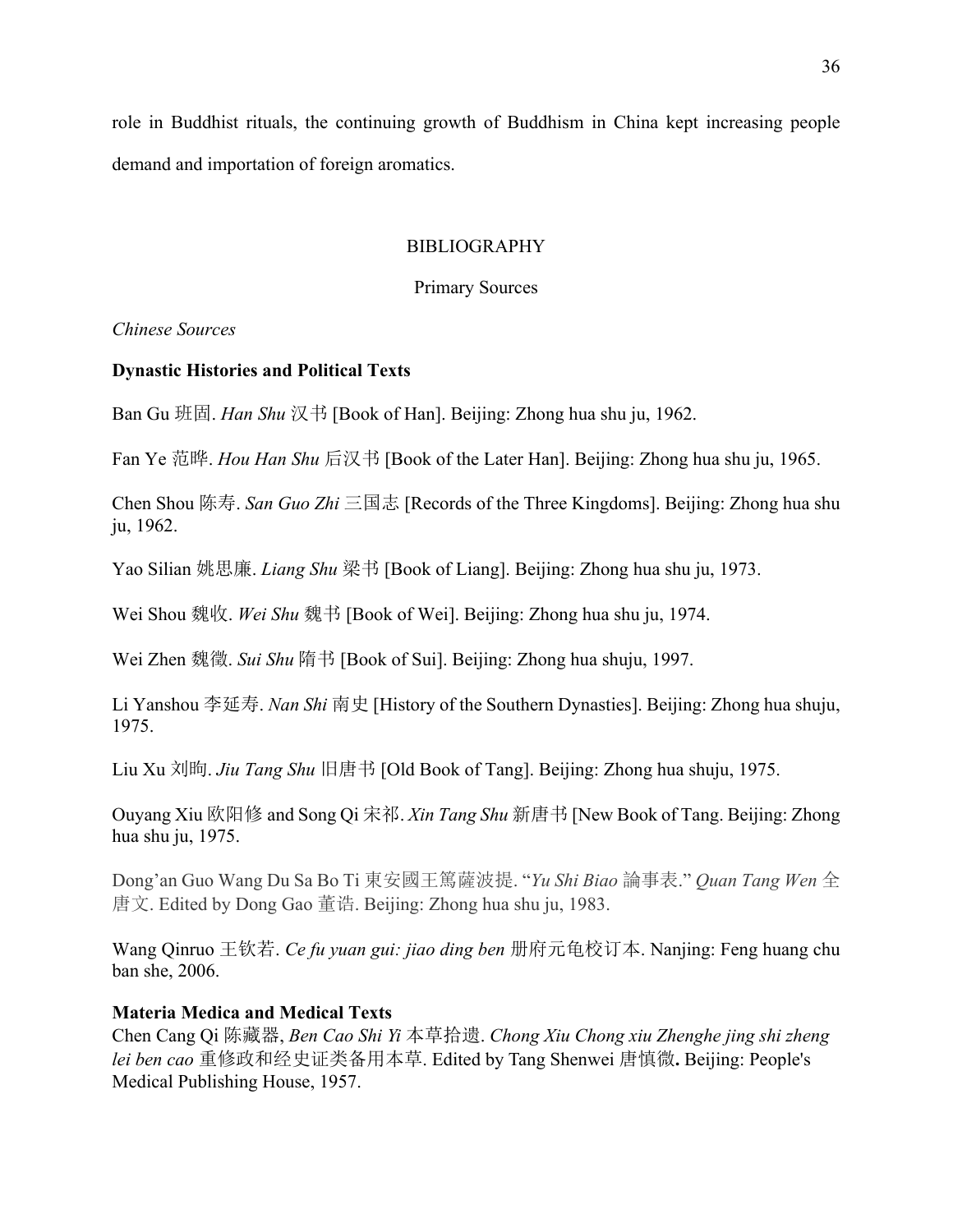Li Xun 李珣, *Hai Yao Ben Cao* 海药本草, *Chong xiu Zhenghe jing shi zheng lei ben cao* 重修政 和经史证类备用本草. Edited by Tang Shenwei 唐慎微**.** Beijing: People's Medical Publishing House, 1957.

Su gong 苏恭. *Xin Xiu Ben Cao* 新修本草. *Xin Bian Lei Yao Tu Zhu Ben Cao* 新编类要图注本 草. Edited by Tang Shenwei 唐慎微**.** Manuscript, Imperial Household Agency: Archives and Mausolea Department, http://db.sido.keio.ac.jp/kanseki/T\_bib\_frame.php?id=006900 Wang Dao 王焘.*Wai Tai Mi Yao* 外臺秘要. https://ctext.org/wiki.pl?if=gb&chapter=980102&remap=gb

## **Buddhist Texts**

Bianji 辩机, Ji Xianlin 季羡林, and Xuanzang 玄奘. *Da Tang Xiyu Ji Jiao Zhu* 大唐西域记. Beijing: Zhonghua shu ju, 1985.

Fa Xian 法显.*A record of Buddhistic kingdoms: being an account by the Chinese monk Fâ-hien of his travels in India and Ceylon (A.D. 399-414) in search of the Buddhist books of discipline*. Translated by James Legge. Oxford: Clarendon Press, 1886.

Hui Chao 慧超 and Zhang Yi 张毅. *Wang Wu Tian zhu Guo Zhuan Jian Shi* 往五天竺國傳箋釋. Beijing: Zhong hua shu ju, 2000.

Hui Li 慧立. *A biography of the Tripiṭaka master of the great Ci'en Monastery of the great Tang dynasty*. Translated by Li Rongxi. Berkeley, California: Numata Center for Buddhist Translation and Research, 1995.

I-Tsing 义净. A Record of the Buddhist Religion as Practiced in India and the Malay Archipelago (A.D. 671-695). Translated by J. Takakusu. Oxford: The Clarendon Press, 1896.

I-Ting 义净 and Wang Weibang. *Da tang Xiyu Qiufa Gaoseng Zhuan Jiaozhu* 大唐西域求法高 僧传校注. Beijing: Zhonghua Shuju, 1988.

*Yu Fo Gong De jing* 浴佛功德經*,* Translated by I-Tsing 义净, https://zh.wikisource.org/zh/浴佛 功德經

## **Literary Texts**

Bai Juyi 白居易. *Bai Hsiang Shan Shi Ji* 白香山文集. Manuscript. Zhongguo: Yun sheng tang, 1703. https://hdl.handle.net/2027/mdp.39015078165761

Chen Yuanliang 陈元靓. *Sui Shi Guang Ji* 岁时广记. https://ctext.org/wiki.pl?if=gb&chapter=707497&remap=gb#p93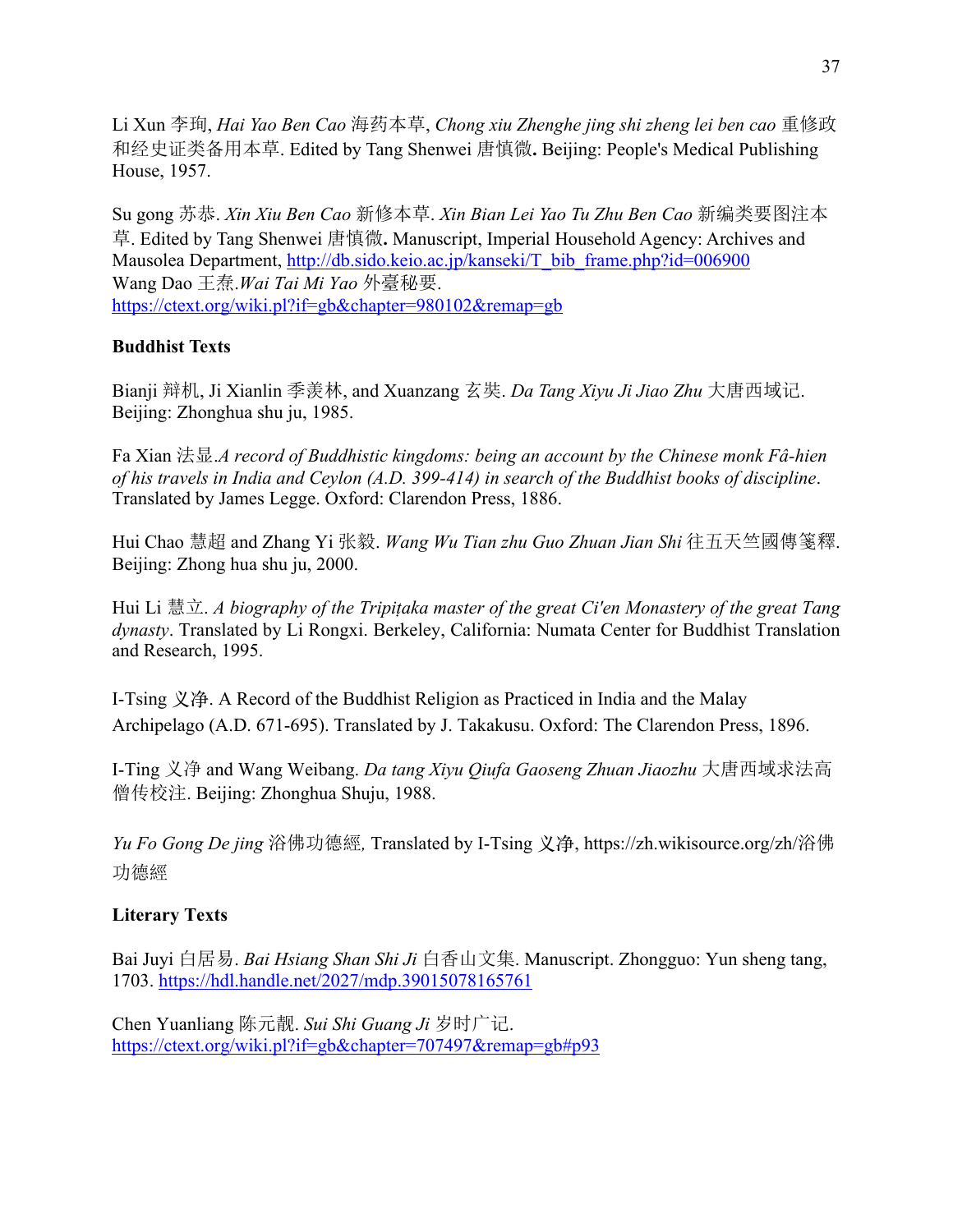Duan Chengshi 段成式.*You Yang Za Zu* 酉阳杂俎. Manuscript. From the China-US Million Book Digital Library Project. https://archive.org/details/06047415.cn

Li Fang 李昉. *Tai Ping Yu Lan* 太平御览. Shanghai: Shanghai gu ji chu ban she, 2008.

Li Bai 李白. *Li Tai Bai Wen Ji* 李太白文集. Taipei: Shang wu yin shu guan, 1980.

Jia Sixie 贾思勰. *Qi Min Yao Shu* 齐民要术. Manuscript. From the China-US Million Book Digital Library Project. https://archive.org/details/06049859.cn/page/n74

Ouyang Xun 欧阳询, *Yi Wen Lei Ju* 艺文类聚 (Shanghai: Shanghai gu ji chu ban she, 1999

Qu Yuan 屈原 and Dong Chuping 董楚平. *Chu Ci* 楚辞.Shanghai: Shanghai gu ji chu ban she, 2006.

Xu Ding 徐鼎 and Wang Chenlue 王承略. *Mao Shi Ming Wu Tu Shuo* 毛诗名物图说. Beijing: Qing hua da xue chu ban she, 2006.

Zhang Bangji 张邦基. *Mo Zhuang Man Lu* 墨庄漫录. https://zh.wikisource.org/wiki/墨莊漫録

Zhou Jiazhou 周嘉胄, *Hsiang cheng* 香乘, Manuscript, Book 13.

# **Archaeological Reports**

Guangzhou Shi wen wu guan li wei yuan hui 广州市文物管理局委员会 and Guangzhou Shi Bo Wu Guan 广州市博物馆. *Guangzhou Han Mu* 广州汉墓*.* Beijing: wenwu chubanshe, 1981.

Guangzhou Shi wen wu guan li wei yuan hui 广州市文物管理局委员会, Zhongguo she hui ke xue yuan 中国社会科学院, and Guangdong Sheng bo wu guan 广东省博物馆. *Xi Han Nanyue wang mu* 西汉南越王墓.Beijing: Wen wu chu ban she, 1991.

## *Arabian and Greek Sources*

Abū Zayd al-Sīrāfī. "Accounts of China and India." *Arabic Classical Accounts of India & China*, Edited by S. Maqeul Ahmad. Shimla: Indian Institute of Advanced Study, 1989.

ibn Khordadbeh, "Kitāb al-Masālik w'al- Mamālik," in *Arabic Classical Accounts of India & China*. Edited by S. Maqeul Ahmad. Shimla: Indian Institute of Advanced Study, 1989.

*The Periplus of the Erythraean Sea*: *Travel and Trade in the Indian Ocean by a Merchant of the First Century*, trans. Wilfred H. Schoff (New York: Longmans, Green, and Co., 1912)

Secondary Sources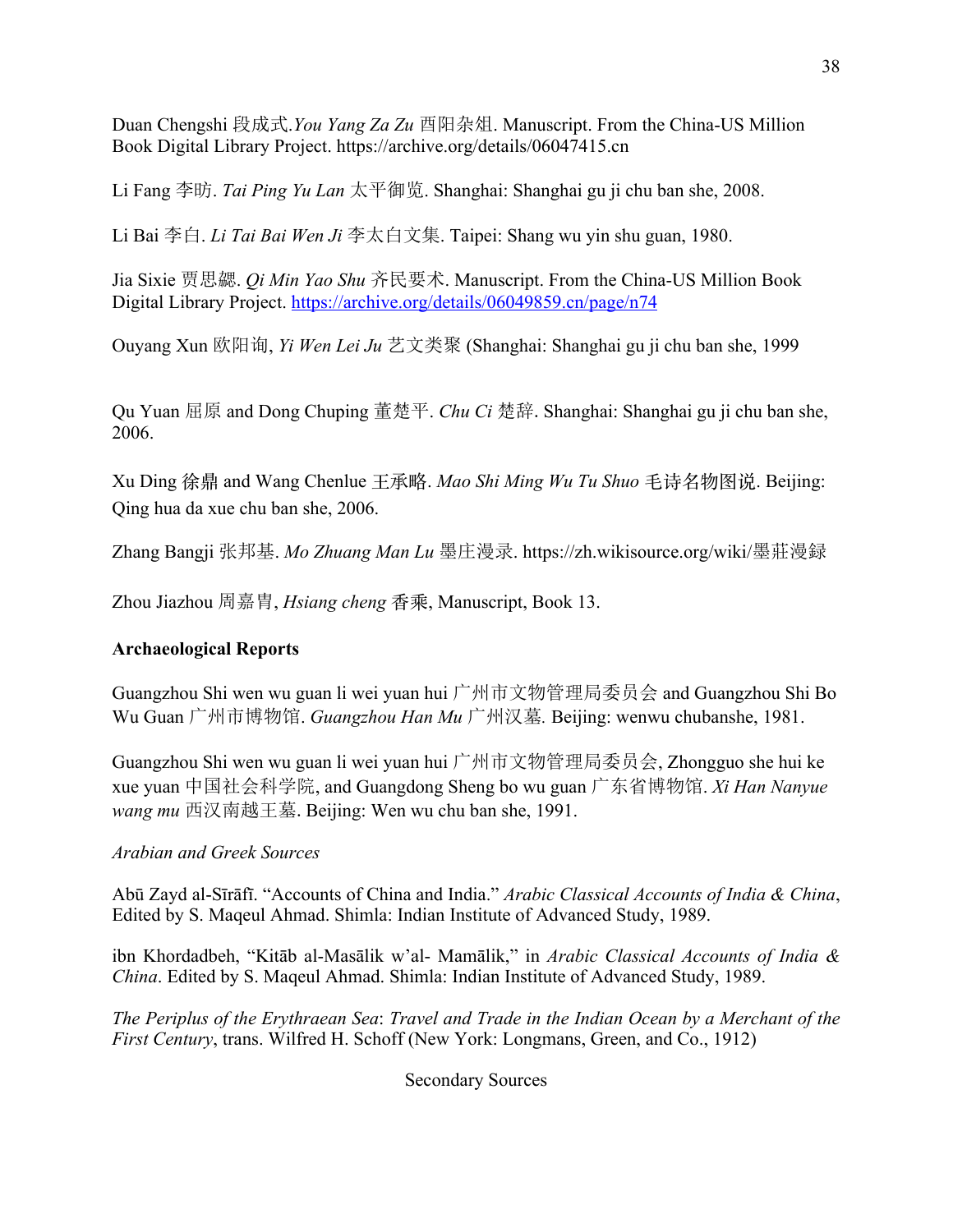A.F.L. Beeston. "The Arabian Aromatics Trade in Antiquity." *Proceeding of the Seminar for Arabian Studies* (2005): 53-64

Chen, Dong-Jie 陈东杰 and Li Ya 李芽. "Interpreting the Customs of Using Spice in the Han Dynasty from the Spice and Its Containers Unearthed from Tomb No. 1 of the Han Dynasty at Ma wangdui 从马王堆一号汉墓出土香料与香具探析汉代用香习俗." *Academic Forum of Nandu (Journal of the Humanities and Social Sociences)* 29, no.1 (2009): 6-12

Chen, Ming 陈明."Yi Shi yu Chuan Chao: Si Lu Han Wen Mi Jiao Zhong de Wai Lai Wen Wu 译释与传抄 :丝路汉文密教文献中的外来药物书写." *Studies in World Religions*, no.1  $(2016):28-49$ 

Dalby, Andrew. *Dangerous Tastes: the story of spices* (Los Angeles: University of California Press, 2000

Dong, Shuyan 董淑燕."Tang Song Shi Qi de Xiang Ju he Fo Shi 唐宋时期的香具和佛事." *Xiang yuan yi qing: Tang Song Xiangju Lan Cui* 香远益清:唐宋香具览粹. Edited by Dong, Shuyan 董淑燕 and Li, Shuxin 黎毓馨. Beijing: Zhong guo shu dian, 2015

Hansen, Valerie. *The Silk Road: A New History with Documents*. New York: Oxford University Press, 2017.

Howes, F. N. "Age-Old Resins of the Mediterranean Region and Their Uses." *Economic Botany* 4, no. 4 (1950): 307-16.

Jiang, Boqin 姜伯勤 *Dunhuang Tulufan Wenshu yu Sichou Zhi Lu* 敦煌吐鲁番文书与丝绸之 路.Beijing: Wen wu Chu ban she, 1994.

Laufer, Berthold. "SINO-IRANICA: Chinese Contributions to the History of Civilization in Ancient Iran." *Publications of the Field Museum of Natural History. Anthropological Series* 15, no. 3 (1919): 185-597, 599-630.

Liu, Xiwei 刘希为. *Sui Tang Jiaotong* 隋唐交通. Taipei: Xin wen feng chu ban she, 1992.

Liu, Yingsheng 刘迎胜. *Si Chou Zhi Lu* 丝绸之路. Nanjing: Jiangsu ren min chu ban she, 2014.

Levey, Martin. "Ibn Masawaih and his treatise on simple Aromatic Substances: Studies in the History of Arabic Pharmacology." *Journal of the History of Medicine and Allied Science* 16, no.4 (1961): 394-410.

Miller, James Innes. *The spice trade of the Roman Empire, 29 B.C. to A.D. 641.* Oxford: Clarendon Press, 1969.

Ran, Wanli 冉万里. "Tang Dai Jin Shu Xiang Lu Yan Jiu 唐代⾦属⾹炉研究." *Wenbo* no. 2 (2000): 13-23.